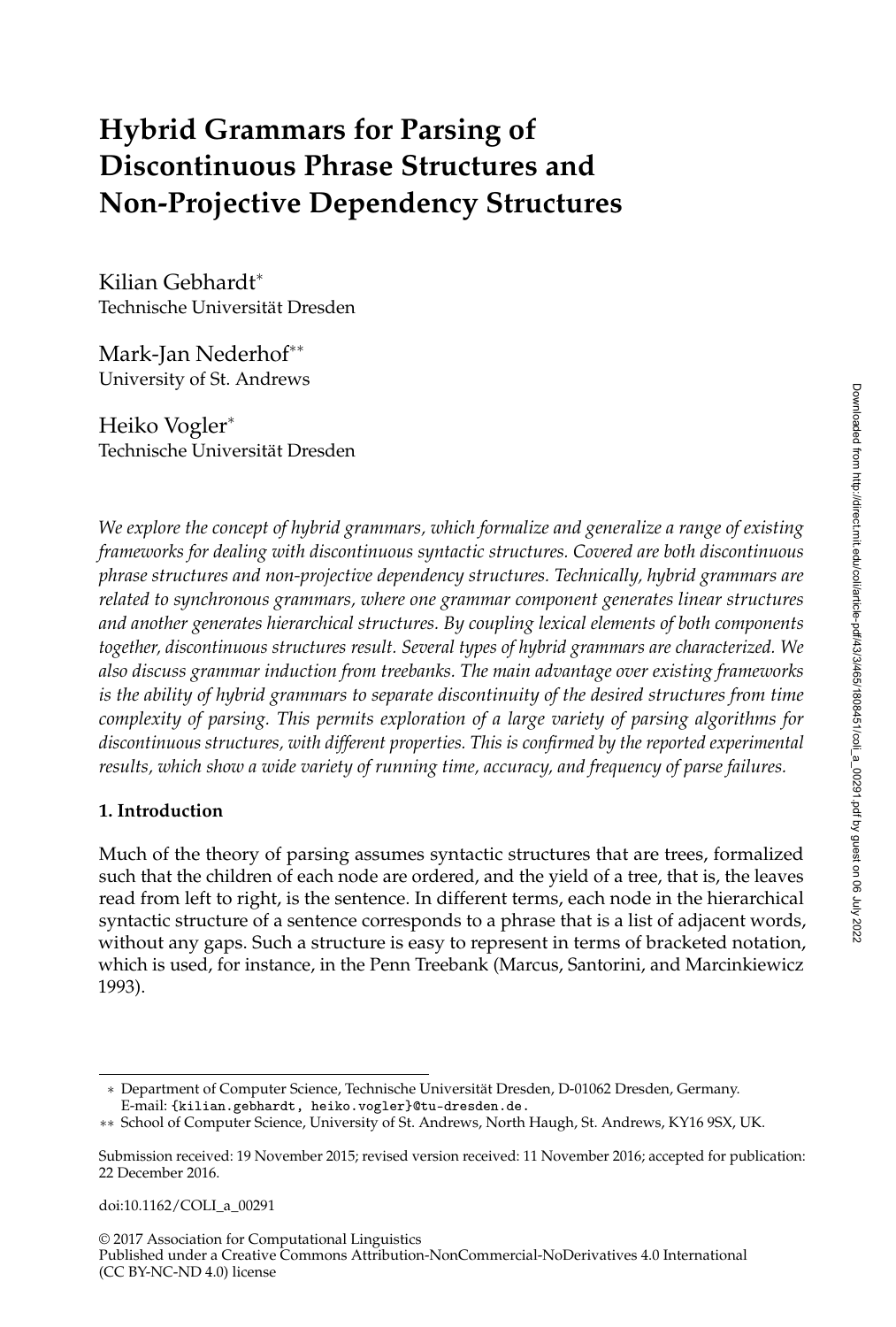Describing syntax in terms of such narrowly defined trees seems most appropriate for relatively rigid word-order languages such as English. Nonetheless, the aforementioned Penn Treebank of English contains traces and other elements that encode additional structure next to the pure tree structure as indicated by the brackets. This is in keeping with observations that even English cannot be described adequately without a more general form of trees, allowing for so-called **discontinuity** (McCawley 1982; Stucky 1987). In a discontinuous structure, the set of leaves dominated by a node of the tree need not form a contiguous sequence of words, but may comprise one or more gaps. The need for discontinuous structures tends to be even greater for languages with relatively free word order (Kathol and Pollard 1995; Müller 2004).

In the context of dependency parsing (Kübler, McDonald, and Nivre 2009), the more specific term **non-projectivity** is used instead of, or next to, *discontinuity*. See Rambow (2010) for a discussion of the relation between constituent and dependency structures and see Maier and Lichte (2009) for a comparison of discontinuity and nonprojectivity. As shown by, for example, Hockenmaier and Steedman (2007) and Evang and Kallmeyer (2011), discontinuity encoded using traces in the Penn Treebank can be rendered in alternative, and arguably more explicit, forms. In many modern treebanks, discontinuous structures have been given a prominent status (e.g., Böhmová et al. 2000). Figure 1 shows an example of a non-projective dependency structure.

The most established parsing algorithms are compiled out of **context-free grammars** (CFGs), or closely related formalisms such as tree substitution grammars (Sima'an et al. 1994) or regular tree grammars (Brainerd 1969; Gécseg and Steinby 1997). These parsers, which have a time complexity of  $\mathcal{O}(n^3)$  for *n* being the length of the input string, operate by composing adjacent substrings of the input sentence into longer substrings. As a result, the structures they can build directly do not involve any discontinuity. The need for discontinuous syntactic structures thus poses a challenge to traditional parsing algorithms.

One possible solution is commonly referred to as **pseudo-projectivity** in the literature on dependency parsing (Kahane, Nasr, and Rambow 1998; Nivre and Nilsson 2005; McDonald and Pereira 2006). A standard parsing system is trained on a corpus of projective dependency structures that was obtained by applying a **lifting** operation to non-projective structures. In a first pass, this system is applied to unlabeled sentences and produces projective dependencies. In a second pass, the lifting operation is reversed to introduce non-projectivity. A related idea for discontinuous phrase structures is the reversible splitting conversion of Boyd (2007). See also Johnson (2002), Campbell (2004), and Gabbard, Kulick, and Marcus (2006).

The two passes of pseudo-projective dependency parsing need not be strictly separated in time. For example, one way to characterize the algorithm by Nivre (2009) is that it combines the first pass with the second. Here the usual one-way input tape is replaced by a buffer. A non-topmost element from the parsing stack, which holds a word previously read from the input sentence, can be transferred back to the buffer, and



A non-projective dependency structure.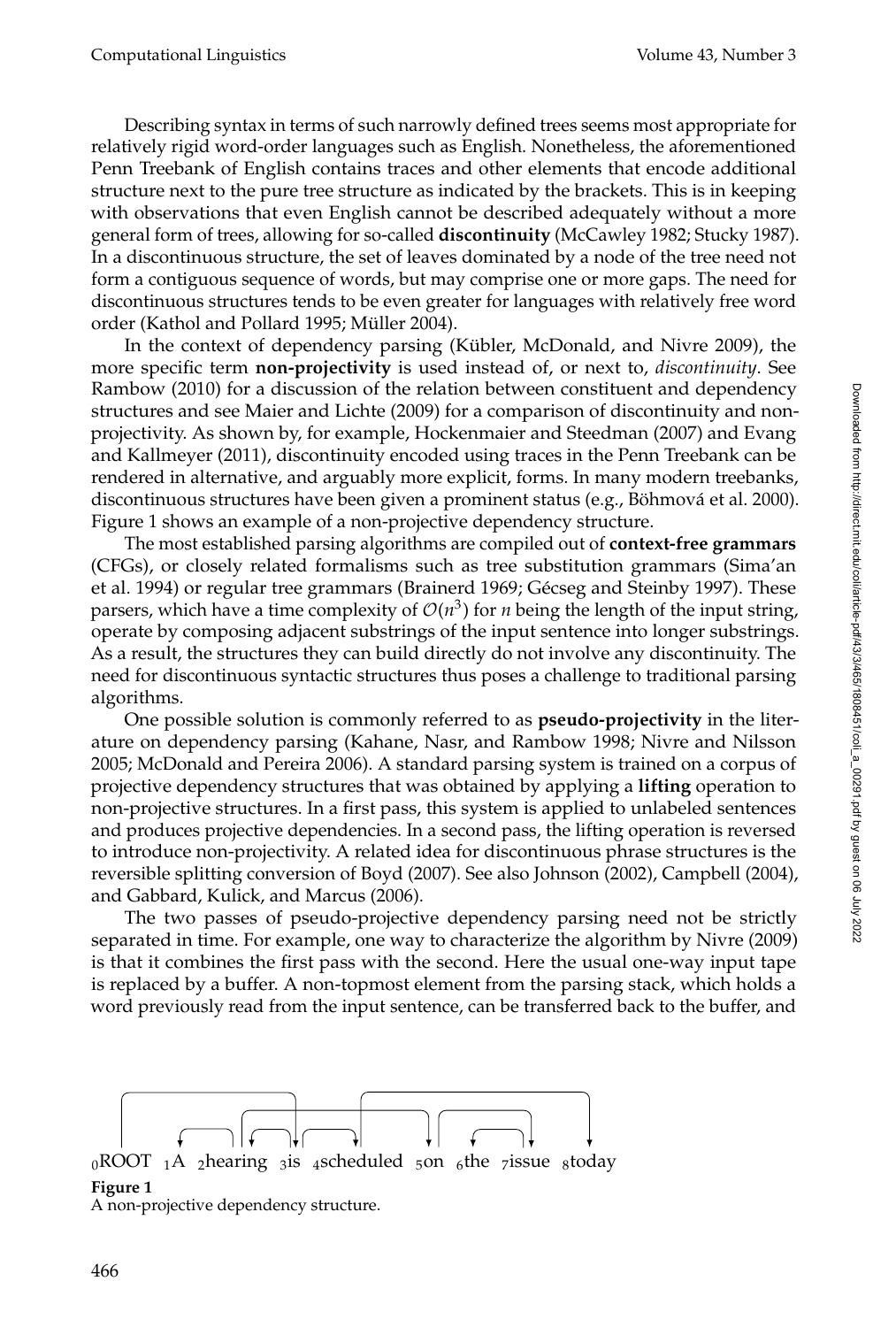thereby input positions can be effectively swapped. This then results in a non-projective dependency structure.

A second potential solution to obtain syntactic structures that go beyond context-free power is to use more expressive grammatical formalisms. One approach proposed by Reape (1989, 1994) is to separate linear order from the parent–child relation in syntactic structure, and to allow shuffling of the order of descendants of a node, which need not be its direct children. The set of possible orders is restricted by linear precedence constraints. A further restriction may be imposed by compaction (Kathol and Pollard 1995). As discussed by Fouvry and Meurers (2000) and Daniels and Meurers (2002), this may lead to exponential parsing complexity; see also Daniels and Meurers (2004). Separating linear order from the parent–child relation is in the tradition of headdriven phrase structure grammar (HPSG), where grammars are commonly hand-written. This differs from our objectives to induce grammars automatically from training data, as will become clear in the following sections.

To stay within a polynomial time complexity, one may also consider **tree adjoining grammars** (TAGs), which can describe strictly larger classes of word order phenomena than CFGs (Rambow and Joshi 1997). The resulting parsers have a time complexity of  $\mathcal{O}(n^6)$  (Vijay-Shankar and Joshi 1985). However, the derived trees they generate are still continuous. Although their derivation trees may be argued to be discontinuous, these by themselves are not normally the desired syntactic structures. Moreover, it was argued by Becker, Joshi, and Rambow (1991) that further additions to TAGs are needed to obtain adequate descriptions of certain non-context-free phenomena. These additions further increase the time complexity.

In order to obtain desired syntactic structures, one may combine TAG parsing with an idea that is related to that of pseudo-projectivity. For example, Kallmeyer and Kuhlmann (2012) propose a transformation that turns a derivation tree of a (lexicalized) TAG into a non-projective dependency structure. The same idea has been applied to derivation trees of other formalisms, in particular (lexicalized) **linear context-free rewriting systems** (LCFRSs) (Kuhlmann 2013), whose weak generative power subsumes that of TAGs.

Parsers more powerful than those for CFGs often incur high time costs. In particular, LCFRS parsers have a time complexity that is polynomial in the sentence length, but with a degree that is determined by properties of the grammar. This degree typically increases with the amount of discontinuity in the desired structures. Difficulties in running LCFRS parsers for natural languages are described, for example, by Kallmeyer and Maier (2013).

In the architectures we have discussed, the common elements are:

- a grammar, in some fixed formalism, that determines the set of sentences that are accepted, and
- a procedure to build (discontinuous) structures, guided by the derivation of input sentences.

The purpose of this article is to explore a theoretical framework that allows us to capture a wide range of parsing architectures that all share these two common elements. At the core of this framework lies a formalism called **hybrid grammar**, introduced in Nederhof and Vogler (2014). Such a grammar consists of a string grammar and a tree grammar. Derivations are coupled, as in synchronous grammars (Shieber and Schabes 1990; Satta and Peserico 2005). In addition, each occurrence of a terminal symbol in the string grammar is coupled to an occurrence of a terminal symbol in the tree grammar. The string grammar defines the set of accepted sentences. The tree grammar, whose rules are tied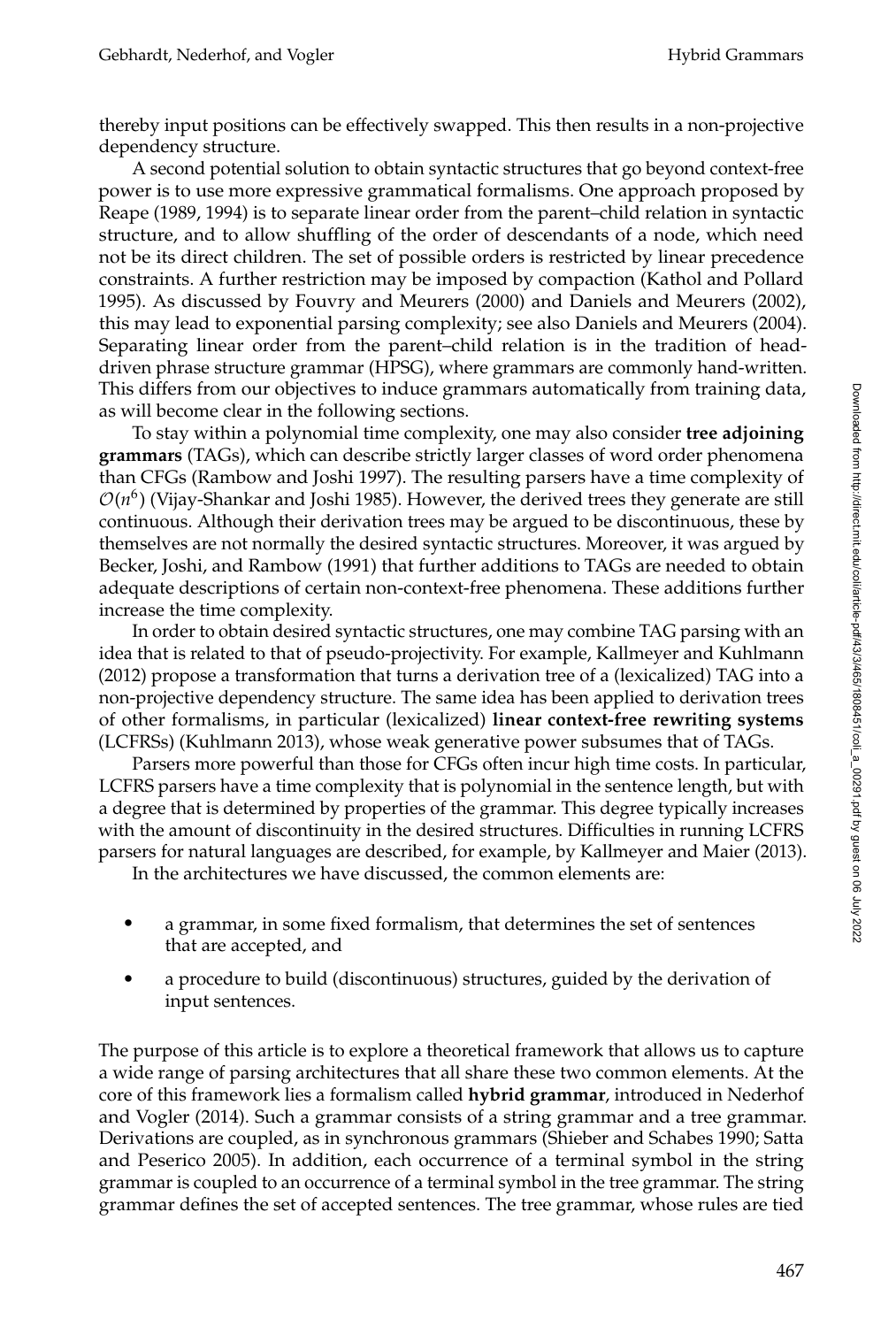



to the rules of the string grammar for synchronous rewriting, determines the resulting syntactic structures, which may be discontinuous. The way the syntactic structures are obtained critically relies on the coupling of terminal symbols in the two component grammars, which is where our theory departs from that of synchronous grammars. A hybrid grammar generates a set of **hybrid trees**; <sup>1</sup> Figure 2 shows an example of a hybrid tree, which corresponds to the non-projective dependency structure of Figure 1.

The general concept of hybrid grammars leaves open the choice of the string grammar formalism and that of the tree grammar formalism. In this article we consider simple macro grammars (Fischer 1968) and LCFRSs as string grammar formalisms. The tree grammar formalisms we consider are simple context-free tree grammars (Rounds 1970) and **simple definite clause programs** (sDCP), inspired by Deransart and Małuszynski (1985). This gives four combinations, each leading to one class of hybrid grammars. In addition, more fine-grained subclasses can be defined by placing further syntactic restrictions on the string and tree formalisms.

To place hybrid grammars in the context of existing parsing architectures, let us consider classical grammar induction from a treebank, for example, for context-free grammars (Charniak 1996) or for LCFRSs (Maier and Søgaard 2008; Kuhlmann and Satta 2009). Rules are extracted directly from the trees in the training set, and unseen input strings are consequently parsed according to these structures. Grammars induced in this way can be seen as restricted hybrid grammars, in which no freedom exists in the relation between the string component and the tree component. In particular, the presence of discontinuous structures generally leads to high time complexity of string parsing. In contrast, the framework in this article detaches the string component of the grammar from the tree component. Thereby the parsing process of input strings is no longer bound to follow the tree structures, while the same tree structures as before can still be produced, provided the tree component is suitably chosen. This allows string parsing with low time complexity in combination with production of discontinuous trees.

Nederhof and Vogler (2014) presented experiments with various subclasses of hybrid grammars for the purpose of constituent parsing. Trade-offs between speed and accuracy

<sup>1</sup> The term "hybrid tree" was used before by Lu et al. (2008), also for a mixture of a tree structure and a linear structure, generated by a probabilistic model. However, the linear "surface" structure was obtained by a simple left-to-right tree traversal, whereas a meaning representation was obtained by a slightly more flexible traversal of the same tree. The emphasis in the current article is rather on separating the linear structure from the tree structure. Note that similar distinctions of multiple **strata** were made before in both constituent linguistics (see, e.g., Chomsky 1981) and dependency linguistics (see, e.g., Mel'čuk 1988).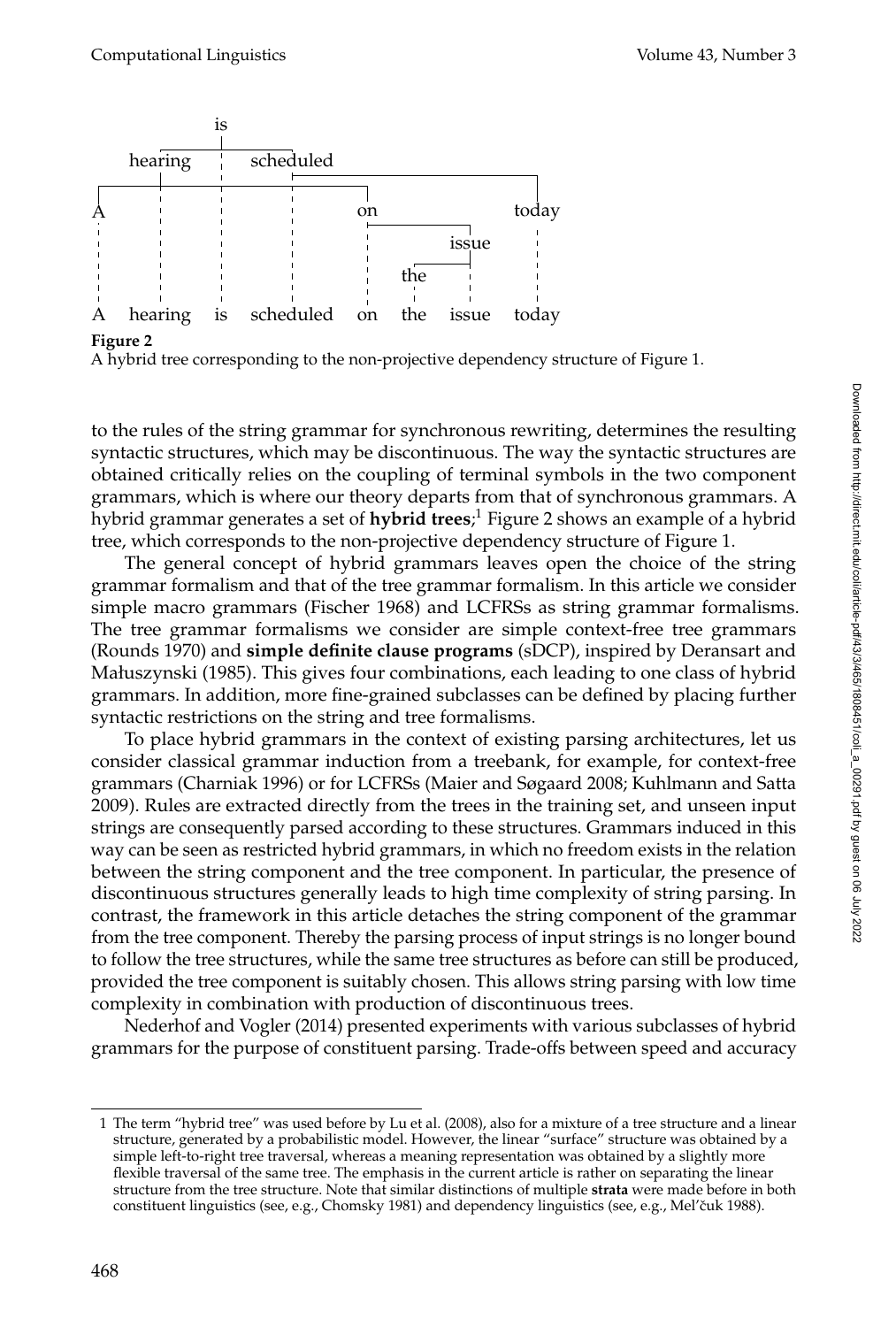were identified. In the present article, we extend our investigation to dependency parsing. This includes induction of a hybrid grammar from a dependency treebank. Before turning to the experiments, we present several completeness results about existence of hybrid grammars generating non-projective dependency structures.

This article is organized as follows. After preliminaries in Section 2, Section 3 defines hybrid trees. These are able to capture both discontinuous phrase structures and nonprojective dependency structures. Thanks to the concept of hybrid trees, there will be no need, later in the article, to distinguish between hybrid grammars for constituent parsing and hybrid grammars for dependency parsing. To make this article self-contained, we define two existing string grammar formalisms and two tree grammar formalisms in Section 4. The four classes of hybrid grammars that result by combining these formalisms are presented in Section 5, which also discusses how to use them for parsing.

How to induce hybrid grammars from treebanks is discussed in Section 6. Section 7 reports on experiments that provide proof of concept. In particular, LCFRS/sDCP-hybrid grammars are induced from corpora of dependency structures and phrase structures and employed to predict the syntactic structure of unlabeled sentences. It is demonstrated that hybrid grammars allow a wide variety of results, in terms of time complexity, accuracy, and frequency of parse failures. How hybrid grammars relate to existing ideas is discussed in Section 8.

The text refers to a number of theoretical results that are not central to the main content of this article. In order to preserve the continuity of the discussion, we have deferred their proofs to appendices.

## **2. Preliminaries**

Let  $\mathbb{N} = \{0, 1, 2, \ldots\}$  and  $\mathbb{N}_+ = \mathbb{N} \setminus \{0\}$ . For each  $n \in \mathbb{N}_+$ , we let [*n*] stand for the set  $\{1,\ldots,n\}$ , and we let [0] stand for  $\emptyset$ . We write  $[n]_0$  to denote  $[n] \cup \{0\}$ . We fix an infinite list  $x_1, x_2, \ldots$  of pairwise distinct **variables**. We let  $X = \{x_1, x_2, x_3, \ldots\}$  and  $X_k = \{x_1, \ldots, x_k\}$  for each  $k \in \mathbb{N}$ . For any set *A*, the power set of *A* is denoted by  $\mathcal{P}(A)$ .

A **ranked set** ∆ is a set of symbols associated with a rank function assigning a number  $rk_\Delta(\delta)$  ∈ N to each symbol  $\delta$  ∈  $\Delta$ . A **ranked alphabet** is a ranked set with a finite number of symbols. We let  $\Delta^{(k)}$  denote  $\{\delta \in \Delta \mid \text{rk}_{\Delta}(\delta) = k\}.$ 

The following definitions were inspired by Seki and Kato (2008). The sets of **terms** and **sequence-terms** (**s-terms**) over ranked set  $\Delta$ , with variables in some set  $Y \subseteq X$ , are denoted by  $T_\Delta(Y)$  and  $T^*_\Delta(Y)$ , respectively, and defined inductively as follows:

- **(i)**  $Y \subseteq T_∆(Y)$ ,
- (ii) if  $k \in \mathbb{N}$ ,  $\delta \in \Delta^{(k)}$  and  $s_i \in T^*_{\Delta}(Y)$  for each  $i \in [k]$ , then  $\delta(s_1, \ldots, s_k) \in T_{\Delta}(Y)$ , and
- (iii) if  $n \in \mathbb{N}$  and  $t_i \in T_\Delta(Y)$  for each  $i \in [n]$ , then  $\langle t_1, \ldots, t_n \rangle \in T_\Delta^*(Y)$ .

We let  $T^*_{\Delta}$  and  $T_{\Delta}$  stand for  $T^*_{\Delta}(\emptyset)$  and  $T_{\Delta}(\emptyset)$ , respectively. Throughout this article, we use variables such as *s* and *s<sup>i</sup>* for s-terms and variables such as *t* and *t<sup>i</sup>* for terms. The **length** |s| of a s-term  $s = \langle t_1, \ldots, t_n \rangle$  is *n*.

The justification for using s-terms as defined here is that they provide the required flexibility for dealing with both strings and unranked trees, in combination with derivational nonterminals in various kinds of grammar. By using an alphabet  $\Delta =$ ∆(0) one can represent strings. For instance, if ∆ contains the symbols *a* and *b*, then the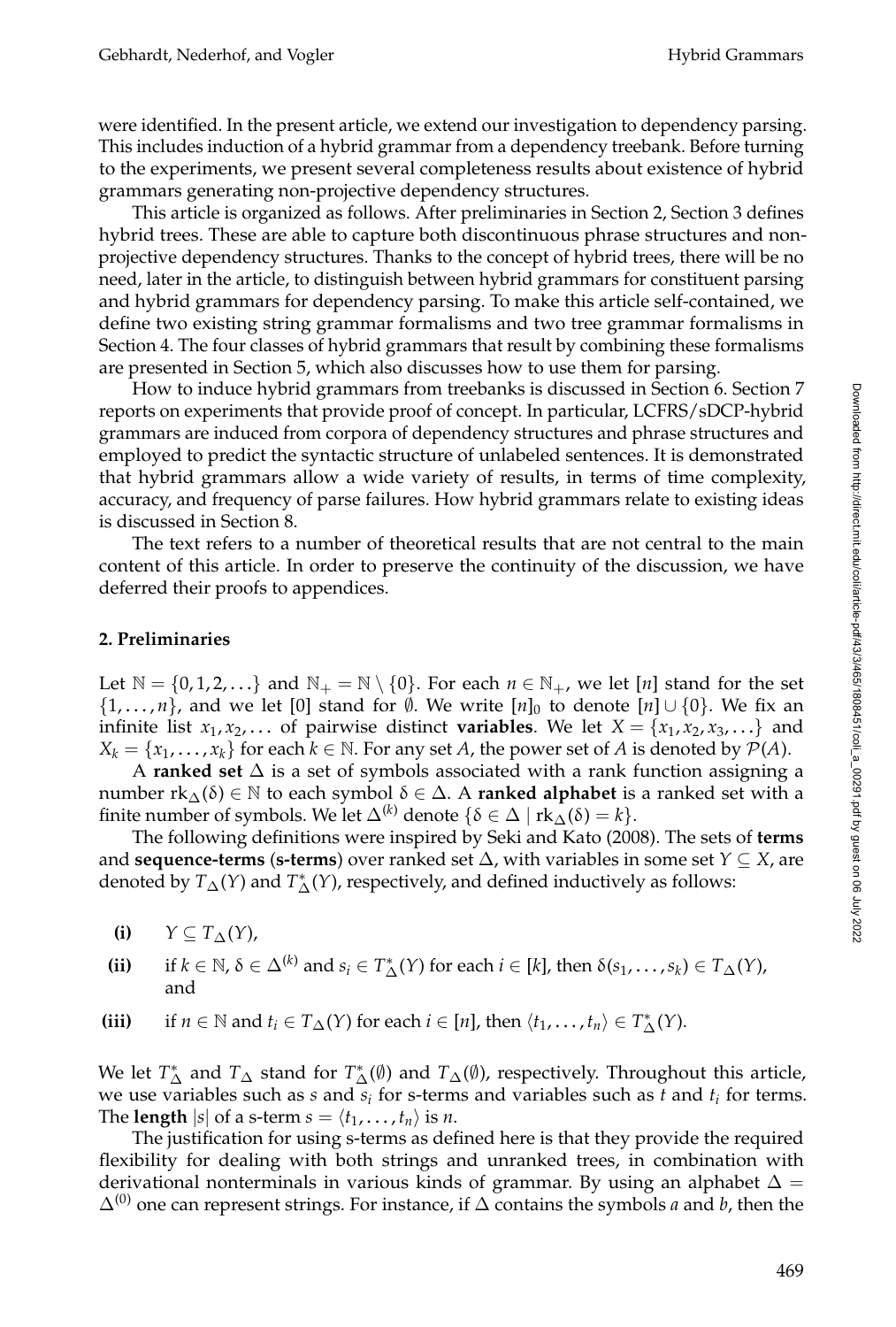s-term  $\langle a(), b(), a()\rangle$  denotes the string *a b a*. We will therefore refer to such s-terms simply as strings.

By using an alphabet  $\Delta = \Delta^{(1)}$  one may represent trees without fixing the number of child nodes that a node with a certain label should have. Conceptually, one may think of such node labels as unranked, as is common in parsing theory of natural language. For instance, the s-term  $\langle a(\langle b(\langle \rangle), a(\langle \rangle)) \rangle$  denotes the unranked tree  $a(b, a)$ . We will therefore refer to such s-terms simply as trees, and we will sometimes use familiar terminology, such as "node," "parent," and "sibling," as well as common graphical representations of trees.

If theoretical frameworks require trees over ranked alphabets in the conventional sense (without s-terms), one may introduce a distinguished symbol *cons* of rank 2, replacing each s-term of length greater than 1 by an arrangement of subterms combined using occurrences of that symbol. Another symbol *nil* of rank 0 may be introduced to replace each s-term of length 0. Hence  $\delta(\langle \alpha(\langle \rangle), \beta(\langle \rangle), \gamma(\langle \rangle))$  could be more conventionally written as δ(*cons*(α(*nil*), *cons*(β(*nil*), γ(*nil*)))).

Concatenation of s-terms is given by  $\langle t_1, \ldots, t_n \rangle \cdot \langle t_{n+1}, \ldots, t_{n+m} \rangle = \langle t_1, \ldots, t_{n+m} \rangle$ . Sequences such as  $s_1, \ldots, s_k$  or  $x_1, \ldots, x_k$  will typically be abbreviated to  $s_{1,k}$  or  $x_{1,k}$ , respectively. For  $\delta \in \Delta^{(0)}$  we sometimes abbreviate  $\delta()$  to  $\delta$ .

In examples we also abbreviate  $\langle t_1, \ldots, t_n \rangle$  to  $t_1 \cdots t_n$ —that is, omitting the angle brackets and commas. In particular, for  $n = 0$ , the s-term  $\langle \rangle$  is abbreviated by  $\varepsilon$ . Moreover, we sometimes abbreviate  $\delta(\langle \rangle)$  to  $\delta$ . Whether  $\delta$  then stands for  $\delta(\langle \rangle)$  or for  $\delta$ () depends on whether  $\delta \in \Delta^{(1)}$  or  $\delta \in \Delta^{(0)}$ , which will be clear from the context.

Subterms in terms or s-terms are identified by **positions** (cf. Gorn addresses). The set of all positions in term *t* or in s-term *s* is denoted by  $pos(t)$  or  $pos(s)$ , respectively, and defined inductively by:

$$
pos(x) = \{\varepsilon\}
$$
  

$$
pos(\delta(s_{1,k})) = \{\varepsilon\} \cup \{ip \mid i \in [k], p \in pos(s_i)\}
$$
  

$$
pos(\langle t_{1,n} \rangle) = \{ip \mid i \in [n], p \in pos(t_i)\}
$$

Note that a (sub-)s-term does not have a position. We let  $\leq_\ell$  denote the lexicographical order of positions. We say that position  $\hat{p}$  is a **parent** of position  $p'$  if  $p'$  is of the form *pij*, for some numbers *i* and *j*, and we denote parent(*pij*) = *p*. For a position *p*' of length  $0$  or 1, we set parent $(p') = \text{nil}$ . Conversely, the set of **children** of a position *p*, denoted by children(*p*), contains each position  $p'$  with parent( $p'$ ) =  $p$ . The **right sibling** of the position *pij*, denoted by right-sibling(*pij*), is  $pi(j + 1)$ .

The subterm at position *p* in a term *t* (or a s-term *s*) is defined as follows. For any term *t* we have  $t|_{\varepsilon} = t$ . For a term  $t = \delta(s_{1,k})$ ,  $i \in [k]$ ,  $p \in \text{pos}(s_i)$  we have  $t|_{ip} = s_i|_p$ . For a s-term  $s = \langle t_{1,n} \rangle$ ,  $i \in [n]$ ,  $p \in \text{pos}(t_i)$  we have  $s|_{ip} = t_i|_p$ .

The **label** at position *p* in a term *t* is denoted by  $t(p)$ . In other words, if  $t|_p$  equals  $δ(s_1, …, s_k)$  or  $x ∈ X$ , then  $t(p)$  equals  $δ$  or  $x$ , respectively. Let  $Γ ⊆ ∆$ . The subset of pos(*t*) consisting of all positions where the label is in  $\Gamma$  is denoted by  $\text{pos}_{\Gamma}(t)$ , or formally  $pos_{\Gamma}(t) = \{p \in pos(t) \mid t(p) \in \Gamma\}$ . Analogously to  $t(p)$  and  $pos_{\Gamma}(t)$  for terms *t*, one may define  $s(p)$  and  $pos_{\Gamma}(s)$  for s-terms *s*.

The expression  $t[s']_p$  (or  $s[s']_p$ ) denotes the s-term obtained from *t* (or from *s*) by replacing the subterm at position *p* by s-term *s'*. For any term *t* we have  $t[s']_{\varepsilon} = s'$ . For a term  $t=\delta(s_{1,k})$ ,  $i\in[k]$ ,  $p\in{\rm pos}(s_i)$  we have  $t[s']_{ip}=\langle \delta(s_{1,i-1},s_i[s']_p,s_{i+1,k})\rangle.$  For a s-term  $s = \langle t_{1,n} \rangle$ ,  $i \in [n]$ ,  $p \in \text{pos}(t_i)$  we have  $s[s']_{ip} = \langle t_{1,i-1} \rangle \cdot t_i[s']_p \cdot \langle t_{i+1,n} \rangle$ .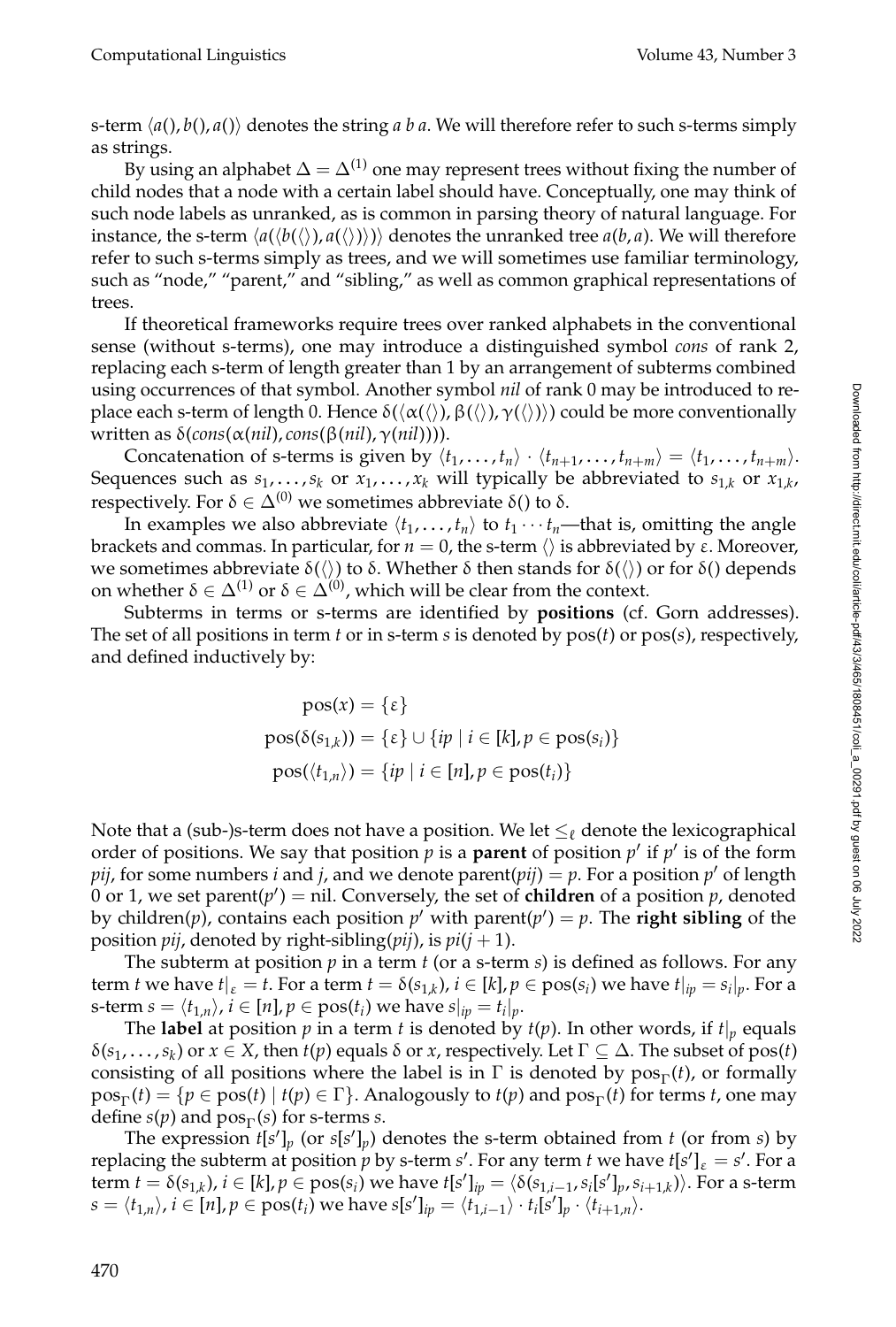



#### **Figure 3**

Illustration of the s-term  $\langle VP(\langle A(\langle \rangle), B(\langle \rangle), C(\langle D(\langle \rangle), E(\langle \rangle))))$ ,  $C(\langle \rangle)$  where positions are annotated in subscript at each node.

For term *t* (or s-term *s*) with variables in  $X_k$  and s-terms  $s_i$  ( $i \in [k]$ ), the **first-order substitution**  $t[s_{1,k}]$  (or  $s[s_{1,k}]$ , respectively) denotes the s-term obtained from  $t$  (or from  $s$ ) by replacing each occurrence of any variable *x<sup>i</sup>* by *s<sup>i</sup>* , or formally:

 $x_i[s_{1,k}] = s_i,$ 

• 
$$
\delta(s'_{1,n})[s_{1,k}] = \langle \delta(s'_{1}[s_{1,k}], \ldots, s'_{n}[s_{1,k}]) \rangle,
$$

r  $\langle t_{1,n} \rangle [s_{1,k}] = t_1 [s_{1,k}] \cdot \ldots \cdot t_n [s_{1,k}].$ 

If  $s \in T_{\Delta}^*$ ,  $s|_p = \delta(s_{1,k})$  and  $s' \in T_{\Delta}^*(X_k)$ , then the **second-order substitution**  $s[[s']_p)$  order the storm obtained from s by replacing the subterm at position *n* by  $s'$  with denotes the s-term obtained from  $s$  by replacing the subterm at position  $p$  by  $s'$ , with the variables in *s'* replaced by the corresponding s-terms found immediately below *p*, or formally  $s[[s']]_p = s[s'[s_{1,k}]]_p$ .

#### **Example 1**

Consider  $\Delta = \{A, B, C, \alpha, \beta, \gamma_1, \gamma_2, \delta_1, \delta_2\}$  where  $\text{rk}_{\Delta}(A) = 0$ ,  $\text{rk}_{\Delta}(B) = \text{rk}_{\Delta}(C) = 2$ , and all other symbols have rank 1. An example of a s-term in  $T^*_{\Delta}(X_2)$  is  $s = \alpha(A)) x_2 B(x_1, \beta)$ , which is short for:

$$
\langle \alpha(\langle A(\mathbf{1})\rangle), x_2, B(\langle x_1\rangle, \langle \beta(\langle \mathbf{1}\rangle)\rangle)
$$

We have |*s*| = 3, and pos(*s*) = {1, 111, 2, 3, 311, 321}. Note that 31 is not a position, as positions must point to terms, not s-terms. Further  $s|_1 = \alpha(A())$ ,  $s|_{111} = A()$ ,  $s|_{311} = x_1$ ,  $s(2) = x_2$ , and  $s(3) = B$ .

An example of first-order substitution is  $s[\delta_1, \delta_2] = \alpha(A)) \delta_2 B(\delta_1, \beta)$ . With  $s' =$  $γ<sub>1</sub> C(δ<sub>1</sub>, δ<sub>2</sub>) γ<sub>2</sub>$ , an example of second-order substitution is:

$$
s'[s]_2 = \gamma_1 \alpha(A()) \delta_2 B(\delta_1, \beta) \gamma_2
$$

A s-term over a ranked alphabet  $\Delta = \Delta^{(1)}$  and its positions are illustrated in Figure 3. ■

#### **3. Hybrid Trees**

The purpose of this section is to unify existing notions of non-projective dependency structures and discontinuous phrase structures, formalized using s-terms.

We fix a ranked alphabet  $\Sigma = \Sigma^{(1)}$  and a subset  $\Gamma \subseteq \Sigma$ . A **hybrid tree** over  $(\Gamma, \Sigma)$  is a pair  $h = (s, \leq_s)$ , where  $s \in T_{\Sigma}^*$  and  $\leq_s$  is a total order on  $\text{pos}_{\Gamma}(s)$ . In words, a hybrid tree combines hierarchical structure, in the form of a s-term over the full alphabet  $Σ$ , with a linear structure, which can be seen as a string over  $\Gamma \subseteq \Sigma$ . This string will be denoted by str(*h*). Formally, let  $pos_{\Gamma}(s) = \{p_1, \ldots, p_n\}$  with  $p_i \leq_s p_{i+1}$  ( $i \in [n-1]$ ). Then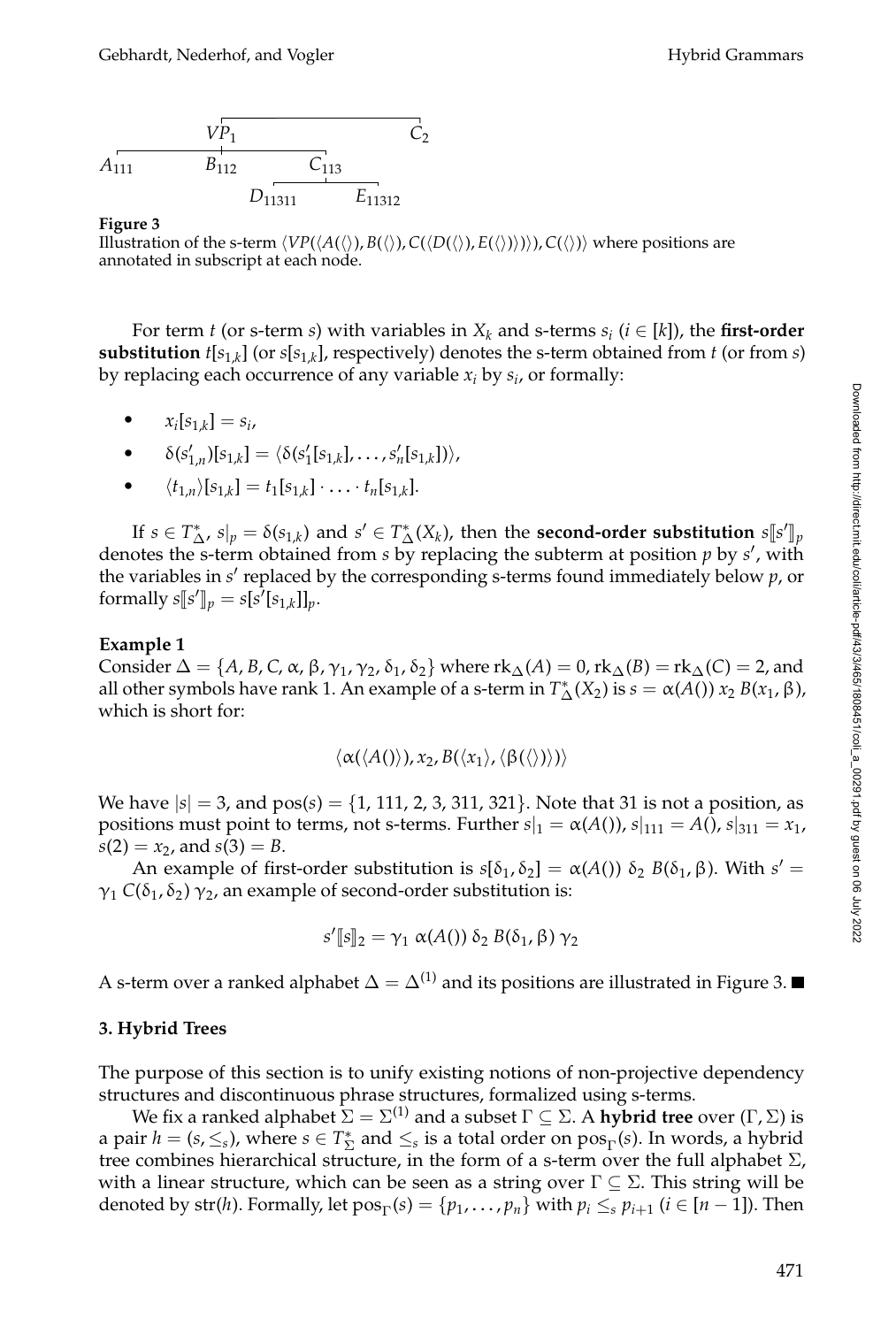

#### **Figure 4**

(a) Discontinuous phrase structure for German "[...] hat schnell gearbeitet" ("[...] has worked quickly"), represented as hybrid tree. (b) Non-projective dependency structure for "Jan Piet Marie zag helpen lezen," represented as hybrid tree.

 $str(h) = s(p_1) \cdots s(p_n)$ . In order to avoid the treatment of pathological cases we assume that  $s \neq \langle \rangle$  and  $\text{pos}_{\Gamma}(s) \neq \emptyset$ .

A hybrid tree  $(s, \leq_s)$  is a **phrase structure** if  $\leq_s$  is a total order on the leaves of *s*. The elements of Γ would typically represent lexical items, and the elements of  $\Sigma \setminus \Gamma$ would typically represent syntactic categories. A hybrid tree (*s*, ≤*<sup>s</sup>* ) is a **dependency structure** if  $\Gamma = \Sigma$ , whereby the linear structure of a hybrid tree involves all of its nodes, which represent lexical items. Our dependency structures generalize **totally ordered trees** (Kuhlmann and Niehren 2008) by considering s-terms instead of usual terms over a ranked alphabet.

We say that a phrase structure  $(s, \leq_s)$  over  $(\Gamma, \Sigma)$  is **continuous** if for each  $p \in \text{pos}(s)$ the set  $pos_{\Gamma}(s|_{p})$  is a complete span, that is, if the following condition holds: if  $p_1$ ,  $p_2$ ,  $p'$ satisfy  $pp_1$ ,  $p'$ ,  $pp_2 \in pos_\Gamma(s)$  and  $pp_1 \leq_s p' \leq_s pp_2$ , then  $p' = pp_3$  for some  $p_3$ . If the same condition holds for a dependency structure ( $s, \leq_s$ ), then we say that ( $s, \leq_s$ ) is **projective**. If the condition is not satisfied, then we call a phrase structure **discontinuous** and a dependency structure **non-projective**.

## **Example 2**

A simple example of a discontinuous phrase structure following Seifert and Fischer (2004) is  $h = (s, \leq_s)$ , where:

$$
s = \langle VP(\langle V(\langle hat, gearbeitet \rangle), ADV(\langle schnell \rangle)) \rangle)
$$

and ≤*<sup>s</sup>* is given by 11111 ≤*<sup>s</sup>* 11112 ≤*<sup>s</sup>* 11211. It is graphically represented in Figure 4a. The bottom line indicates the word order in German, with adverb **schnell** [quickly] separating the two verbs of the verb phrase. The dashed lines connect the leaves of the tree structure to the total order. (Alternative analyses exist that do not require discontinuity; we make no claim that the shown structure is the most linguistically adequate.)

## **Example 3**

The phenomenon of cross-serial dependencies in Dutch (Bresnan et al. 1982) is illustrated in Figure 4b, using a non-projective dependency structure. **The State**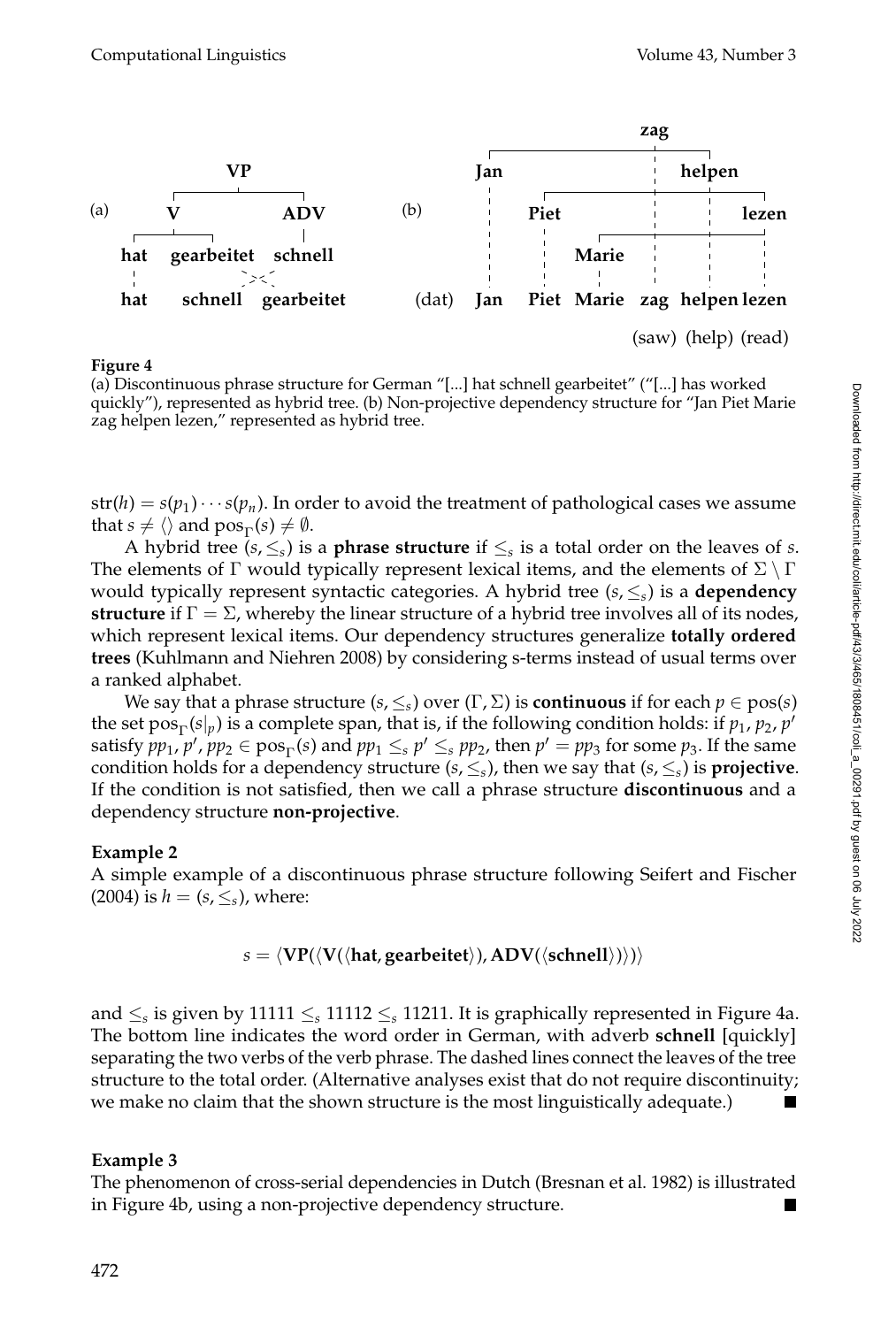

**Figure 5**

Abstract representation of cross-serial dependencies in Dutch as discontinuous phrase structure.

## **Example 4**

Figure 5 gives an abstract rendering of cross-serial dependencies in Dutch, this time in terms of discontinuous phrase structure.

## **4. Basic Grammatical Formalisms**

The concept of hybrid grammars is illustrated in Section 5, first on the basis of a coupling of linear context-free rewriting systems and simple definite clause programs, and then three more such couplings are introduced that further involve simple macro grammars and simple context-free tree grammars. In the current section we discuss these basic classes of grammars, starting with the simplest ones.

## **4.1 Macro Grammars**

The definitions in this section are very close to those in Fischer (1968) with the difference that the notational framework of s-terms is used for strings, as in Seki and Kato (2008).

A **macro grammar** (MG) is a tuple *G* = (*N*, *S*, Γ, *P*), where *N* is a ranked alphabet of **nonterminals**,  $S \in N^{(0)}$  is the **start symbol**,  $\Gamma = \Gamma^{(0)}$  is a ranked alphabet of **terminals** and  $\Gamma \cap N = \emptyset$ , and *P* is a finite set of **rules**, each of the form:

$$
A(x_{1,k}) \to r \tag{1}
$$

where  $A \in N^{(k)}$  and  $r \in T^*_{N \cup \Gamma}(X_k)$ . A macro grammar in which each nonterminal has rank 0 is a CFG.

We write  $\Rightarrow_G^{p,\rho}$  $G$ <sup>*G*</sup> for the "derives" relation, using rule  $\rho = A(x_{1,k}) \rightarrow r$  at position *p* in a s-term. Formally, we write  $s_1 \Rightarrow_G^{p,p}$ *g*<sub>C</sub>  $s_2$  if  $s_1 \in T^*_{N \cup \Gamma}$ ,  $s_1(p) = A$  and  $s_2 = s_1[r]_p$ . We write  $s_1 \Rightarrow_G s_2$  if  $s_1 \Rightarrow_G^{p,q}$  $P$ <sup>*p*</sup>, $P$ </sup> *s*<sub>2</sub> for some *p* and *ρ*, and  $⇒$ <sup>\*</sup><sub>*G*</sub> is the reflexive, transitive closure of  $⇒$ *<sub>G</sub>*. Derivation in *i* steps is denoted by  $\Rightarrow_G^i$ . The (string) language induced by macro grammar  $G$  is  $[G] = \{s \in T^*_{\Gamma} \mid \langle S \rangle \Rightarrow^*_{G} s\}.$ 

In the sequel we will focus our attention on macro grammars with the property that for each rule  $A(x_{1,k}) \to r$  and each  $i \in [k]$ , variable  $x_i$  has exactly one occurrence in  $r$ . In this article, such grammars will be called **simple** macro grammars (sMGs).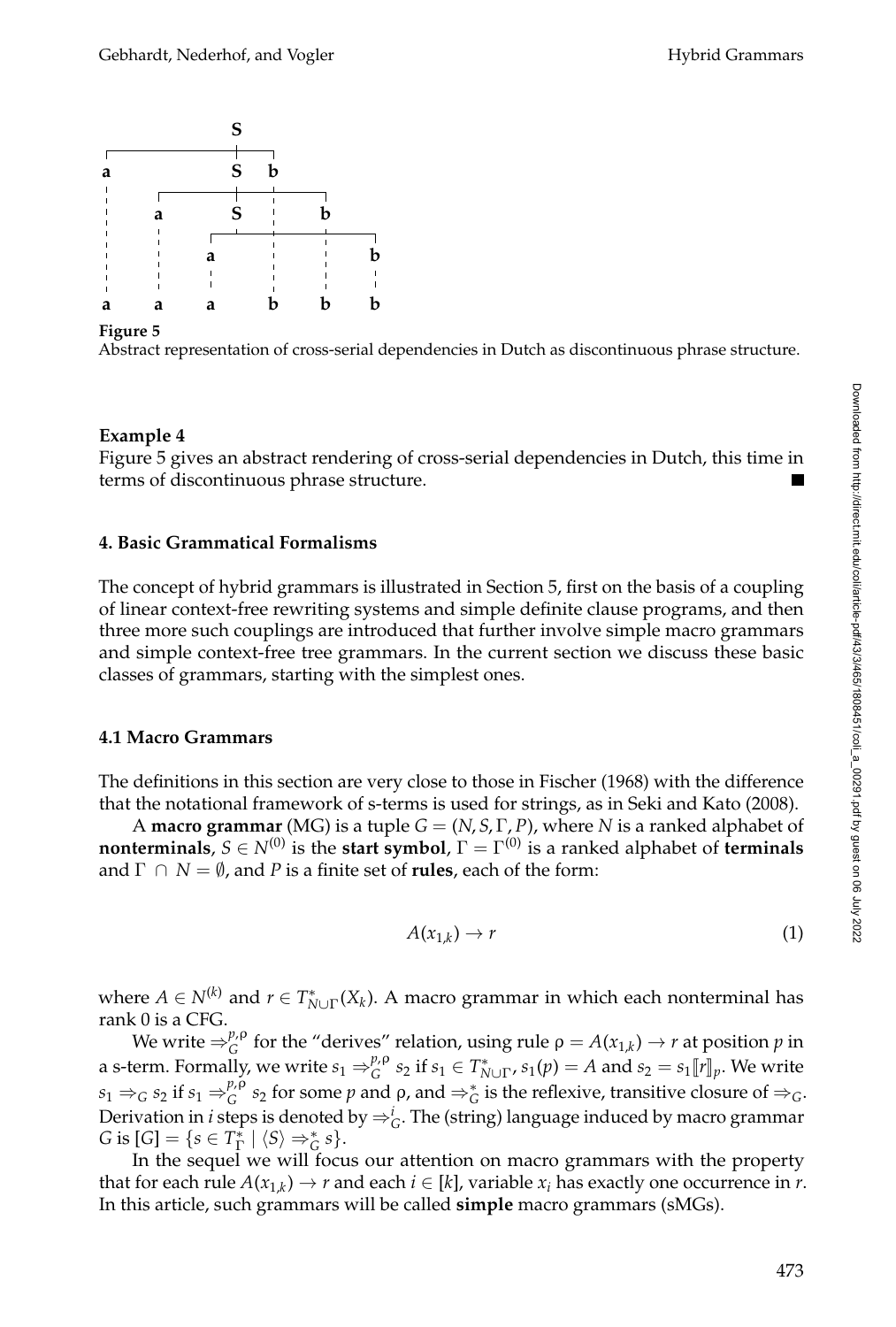a s

## **Example 5**

A sMG and a derivation are the following, once more motivated by cross-serial dependencies:

| $S \to A(\varepsilon)$          | $S \Rightarrow_G A(\varepsilon)$ |
|---------------------------------|----------------------------------|
| $A(x_1) \rightarrow a A(x_1 a)$ | $\Rightarrow_G$ a $A(a)$         |
| $A(x_1) \rightarrow b A(x_1 b)$ | $\Rightarrow_G$ a b A(a b)       |
| $A(x_1) \rightarrow x_1$        | $\Rightarrow_G$ a b a b          |

All derived strings are of the form  $ww$ , where  $w$  is a string over  $\{a, b\}$ . In this and in the following examples, bold letters (which may be lower-case or upper-case) represent terminals and upper-case italic letters represent nonterminals. ×

#### **4.2 Context-free Tree Grammars**

The definitions in this section are a slight generalization of those in Rounds (1970) and Engelfriet and Schmidt (1977, 1978), as here they involve s-terms. In Section 3 we already argued that the extra power due to s-terms can be modeled using fixed symbols *cons* and *nil* and is therefore not very significant in itself. The benefit of the generalization lies in the combination with macro grammars, as discussed in Section 5.

A (generalized) **context-free tree grammar** (CFTG) is a tuple  $G = (N, S, \Sigma, P)$ , where  $\Sigma$  is a ranked alphabet with  $\Sigma = \Sigma$ <sup>(1)</sup> and *N*, *S*, and *P* are as for macro grammars except that  $\Gamma$  is replaced by  $\Sigma$  in the specification of the rules.

The "derives" relation  $\Rightarrow_{G}^{\cancel{p},\rho}$  $G$  and other relevant notation are defined as for macro grammars. Note that the language  $[G] = \{s \in T_{\Sigma}^* \mid \langle S \rangle \Rightarrow^*_{G} s\}$  induced by a CFTG  $G$  is not a string language but a tree language, or more precisely, its elements are **sequences** of trees.

As for macro grammars, we will focus our attention on CFTGs with the property that for each rule  $A(x_{1,k}) \to r$  and each  $i \in [k]$ , variable  $x_i$  has exactly one occurrence in  $r$ . In this article, such grammars will be called **simple** context-free tree grammars (sCFTGs). Note that if  $N = N^{(0)}$ , then a sCFTGs is a **regular tree grammar** (Brainerd 1969; Gécseg and Steinby 1997). sCFTGs are a natural generalization of the widely used TAGs; see Kepser and Rogers (2011), Maletti and Engelfriet (2012), and Gebhardt and Osterholzer (2015).

#### **Example 6**

A sCFTG and a derivation are provided here. This example models a simple recursive structure, where **a** could stand for a noun, **b** for a verb, and **c** for an adverb that modifies exactly one of the verbs.

> $S \rightarrow A(c)$   $S \Rightarrow_G A(c)$  $A(x_1) \rightarrow S$ (**a**  $A(x_1)$  $\Rightarrow$ <sup>*G*</sup> **S**(**a** *A*(**c**) **b**)  $A(x_1) \rightarrow \mathbf{S}(\mathbf{a} A(\varepsilon) \mathbf{b} x_1)$  $\Rightarrow_G$  **S**(**a S**(**a** *A*( $\varepsilon$ ) **b c**) **b**)  $A(x_1) \rightarrow S$ (a b  $x_1$  $\Rightarrow$ <sup>*G*</sup> **S**(**a S**(**a b**) **b c**) **b**)

#### **4.3 Linear Context-free Rewriting Systems**

In Vijay-Shanker, Weir, and Joshi (1987), the semantics of LCFRS is introduced by distinguishing two phases. In the first phase, a tree over function symbols is generated by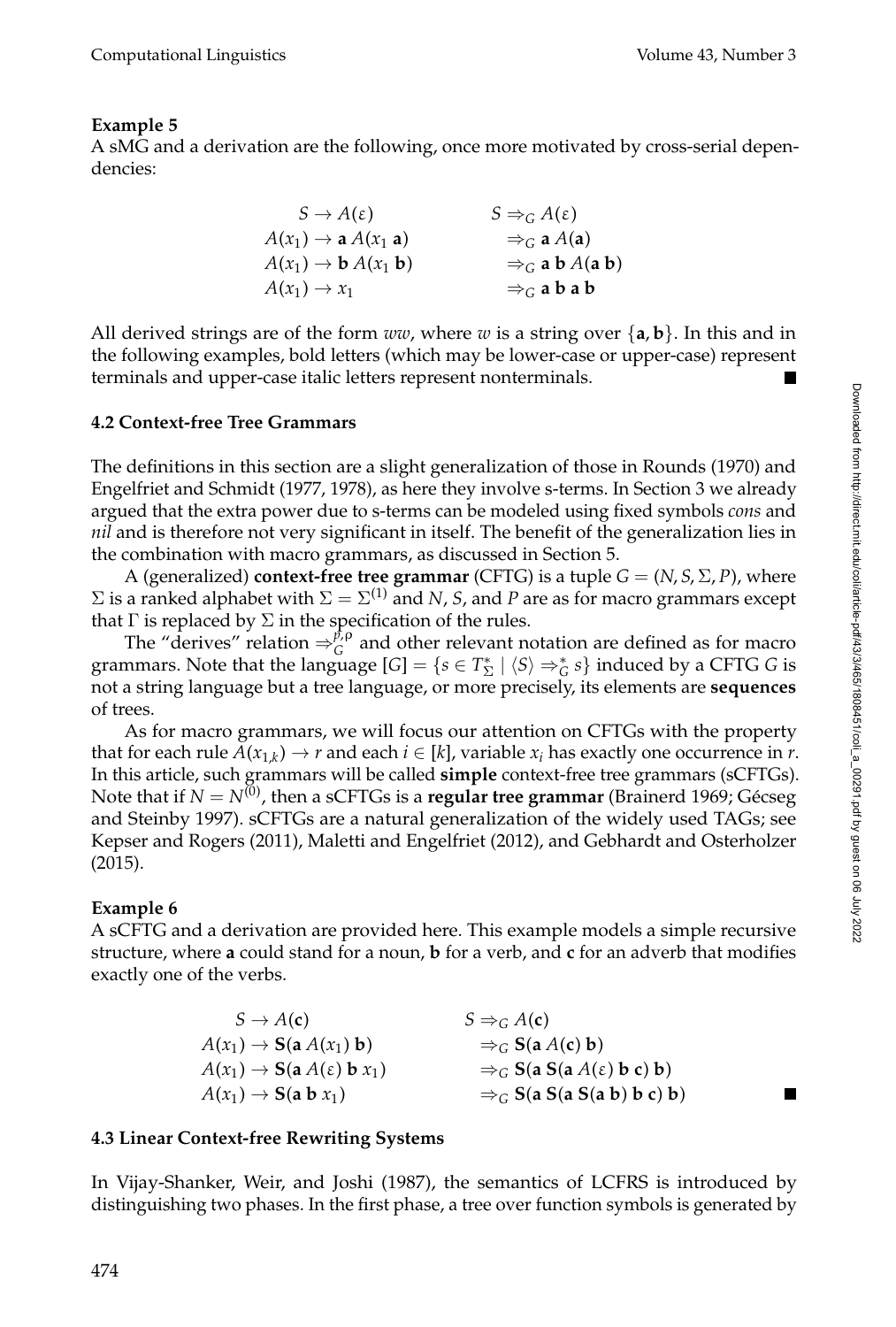a regular tree grammar. In the second phrase, the function symbols are interpreted, each composing a sequence of tuples of strings into another tuple of strings. This formalism is equivalent to the multiple CFGs of Seki et al. (1991). We choose a notation similar to that of the formalisms discussed before, which will also enable us to couple these string-generating grammars to tree-generating grammars, as will be discussed later.

A linear context-free rewriting system (LCFRS) is a tuple *G* = (*N*, *S*, Γ, *P*), where *N* is a ranked alphabet of **nonterminals**,  $S \in N^{(1)}$  is the **start symbol**,  $\Gamma = \Gamma^{(0)}$  is a ranked alphabet of **terminals** and  $\Gamma \cap N = \emptyset$ , and *P* is a finite set of **rules**, each of the form:

$$
A_0(s_{1,k_0}) \to \langle A_1(x_{1,m_1}), A_2(x_{m_1+1,m_2}), \dots, A_n(x_{m_{n-1}+1,m_n}) \rangle \tag{2}
$$

where  $n \in \mathbb{N}$ ,  $A_i \in N^{(k_i)}$  for each  $i \in [n]_0$ , and  $m_i = \sum_{j:1 \leq j \leq i} k_j$  for each  $i \in [n]$ , and  $s_j \in T^*_{\Gamma}(X_{m_n})$  for each  $j \in [k_0]$ . In words, the right-hand side is a s-term consisting of nonterminals  $A_i$  ( $i \in [n]$ ), with  $k_i$  distinct variables as arguments; there are  $m_n$  variables altogether, which is the sum of the ranks of all  $A_i$  ( $i \in [n]$ ). The left-hand side is an occurrence of  $A_0$  with each argument being a string of variables and terminals. Furthermore, we demand that each  $x_j$  ( $j \in [m_n]$ ) occurs exactly once on the left-hand side. The rank of a nonterminal is called its **fanout** and the largest rank of any nonterminal is called the **fanout** of the grammar.

Given a rule ρ of the form of Equation (2), a **rule instance of** ρ is obtained by choosing some  $r_i \in T_{\Gamma}^*$  for each variable  $x_i$  ( $i \in [m_n]$ ), and replacing the two occurrences of  $x_i$  in the rule by this  $r_i$ . Much as in the preceding sections,  $\Rightarrow^{\rho}_G$  is a binary relation on s-terms, with:

$$
s_1 \cdot \langle t \rangle \cdot s_2 \Rightarrow^{\rho}_G s_1 \cdot r \cdot s_2
$$

if  $t \to r$  is a rule instance of  $\rho$ . We write  $\Rightarrow_G$  for  $\bigcup_{\rho \in P} \Rightarrow^{\rho}_G$ . The (string) language induced by LCFRS *G* is  $[G] = \{s \in T_{\Gamma}^* \mid \langle S(s) \rangle \Rightarrow_G^* \langle \rangle\}$ . If  $\langle \overline{S}(s) \rangle \Rightarrow_G^* \langle \rangle$ , then there are  $i \in \mathbb{N}$  and  $\rho_1, \ldots, \rho_i$  such that  $\langle S(s) \rangle \Rightarrow_G^{\rho_1} \cdots \Rightarrow_G^{\rho_i} \langle \rangle$ . We call  $\rho_1 \cdots \rho_i$  a **derivation of** *G*.

A derivation can be represented by a **derivation tree** *d* (cf. Figure 6), which is obtained by glueing together the rules as they are used in the derivation. The backbone of *d* is a usual derivation tree of the CFG underlying the LCFRS (nonterminals and solid lines). Each argument of a nonterminal is represented as a box to the right of the nonterminal, and dashed arrows indicate dependencies of values. An *x<sup>i</sup>* above a box



**Figure 6** Derivation and derivation tree of the LCFRS in Example 7.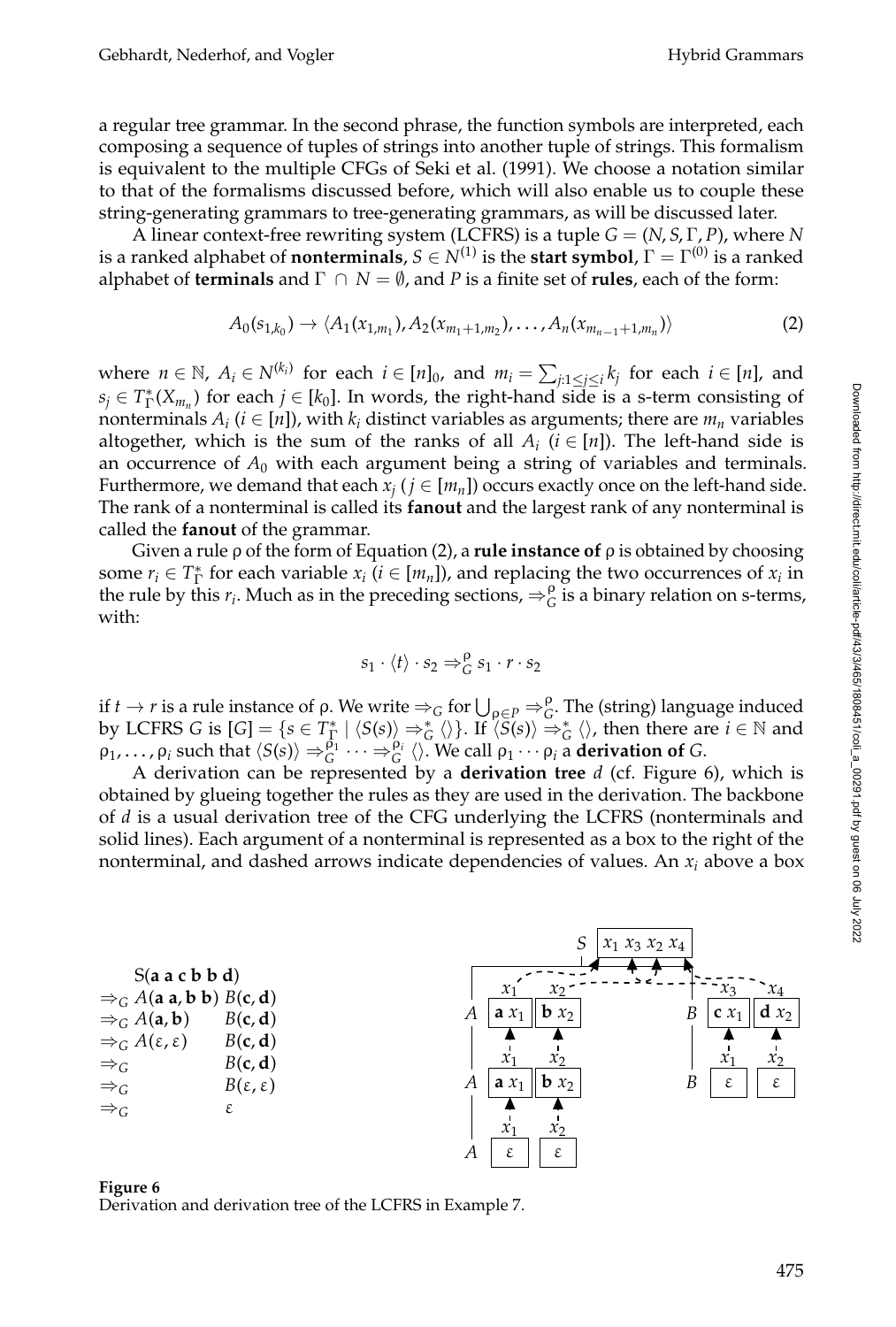specifies an argument of a nonterminal on the right-hand side of a rule, whereas the content of a box is an argument of the nonterminal on the left-hand side of a rule. The boxes taken as vertices and the dashed arrows taken as edges constitute a **dependency graph**. It can be evaluated by first sorting its vertices topologically and, according to this sorting, substituting in an obvious manner the relevant s-terms into each other. The final s-term that is evaluated in this way is an element of the language [*G*]. This s-term, denoted by  $\phi(d)$ , is called the **evaluation of** *d*. The notion of dependency graph originates from attribute grammars (Knuth 1968; Paakki 1995); it should not be confused with the linguistic concept of dependency.

Note that if the rules in a derivation are given, then the choice of *r<sup>i</sup>* for each variable *xi* in each rule instance is uniquely determined. For a given string *s*, the set of all LCFRS derivations (in compact tabular form) can be obtained in polynomial time in the length of *s* (Seki et al. 1991). See also Kallmeyer and Maier (2010, 2013) for the extension with probabilities.

## **Example 7**

An example of a LCFRS *G* is the following:

$$
S(x_1x_3x_2x_4) \to A(x_1, x_2) B(x_3, x_4) \qquad A(ax_1, bx_2) \to A(x_1, x_2) \qquad A(\varepsilon, \varepsilon) \to \varepsilon
$$
  
 
$$
B(cx_1, dx_2) \to B(x_1, x_2) \qquad B(\varepsilon, \varepsilon) \to \varepsilon
$$

A derivation of *G* and the corresponding derivation tree *d* is depicted in Figure 6; its evaluation is the s-term  $\phi(d) = \mathbf{a} \cdot \mathbf{c} \cdot \mathbf{b} \cdot \mathbf{d}$ .

All strings derived by *G* have the interlaced structure  $\mathbf{a}^m \mathbf{c}^n \mathbf{b}^m \mathbf{d}^n$  with  $m, n \in \mathbb{N}$ , where the *i*-th occurrence of **a** corresponds to the *i*-th occurrence of **b** and the *i*-th occurrence of **c** corresponds to the *i*-th occurrence of **d**. This resembles cross-serial dependencies in Swiss German (Shieber 1985) in an abstract way; **a** and **c** represent noun phrases with different case markers (dative or accusative) and **b** and **d** are verbs that take different arguments (dative or accusative noun phrases). E

There is a subclass of LCFRS called **well-nested** LCFRS. Its time complexity of parsing is lower than that of general LCFRS (Gómez-Rodríguez, Kuhlmann, and Satta 2010), and the class of languages it induces is strictly included in the class of languages induced by general LCFRSs (Kanazawa and Salvati 2010). One can see sMGs as syntactic variants of well-nested LCFRSs (cf. footnote 3 of Kanazawa 2009), the former being more convenient for our purposes of constructing hybrid grammars, when the string component is to be explicitly restricted to have the power of sMG / well-nested LCFRS. The class of languages they induce also equals the class of string languages induced by sCFTGs.

## **4.4 Definite Clause Programs**

In this section we describe a particular kind of definite clause program. Our definition is inspired by Deransart and Małuszynski (1985), who investigated the relation between logic programs and attribute grammars, together with the "syntactic single use requirement" from Giegerich (1988). The values produced are s-terms. The induced class of s-term languages is strictly larger than that of sCFTGs (cf. Appendix B).

As discussed subsequently, the class of string languages that results if we take the yields of those s-terms equals the class of string languages induced by LCFRSs. Thereby,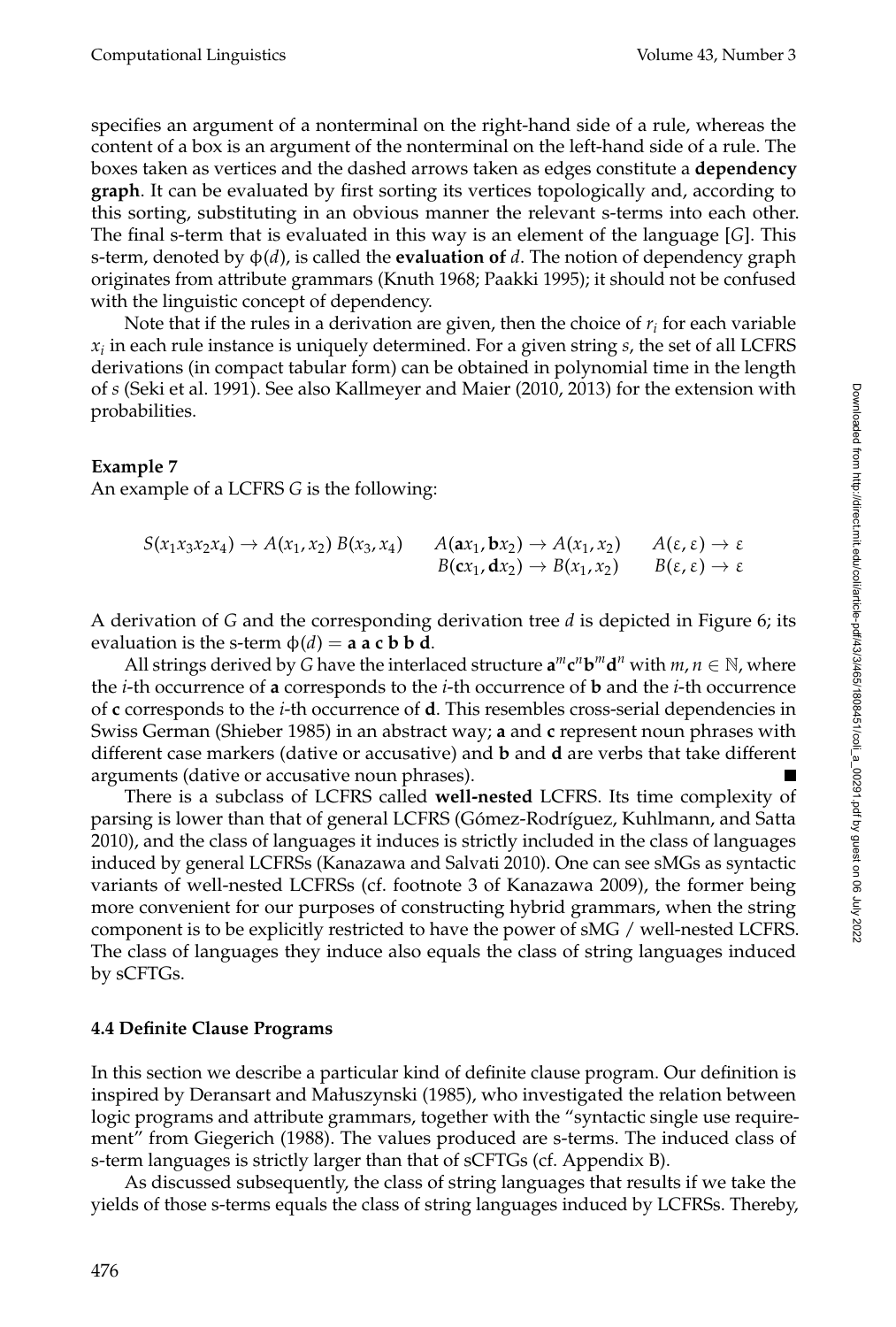our class of definite clause programs relates to LCFRSs much as the class of sCFTGs relates to sMGs.

A simple definite clause program (sDCP) is a tuple  $G = (N, S, \Sigma, P)$ , where N is a ranked alphabet of **nonterminals** and  $\Sigma = \Sigma^{(1)}$  is a ranked alphabet of **terminals** (as for CFTGs).<sup>2</sup> Moreover, each nonterminal  $A \in N$  has a number of arguments, each of which is either an **inherited argument** or a **synthesized argument**. The number of inherited arguments is the **i-rank** and the number of synthesized arguments is the **s-rank** of *A*; we let  $rk_N(A) = i$ - $rk(A) + s$ - $rk(A)$  denote the **rank** of A. The **start symbol** S has only one argument, which is synthesized—that is,  $rk_N(S) = s-rk(S) = 1$  and  $i-rk(S) = 0$ .

A rule is of the form:

$$
A_0(x_{1,k_0}^{(0)}, s_{1,k_0'}^{(0)}) \to \langle A_1(s_{1,k_1'}^{(1)}, x_{1,k_1}^{(1)}), \dots, A_n(s_{1,k_n'}^{(n)}, x_{1,k_n}^{(n)}) \rangle \tag{3}
$$

where  $n \in \mathbb{N}$ ,  $k_0 = i$ -rk $(A_0)$  and  $k'_0 = s$ -rk $(A_0)$ ,  $k'_i = i$ -rk $(A_i)$  and  $k_i = s$ -rk $(A_i)$ , for  $i \in [n]$ . The set of variables occurring in the lists  $x_{1}^{(i)}$  $1_{1,k_i}^{(1)}$  (*i* ∈ [*n*]<sub>0</sub>) equals  $X_m$ , where  $m = \sum_{i \in [n]_0} k_i$ . In other words, every variable from *X<sup>m</sup>* occurs exactly once in all these lists together. This is where values "enter" the rule. Further, the s-terms in  $s_{1i}^{(i)}$  $\prod_{1,k'_i}^{(i)}$   $(i \in [n]_0)$  are in  $T_\Sigma^*(X_m)$  and together contain each variable in *X<sup>m</sup>* exactly once (syntactic single use requirement). This is where values are combined and "exit" the rule.

The "derives" relation  $\Rightarrow_G$  and other relevant notation are defined as for LCFRSs. Thus, in particular, the language induced by sDCP *G* is  $[G] = \{s \in T_{\Sigma}^* \mid \langle S(s) \rangle \Rightarrow_{G}^* \langle \rangle\},\$ whose elements are now sequences of trees.

In the same way as for LCFRS we can represent a derivation of a sDCP *G* as derivation tree *d*. A box in its dependency graph is placed to the left of a nonterminal occurrence if it represents an inherited argument and to the right otherwise. As before, φ(*d*) denotes the evaluation of *d*, which is now a s-term over  $\Sigma$ .

#### **Example 8**

A sDCP and a derivation are the following, where the first argument of *B* is inherited and all other arguments are synthesized:

$$
S(x_2) \to A(x_1) B(x_1, x_2) \qquad S(c \text{ B}(c \text{ B}(a \text{ A}(b) b) d) d)
$$
  
\n
$$
A(a \text{ A}(x_1) b) \to A(x_1) \qquad \Rightarrow A(a \text{ A}(b) b) B(a \text{ A}(b) b, c \text{ B}(c \text{ B}(a \text{ A}(b) b) d) d)
$$
  
\n
$$
A(\epsilon) \to \epsilon \qquad \Rightarrow^2 A(\epsilon) B(a \text{ A}(b) b, c \text{ B}(a \text{ A}(b) b) d)
$$
  
\n
$$
B(x_1, c \text{ B}(x_2) d) \to B(x_1, x_2) \qquad \Rightarrow^2 B(a \text{ A}(b) b, a \text{ A}(b) b)
$$
  
\n
$$
B(x_1, x_1) \to \epsilon \qquad \Rightarrow \epsilon
$$

Figure 7 shows the derivation tree *d*, whose evaluation is the s-term  $\phi(d)$  = **c B**(**c B**(**a A**() **b**) **d**) **d** that is derived by the sDCP of this Example.

If a sDCP is such that the dependency graph for any derivation contains no cycles, then we say the sDCP contains no cycles. In this case, if the rules in a derivation are given, then the choice of  $r_i$  for each variable  $x_i$  in each rule instance is uniquely determined, and can be computed in linear time in the size of the derivation. The existence of cycles is

<sup>2</sup> The term "simple" will here be used for definite clause programs to have analogous meaning to the term for MGs and CFTGs. This is more restrictive than the term with the same name in Deransart and Małuszynski (1985).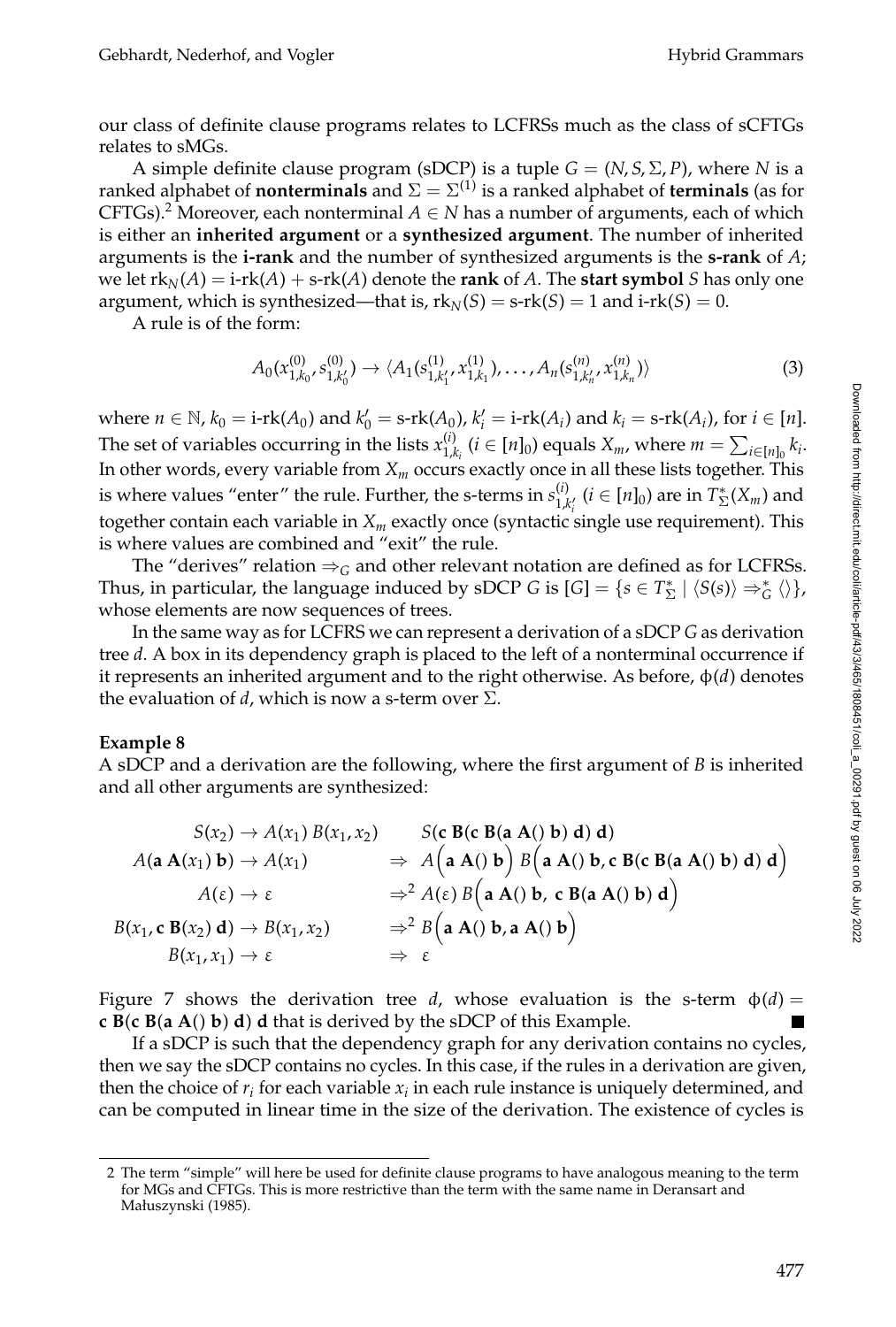

#### **Figure 7**

The derivation tree corresponding to the derivation in Example 8.

decidable, as we know from the literature on attribute grammars (Knuth 1968). There are sufficient conditions for absence of cycles, such as the grammar being L-attributed (Bochmann 1976; Deransart, Jourdan, and Lorho 1988). In this article, we will assume that sDCPs contain no cycles. A one-pass computation model can be formalized as a bottom–up tree-generating tree-to-hypergraph transducer (Engelfriet and Vogler 1998). One may alternatively evaluate sDCP arguments using the more general mechanism of unification, as it exists for example in HPSG (Pollard and Sag 1994).

If the sDCP is **single-synthesized**—that is, each nonterminal has exactly one synthesized argument (and any number of inherited arguments)—then there is an equivalent sCFTG. The converse also holds. For proofs, see Appendix A.

## **Theorem 1**

Single-synthesized sDCPs have the same s-term generating power as sCFTGs.

## **Example 9**

The sDCP from Example 8 is transformed into the following sCFTG:

$$
S' \to B'(A') \qquad A' \to \mathbf{a} \mathbf{A}(A') \mathbf{b}
$$
  

$$
B'(x_1) \to \mathbf{c} \mathbf{B}(B'(x_1)) \mathbf{d} \qquad A' \to \varepsilon
$$
  

$$
B'(x_1) \to x_1
$$

A sDCP induces a language of s-terms. By flattening the structure of those s-terms, one obtains a string language. More precisely, we define the flattening function "pre" from  $T_\Sigma(X)\cup T^*_\Sigma(X)$  to  $\tilde{T}^*_\Sigma(\breve{X})$ , which returns the sequence of node labels in a pre-order tree traversal. (Alternatively, one could define a function "yield" from  $T_\Sigma(X) \cup T_\Sigma^*(X)$ to  $T^*_\Gamma(X)$ , where Γ is a subset of Σ, which erases symbols in Σ \ Γ. The erased symbols would typically be linguistic categories as opposed to lexical elements. This does not affect the validity of what follows, however.) We define recursively:

$$
pre(\langle t_1, \ldots, t_n \rangle) = pre(t_1) \cdot \ldots \cdot pre(t_n)
$$

$$
pre(\delta(s)) = \langle \delta(\langle \rangle) \rangle \cdot pre(s)
$$

$$
pre(x) = \langle x \rangle
$$

On the basis of the flattening function, Appendix C proves the following result.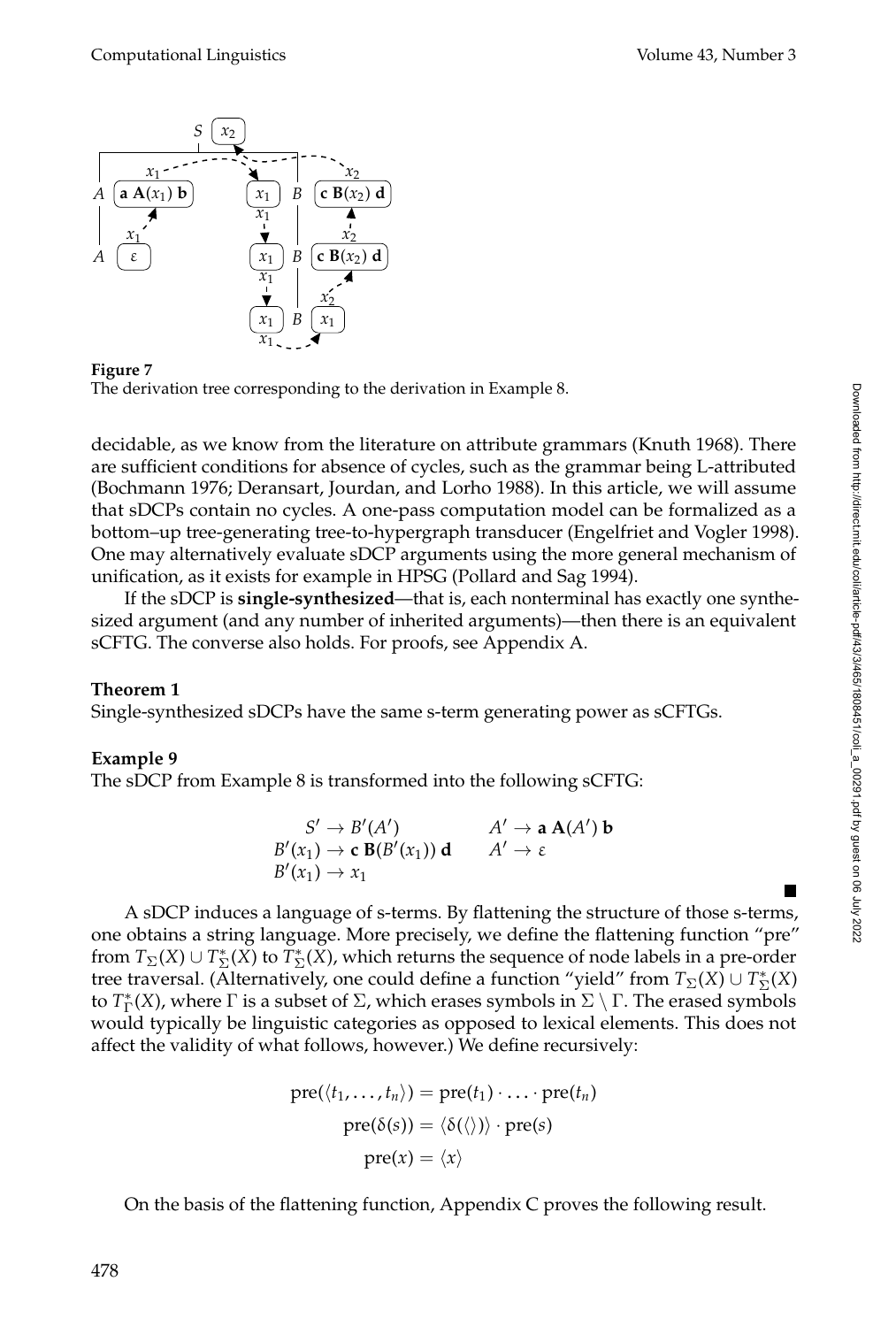## **Theorem 2**

sDCP have the same string generating power as LCFRS.

## **5. Hybrid Grammars**

A hybrid grammar consists of a string grammar and a tree grammar. Intuitively, the string grammar is used for parsing a given string *w*, and the tree grammar simultaneously generates a hybrid tree *h* with  $str(h) = w$ . To synchronize these two processes, we couple derivations in the grammars in a way similar to how this is commonly done for synchronous grammars—namely, by **indexed** symbols. However, we apply the mechanism not only to derivational nonterminals but also to terminals.

Let  $\Omega$  be a ranked alphabet. We define the ranked set  $\mathcal{I}(\Omega)=\{\omega^{[\overline{u}]} \mid \omega \in \Omega, u \in \mathbb{N}_+\}$ , with  $\text{rk}_{\mathcal{I}(\Omega)}(\omega^{\boxplus}) = \text{rk}_{\Omega}(\omega).$  Let  $\Delta$  be another ranked alphabet  $(\Omega \cap \Delta = \emptyset)$  and  $Y \subseteq X.$ We let  $\mathcal{I}^*_{\Omega,\Delta}(Y)$  be the set of all s-terms  $s \in T^*_{\mathcal{I}(\Omega)\cup\Delta}(Y)$  in which each index *u* occurs at most once.

For a s-term *s*, let *ind*(*s*) be the set of all indices occurring in *s*. The deindexing function D removes all indices from a s-term  $s \in \mathcal{I}^*_{\Omega,\Delta}(Y)$  to obtain  $\mathcal{D}(s) \in T^*_{\Omega \cup \Delta}(Y)$ . The set  $\mathcal{I}_{\Omega,\Delta}(Y) \subseteq T_{\mathcal{I}(\Omega)\cup\Delta}(Y)$  of terms with indexed symbols is defined much as above. We let  $\mathcal{I}^*_{\Omega,\Delta} = \mathcal{I}^*_{\Omega,\Delta}(\emptyset)$  and  $\mathcal{I}_{\Omega,\Delta} = \mathcal{I}_{\Omega,\Delta}(\emptyset)$ .

## **5.1 LCFRS/sDCP Hybrid Grammars**

We first couple a LCFRS and a sDCP in order to describe a set of hybrid trees.

A **LCFRS/sDCP** hybrid grammar (over  $\Gamma$  and  $\Sigma$ ) is a tuple  $G = (N, S, (\Gamma, \Sigma), P)$ , subject to the following restrictions. The objects  $\Gamma$  and  $\Sigma$  are ranked alphabets with  $\Gamma = \Gamma^{(0)}$  and  $\Sigma = \Sigma^{(1)}$ . As mere sets of symbols, we demand  $\Gamma \subseteq \Sigma$ . Let  $\Delta$  be the ranked alphabet  $\Sigma \setminus \Gamma$ , with  $rk_{\Delta}(\delta) = rk_{\Sigma}(\delta) = 1$  for  $\delta \in \Delta$ . The set *P* is a finite set of **hybrid rules**, each of the form:

$$
[A(s_{1,k}^{(1)}) \to r_1, A(s_{1,m}^{(2)}) \to r_2]
$$
\n(4)

where  $\mathcal{D}(A(s_{1:k}^{(1)})$  $(1, 1)$ <sub>1</sub> $(k)$   $\rightarrow$   $\mathcal{D}(r_1)$  satisfies the syntactic constraints of an individual LCFRS rule and  $\mathcal{D}(A(s_{1,n}^{(2)}))$  $\binom{2}{1,m}$ )  $\rightarrow$   $\mathcal{D}(r_2)$  satisfies the syntactic constraints of a sDCP rule. The added indices occur at nonterminals in  $r_1$  and  $r_2$  and at terminals from  $\Gamma$  in  $s_{1,k}^{(1)}$  $_{1,k}^{(1)}$  and in  $s_{1,n}^{(2)}$  $\sum_{1,m}^{(2)}$  and *r*2 . We require that each index in a hybrid rule either couples a pair of identical terminals or couples a pair of identical nonterminals. Let  $P_1$  be the set of all  $\mathcal{D}(A(s_{1,k}^{(1)}))$  $(1)_{1,k}^{(1)}$ )  $\to \mathcal{D}(r_1)$ , where  $A(s_{1:k}^{(1)}$  $\binom{11}{1k}$   $\rightarrow$   $r_1$  occurs as the first component of a hybrid rule as in Equation (4). The set *P*<sup>2</sup> is similarly defined, taking the second components. We now further require that  $(N, S, \Gamma, P_1)$  is a LCFRS and  $(N, S, \Sigma, P_2)$  is a sDCP. We refer to these two grammars as the first and second **components**, respectively, of *G*.

In order to define the "derives" relation  $\Rightarrow_G^{\mu,\rho}$ , for some index *u* and some rule  $\rho$ of the form of Equation (4), we need the additional notions of nonterminal reindexing and of terminal reindexing. The **nonterminal reindexing** is an injective function *f<sup>U</sup>* that replaces each index at a nonterminal occurrence of the rule by one that does not clash with the indices in an existing set  $U \subseteq \mathbb{N}_+$ . We may, for example, define  $f_U$  such that it maps each  $v \in \mathbb{N}_+$  to the smallest  $v' \in \mathbb{N}_+$  such that  $v' \notin U \cup \overline{\{f_U(1), \ldots, f_U(v-1)\}}$ . We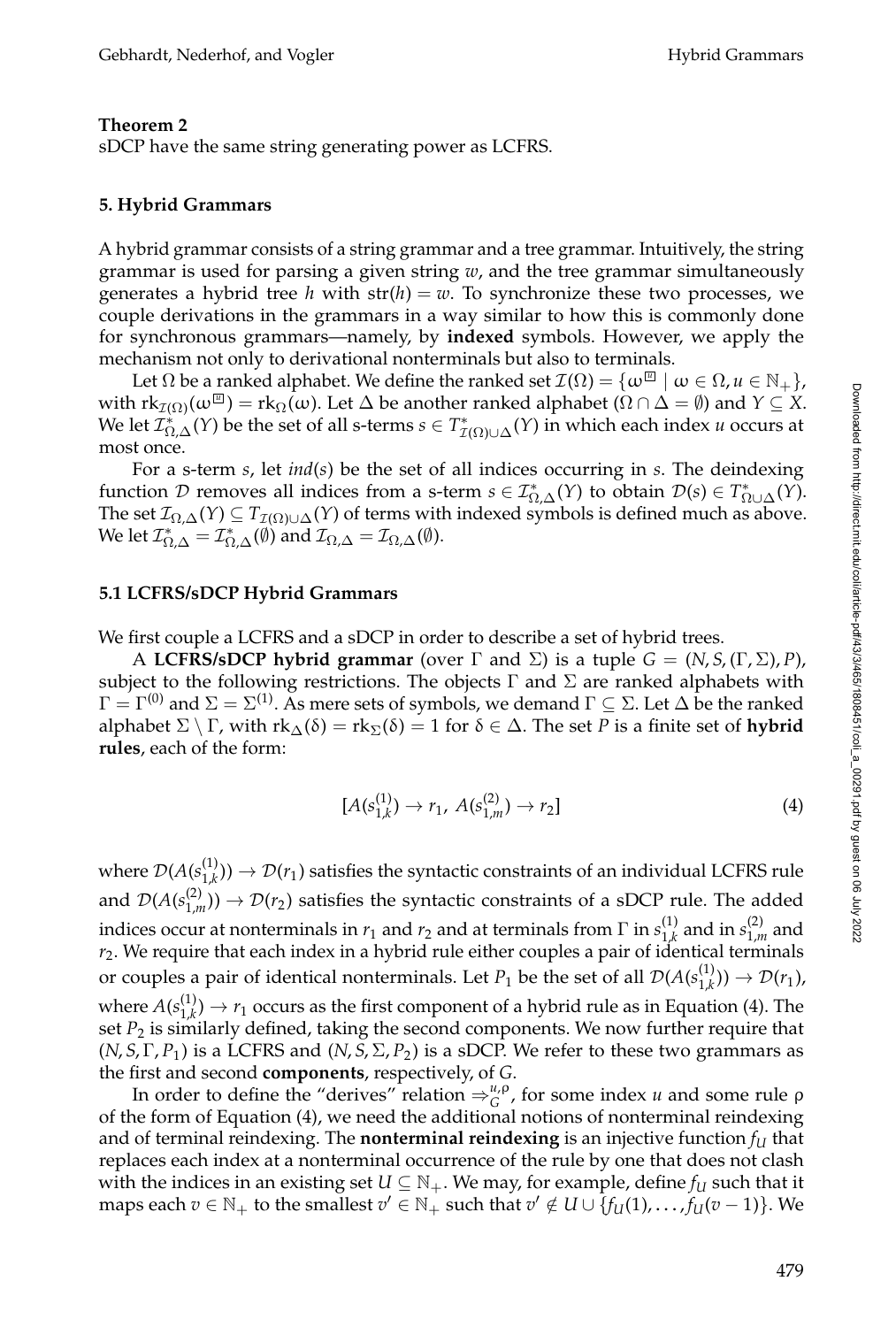extend  $f_U$  to apply to terms, s-terms, and rules in a natural way, to replace indices by other indices, but leaving all other symbols unaffected. A **terminal reindexing** *g* maps indices at occurrences of terminals in the rule to the indices of corresponding occurrences of terminals in the sentential form; we extend  $g$  to terms, s-terms, and rules in the same way as for  $f_U$ . The definition of  $f_U$  is fixed while an appropriate *g* needs to be chosen for each derivation step.

We can now formally define:

$$
[s_1 \cdot \langle A^{\text{\tiny{{\rm I\hspace{-.1em}I\hspace{-.1em}I}}}}(s'_{1,k}^{(1)}) \rangle \cdot s'_1, \ s_2 \cdot \langle A^{\text{\tiny{{\rm I\hspace{-.1em}I\hspace{-.1em}I}}}}(s'_{1,k}^{(2)}) \rangle \cdot s'_2] \ \ \Rightarrow^{u,\rho}_G \ \ [s_1 \cdot r'_1 \cdot s'_1, \ s_2 \cdot r'_2 \cdot s'_2]
$$

for every  $s_1, s_1' \in \mathcal{I}^*_{N \cup \Gamma, \emptyset}$ , sequence  $s'^{(1)}_{1,k}$  $\mathcal{I}_{1,k}^{(1)}$  of s-terms in  $\mathcal{I}_{\Gamma,\emptyset}^*$ , and  $s_2,s'_2\in\mathcal{I}_{N\cup\Gamma,\Delta}^*$  and sequence  $s^{\prime}{}_{1\,k}^{(2)}$  $_{1,k}^{(2)}$  of s-terms in  $\mathcal{I}^{*}_{\Gamma,\Delta}$ , if:

• 
$$
\rho \in P
$$
 is  $[A(s_{1,k}^{(1)}) \to r_1, A(s_{1,k}^{(2)}) \to r_2],$ 

• 
$$
U = ind(s_1 \cdot \langle A^{\boxplus}(s'_{1,k}^{(1)}) \rangle \cdot s'_1) \setminus \{u\} = ind(s_2 \cdot \langle A^{\boxplus}(s'_{1,k}^{(2)}) \rangle \cdot s'_2) \setminus \{u\},
$$

- r there is a terminal reindexing *g* such that  $g(s_1^{(1)})$  $\binom{11}{1,k} = s'\binom{11}{,k}$  $\int_{1,k}^{1}$  (and hence  $g(s^{(2)}_{1,k})$  $\binom{(2)}{1,k} = s'\binom{(2)}{1,k}$  $_{1,k}^{(2)}$ ,
- $A(s'^{(1)}_{1,k})$  $\Gamma^{(1)}_{1,k}) \rightarrow r'_1$  is obtained from  $g(f_U(A(s^{(1)}_{1,k})))$  $\binom{11}{1,k}$   $\rightarrow$   $r_1$ )) by consistently substituting occurrences of variables by s-terms in  $\mathcal{I}^*_{\Gamma,\emptyset}$ , and  $A(s'^{(2)}_{1,k})$  $t_{1,k}^{(2)}) \to r_2'$  is obtained from  $g(f_U(A(s_{1,k}^{(2)}))$  $\binom{2}{1,k}$   $\rightarrow$   $r_2$ )) by consistently substituting occurrences of variables by s-terms in  $\mathcal{I}^*_{\Gamma,\Delta}$ .

## **Example 10**

Let us consider the rule:

$$
\rho:\; [A(x_1\mathbf{a}^{[3]}x_2)\to B^{[1]}(x_1)\,C^{[2]}(x_2),\,A(\mathbf{d}(\mathbf{a}^{[3]}x_1x_2))\to B^{[1]}(x_1)\,C^{[2]}(x_2)]
$$

of some LCFRS/sDCP hybrid grammar and the sentential form:

$$
[D^{\boxtimes}(\mathbf{a}^{\boxtimes})\,\underline{A}^{\boxtimes}(\mathbf{b}^{\boxtimes}\mathbf{a}^{\boxtimes}\mathbf{c}^{\boxtimes}),\;\;D^{\boxtimes}(\mathbf{a}^{\boxtimes})\,\underline{A}^{\boxtimes}(\mathbf{d}(\mathbf{a}^{\boxtimes}\mathbf{b}^{\boxtimes}\mathbf{c}^{\boxtimes}))]
$$

We apply  $\rho$  to the underlined subterms, that is,  $u = 1$ . We have:

$$
U=\textit{ind}(D^{\boxdot}(\mathbf{a}^{\boxdot})\,A^{\boxdot}(\mathbf{b}^{\boxdot}\mathbf{a}^{\boxdot}\mathbf{c}^{\boxdot}))\setminus\{1\}=\{2,3,4,5,6\}
$$

We define the nonterminal reindexing such that  $f_U(1) = 1$  and  $f_U(2) = 7$ . As terminal reindexing we use *g* such that  $g(3) = 5$ . Thus we obtain the reindexed rule:

$$
g(f_{\mathcal{U}}(\rho))=[A(x_1\mathbf{a}^{\boxtimes}x_2)\rightarrow B^{\boxtimes}(x_1)\,C^{\boxtimes}(x_2),\,A(\mathbf{d}(\mathbf{a}^{\boxtimes}x_1x_2))\rightarrow B^{\boxtimes}(x_1)\,C^{\boxtimes}(x_2)]
$$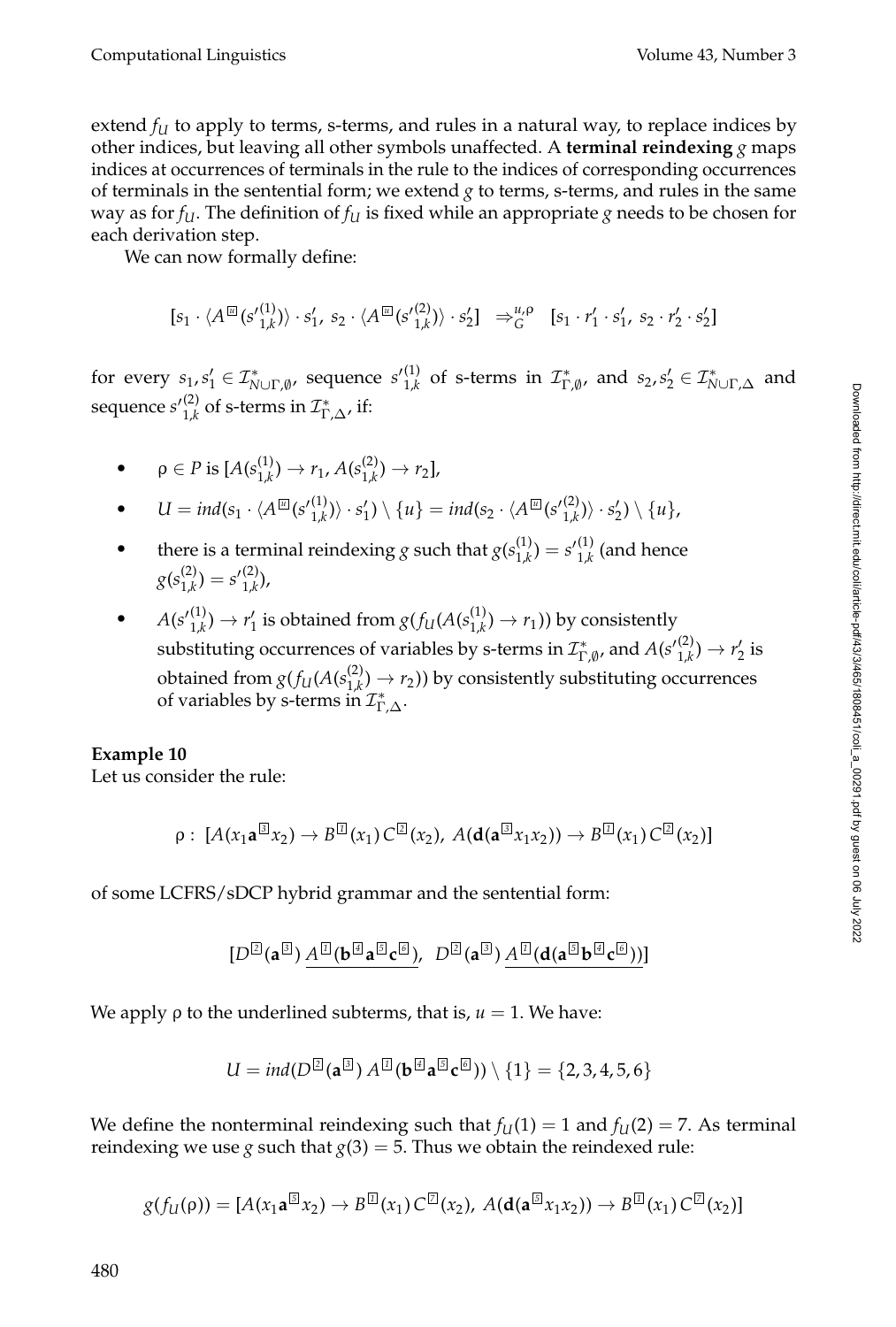By using the substitutions  $x_1 \mapsto \mathbf{b}^{\perp}$  and  $x_2 \mapsto \mathbf{c}^{\perp}$  for both components we obtain the derivation step:

$$
[D^{\mathbb{Z}}(\mathbf{a}^{\mathbb{S}}) \underline{A}^{\mathbb{Z}}(\mathbf{b}^{\mathbb{Z}} \mathbf{a}^{\mathbb{S}} \mathbf{c}^{\mathbb{G}}), \ D^{\mathbb{Z}}(\mathbf{a}^{\mathbb{S}}) \underline{A}^{\mathbb{Z}}(\mathbf{d}(\mathbf{a}^{\mathbb{S}} \mathbf{b}^{\mathbb{Z}} \mathbf{c}^{\mathbb{G}}))]
$$
  
\n
$$
\Rightarrow_G^{1,\rho} \qquad [D^{\mathbb{Z}}(\mathbf{a}^{\mathbb{S}}) B^{\mathbb{Z}}(\mathbf{b}^{\mathbb{Z}}) C^{\mathbb{Z}}(\mathbf{c}^{\mathbb{G}}), \ D^{\mathbb{Z}}(\mathbf{a}^{\mathbb{S}}) B^{\mathbb{Z}}(\mathbf{b}^{\mathbb{Z}}) C^{\mathbb{Z}}(\mathbf{c}^{\mathbb{G}})]
$$

We write  $\Rightarrow_G$  for  $\bigcup_{u\in\mathbb{N}_+\rho\in P}\Rightarrow^{u,\rho}_G$ . The hybrid language induced by  $G$  is:

 $[G] = \{ [s_1, s_2] \in \mathcal{I}_{\Gamma, \emptyset}^* \times \mathcal{I}_{\Gamma, \Delta}^* \mid [ \langle S^{[1]}(s_1) \rangle, \langle S^{[1]}(s_2) \rangle ] \Rightarrow_{G}^* [ \langle \rangle, \langle \rangle ] \}$  (5)

Note that apart from the indices, the first component of a pair  $[s_1, s_2] \in [G]$  consists of a string of terminals from  $\Gamma$  and the second is a s-term built up of terminals in  $\Gamma \cup \Delta$ . Moreover, every occurrence of  $\gamma \in \Gamma$  in  $s_1$  corresponds to exactly one in  $s_2$  and vice versa, because of the common indices.

From a pair  $[s_1, s_2] \in [G]$ , we can construct the hybrid tree  $(s, \leq_s)$  over  $(\Gamma, \Sigma)$  by letting  $s = \mathcal{D}(s_2)$  and, for each combination of positions  $p_1$ ,  $p'_1$ ,  $p_2$ ,  $p'_2$  such that  $s_1(p_1) =$  $s_2(p_2) \in \mathcal{I}(\Gamma)$  and  $s_1(p'_1) = s_2(p'_2) \in \mathcal{I}(\Gamma)$ , we set  $p_2 \leq_s p'_2$  if and only if  $p_1 \leq_\ell p'_1$ . (The lexicographical ordering  $\leq_\ell$  on positions here simplifies to the linear ordering of integers, as positions in strings always have length 1.) In words, occurrences of terminals in *s* obtain a total order in accordance with the order in which corresponding terminals occur in  $s_1$ . The set of all such  $(s, \leq_s)$  will be denoted by  $L(G)$ .

#### **Example 11**

Abbreviating each German word by its first letter, the hybrid tree in Figure 4a is obtained by the following LCFRS/sDCP hybrid grammar *G*. (All arguments in the second component are synthesized.)

$$
\rho_1: [VP(x_1x_2x_3) \to V^{\mathbb{Z}}(x_1, x_3) \land DV^{\mathbb{Z}}(x_2), VP(\mathbf{VP}(x_1x_2)) \to V^{\mathbb{Z}}(x_1) \land DV^{\mathbb{Z}}(x_2)]
$$
  
\n
$$
\rho_2: [V(\mathbf{h}^{\mathbb{Z}}, \mathbf{g}^{\mathbb{Z}}) \to \varepsilon, V(\mathbf{V}(\mathbf{h}^{\mathbb{Z}} \mathbf{g}^{\mathbb{Z}})) \to \varepsilon]
$$
  
\n
$$
\rho_3: [ADV(\mathbf{s}^{\mathbb{Z}}) \to \varepsilon, ADV(\mathbf{ADV}(\mathbf{s}^{\mathbb{Z}})) \to \varepsilon]
$$

We derive:

$$
[VP^{\mathbb{Z}}(\mathbf{h}^{\mathbb{Z}}\mathbf{s}^{\mathbb{S}}\mathbf{g}^{\mathbb{E}}), VP^{\mathbb{Z}}(\mathbf{VP}(\mathbf{V}(\mathbf{h}^{\mathbb{Z}}\mathbf{g}^{\mathbb{E}})\mathbf{ADV}(\mathbf{s}^{\mathbb{S}}))))]
$$
  
\n
$$
\Rightarrow_G^{1,p_1} [V^{\mathbb{Z}}(\mathbf{h}^{\mathbb{Z}}, \mathbf{g}^{\mathbb{E}})\mathbf{ADV}^{\mathbb{S}}(\mathbf{s}^{\mathbb{S}}), V^{\mathbb{Z}}(\mathbf{V}(\mathbf{h}^{\mathbb{Z}}\mathbf{g}^{\mathbb{E}}))\mathbf{ADV}^{\mathbb{S}}(\mathbf{ADV}(\mathbf{s}^{\mathbb{S}}))]
$$
  
\n
$$
\Rightarrow_G^{1,p_2} [ADV^{\mathbb{S}}(\mathbf{s}^{\mathbb{S}}), ADV^{\mathbb{S}}(\mathbf{ADV}(\mathbf{s}^{\mathbb{S}}))]
$$
  
\n
$$
\Rightarrow_G^{5,p_3} [\epsilon, \epsilon]
$$

where we have used the following reindexing functions:

|          | application of  nonterminal reindexing terminal reindexing  |                           |
|----------|-------------------------------------------------------------|---------------------------|
| $\rho_1$ | $f_{\{2,3,4\}}(2) = 5$<br>$f_{\{2,3,4,5\}}$ identity        | $\chi$ identity           |
| $\rho_2$ | $f_{(3)}$ identity                                          | $g(1) = 2$ and $g(2) = 4$ |
| $\rho_3$ | and $f_U(i) = i$ and $g(j) = j$ if not specified otherwise. | $g(1) = 3$                |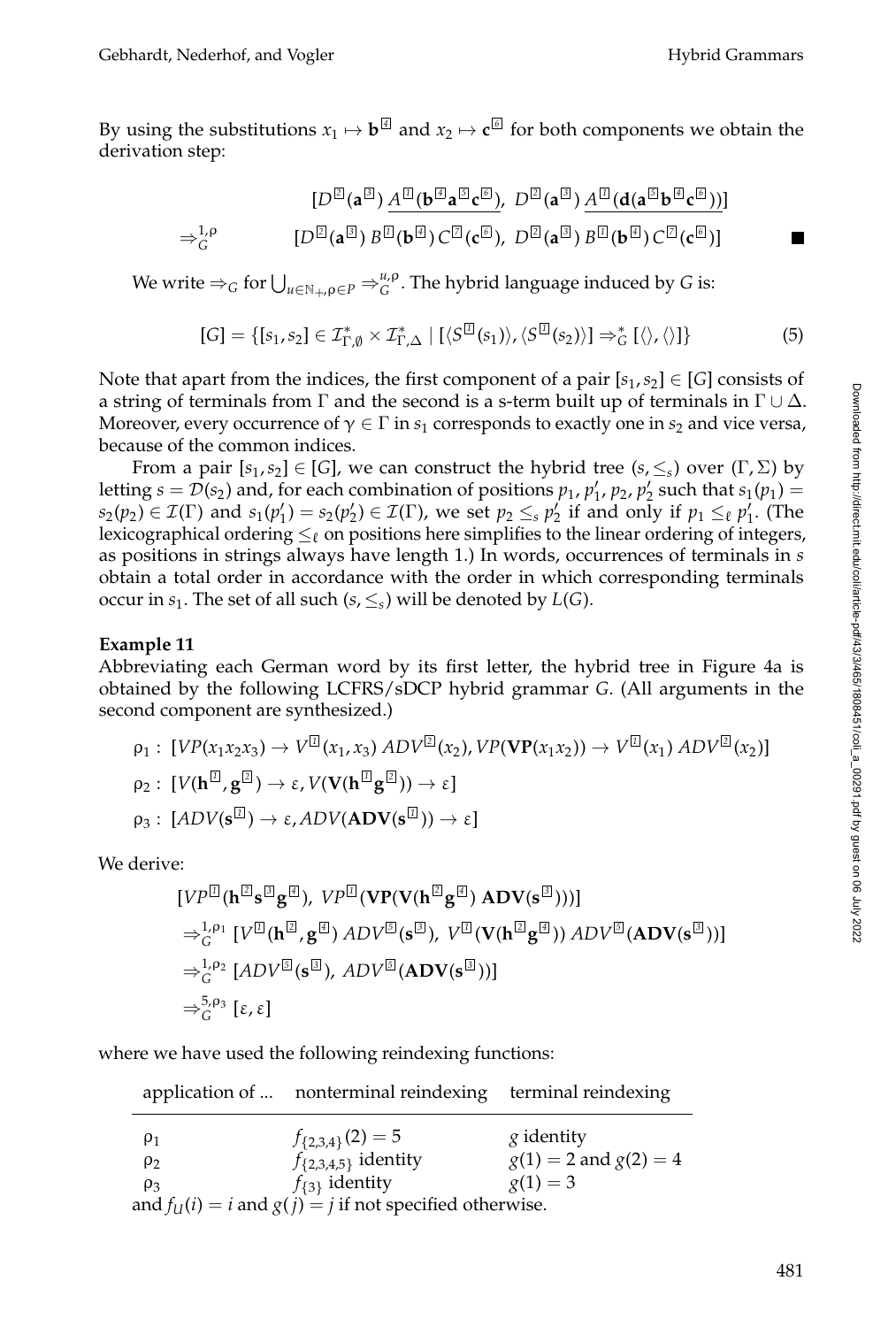Note that in the LCFRS that is the first component, nonterminal *V* has fanout 2, and the LCFRS thereby has fanout 2. The tree produced by the second component is a parse tree in the traditional sense—that is, it specifies exactly how the first component analyzes the input string. Each LCFRS can in fact be extended to become a canonical LCFRS/sDCP hybrid of this kind, in which there is no freedom in the coupling of the string grammar and the tree grammar. Traditional frameworks for LCFRS parsing can be reinterpreted as using such hybrid grammars.

To give a first illustration of the additional freedom offered by LCFRS/sDCP hybrid grammars, consider the following alternative, where the first and second components have a different structure. It derives the same hybrid tree, but now with all nonterminals in the first component having fanout 1, by which we obtain a syntactic variant of a context-free grammar. This, however, requires the second component to have a less straightforward form:

$$
[VP(x_1) \to V^{\mathbb{Z}}(x_1), VP(\mathbf{VP}(x_1)) \to V^{\mathbb{Z}}(x_1)]
$$

$$
[V(\mathbf{h}^{\mathbb{Z}} x_1 \mathbf{g}^{\mathbb{Z}}) \to ADV^{\mathbb{S}}(x_1), V(\mathbf{V}(\mathbf{h}^{\mathbb{Z}} \mathbf{g}^{\mathbb{Z}}) x_1) \to ADV^{\mathbb{S}}(x_1)]
$$

$$
[ADV(\mathbf{s}^{\mathbb{Z}}) \to \varepsilon, ADV(\mathbf{ADV}(\mathbf{s}^{\mathbb{Z}})) \to \varepsilon]
$$

A derivation of a LCFRS/sDCP hybrid grammar *G* can be represented by a **derivation tree** (cf. Figure 8). It combines a derivation tree of the first component of *G* and a derivation tree of its second component, letting them share the common parts. We make a graphical distinction between arguments of the first component (rectangles) and those of the second component (ovals). Implicit in a derivation tree is the reindexing of terminal indices. The evaluation  $\phi_1$  of the derivation tree  $d$  in Figure 8 yields the indexed string  $\phi_1(d) = h^{\lfloor 2 \rfloor} s^{\lfloor 3 \rfloor} g^{\lfloor 4 \rfloor}$  and the evaluation  $\phi_2$  of *d* yields the tree  $\Phi_2(d) = \mathbf{VP}(\mathbf{V}(\mathbf{h}^{2l} \mathbf{g}^{[d]}) \mathbf{ADV}(\mathbf{s}^{[3]})).$ 

#### **Example 12**

The hybrid tree in Figure 4b can be obtained by the following LCFRS/sDCP hybrid grammar. In the second component, *T* (for transitive verb) has two inherited arguments, for the subject and the object, whereas *I* (intransitive verb) has one inherited argument,



#### **Figure 8**

The derivation tree corresponding to the derivation shown in Example 11.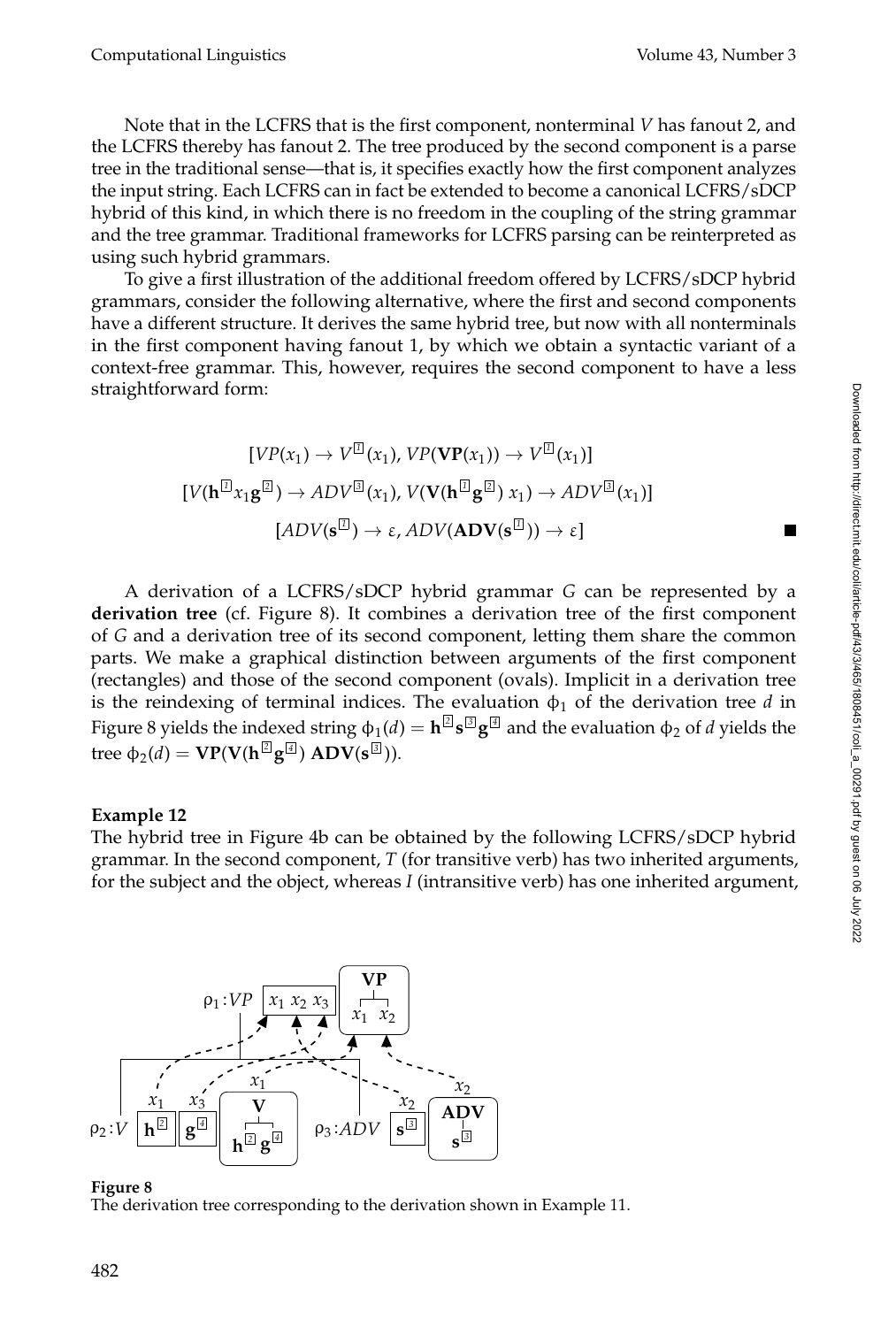for the subject. (To keep the example simple, we conflate different verb forms, so that the grammar overgenerates.)

$$
[S(x_1x_2) \rightarrow S_2^{\Box}(x_1,x_2), S(x_1) \rightarrow S_2^{\Box}(x_1)]
$$
  
\n
$$
[S_2(x_1x_3, x_2x_4) \rightarrow N^{\Box}(x_1)T^{\Box}(x_2)S_2^{\Box}(x_3, x_4), S_2(x_3) \rightarrow N^{\Box}(x_1)T^{\Box}(x_1, x_2, x_3)S_2^{\Box}(x_2)]
$$
  
\n
$$
[S_2(x_1, x_2) \rightarrow N^{\Box}(x_1)I^{\Box}(x_2), S_2(x_2) \rightarrow N^{\Box}(x_1)I^{\Box}(x_1, x_2)]
$$
  
\n
$$
[T(\mathbf{zag}^{\Box}) \rightarrow \varepsilon, T(x_1, x_2, \mathbf{zag}^{\Box}(x_1x_2)) \rightarrow \varepsilon]
$$
  
\n
$$
[T(\mathbf{helpen}^{\Box}) \rightarrow \varepsilon, T(x_1, x_2, \mathbf{helpen}^{\Box}(x_1x_2)) \rightarrow \varepsilon]
$$
  
\n
$$
[I(\mathbf{lezen}^{\Box}) \rightarrow \varepsilon, I(x_1, \mathbf{lezen}^{\Box}(x_1)) \rightarrow \varepsilon]
$$
  
\n
$$
[N(\mathbf{Jan}^{\Box}) \rightarrow \varepsilon, N(\mathbf{Jan}^{\Box}) \rightarrow \varepsilon], etc.
$$

We derive (abbreviating each Dutch word by its first letter):

$$
[S^{\mathbb{Z}}(J^{\mathbb{Z}}P^{\mathbb{S}}M^{\mathbb{Z}}z^{\mathbb{S}}h^{\mathbb{S}}I^{\mathbb{Z}}), S^{\mathbb{Z}}(z^{\mathbb{S}}(J^{\mathbb{Z}}h^{\mathbb{S}}(P^{\mathbb{S}}I^{\mathbb{Z}}(M^{\mathbb{Z}}))))]
$$
\n
$$
\Rightarrow [S_{2}^{\mathbb{Z}}(J^{\mathbb{Z}}P^{\mathbb{S}}M^{\mathbb{Z}},z^{\mathbb{S}}h^{\mathbb{S}}I^{\mathbb{Z}}), S_{2}^{\mathbb{Z}}(z^{\mathbb{S}}(J^{\mathbb{Z}}h^{\mathbb{S}}(P^{\mathbb{S}}I^{\mathbb{Z}}(M^{\mathbb{Z}}))))]
$$
\n
$$
\Rightarrow [N^{\mathbb{S}}(J^{\mathbb{Z}})T^{\mathbb{S}}(z^{\mathbb{S}})S_{2}^{\mathbb{Z}}(P^{\mathbb{S}}M^{\mathbb{Z}},h^{\mathbb{S}}I^{\mathbb{Z}}),
$$
\n
$$
N^{\mathbb{S}}(J^{\mathbb{Z}})T^{\mathbb{S}}(J^{\mathbb{Z}},h^{\mathbb{S}}(P^{\mathbb{S}}I^{\mathbb{Z}}(M^{\mathbb{Z}})),z^{\mathbb{S}}(J^{\mathbb{Z}}h^{\mathbb{S}}(P^{\mathbb{S}}I^{\mathbb{Z}}(M^{\mathbb{Z}}))))S_{2}^{\mathbb{Z}}(h^{\mathbb{S}}(P^{\mathbb{S}}I^{\mathbb{Z}}(M^{\mathbb{Z}}))))]
$$
\n
$$
\Rightarrow [S_{2}^{\mathbb{Z}}(P^{\mathbb{S}}M^{\mathbb{Z}},h^{\mathbb{S}}I^{\mathbb{Z}}), S_{2}^{\mathbb{Z}}(h^{\mathbb{S}}(P^{\mathbb{S}}I^{\mathbb{Z}}(M^{\mathbb{Z}}))))]
$$
\n
$$
\Rightarrow [N^{\mathbb{S}}(P^{\mathbb{S}})T^{\mathbb{S}}(h^{\mathbb{S}})S_{2}^{\mathbb{Z}}(M^{\mathbb{Z}},I^{\mathbb{Z}}),
$$
\n
$$
N^{\mathbb{S}}(P^{\mathbb{S}})T^{\mathbb{S}}(P^{\mathbb{S}},I^{\math
$$

## **5.2 Other Classes of Hybrid Grammars**

In order to illustrate the generality of our framework, we will sketch three more classes of hybrid grammars. In these three classes, the first component or the second component, or both, are less powerful than in the case of the LCFRS/sDCP hybrid grammars defined previously, and thereby the resulting hybrid grammars are less powerful, in the light of the observation that sMGs are syntactic variants of well-nested LCFRSs and sCFTGs are syntactic variants of sDCPs with s-rank restricted to 1. Noteworthy are the differences between the four classes of hybrid grammars in the formal definition of their derivations.

A **sMG/sCFTG hybrid grammar** (over  $\Gamma$  and  $\Sigma$ ) is a tuple  $G = (N, S, (\Gamma, \Sigma), P)$ , where Γ and Σ are as in the case of LCFRS/sDCP hybrid grammars. The hybrid rules in *P* are now of the form:

$$
[A(x_{1,k}) \to r_1, A(x_{1,k}) \to r_2]
$$
 (6)

where  $A(x_{1,k}) \to \mathcal{D}(r_1)$  is a sMG rule and  $A(x_{1,k}) \to \mathcal{D}(r_2)$  is a sCFTG rule.

In the definition of the "derives" relation  $\Rightarrow_G^{\mu,\rho}$  we have to use a reindexing function. Because terminals are produced by a rule application (instead of being consumed as in the LCFRS/sDCP case), there is no need for a terminal reindexing that matches indices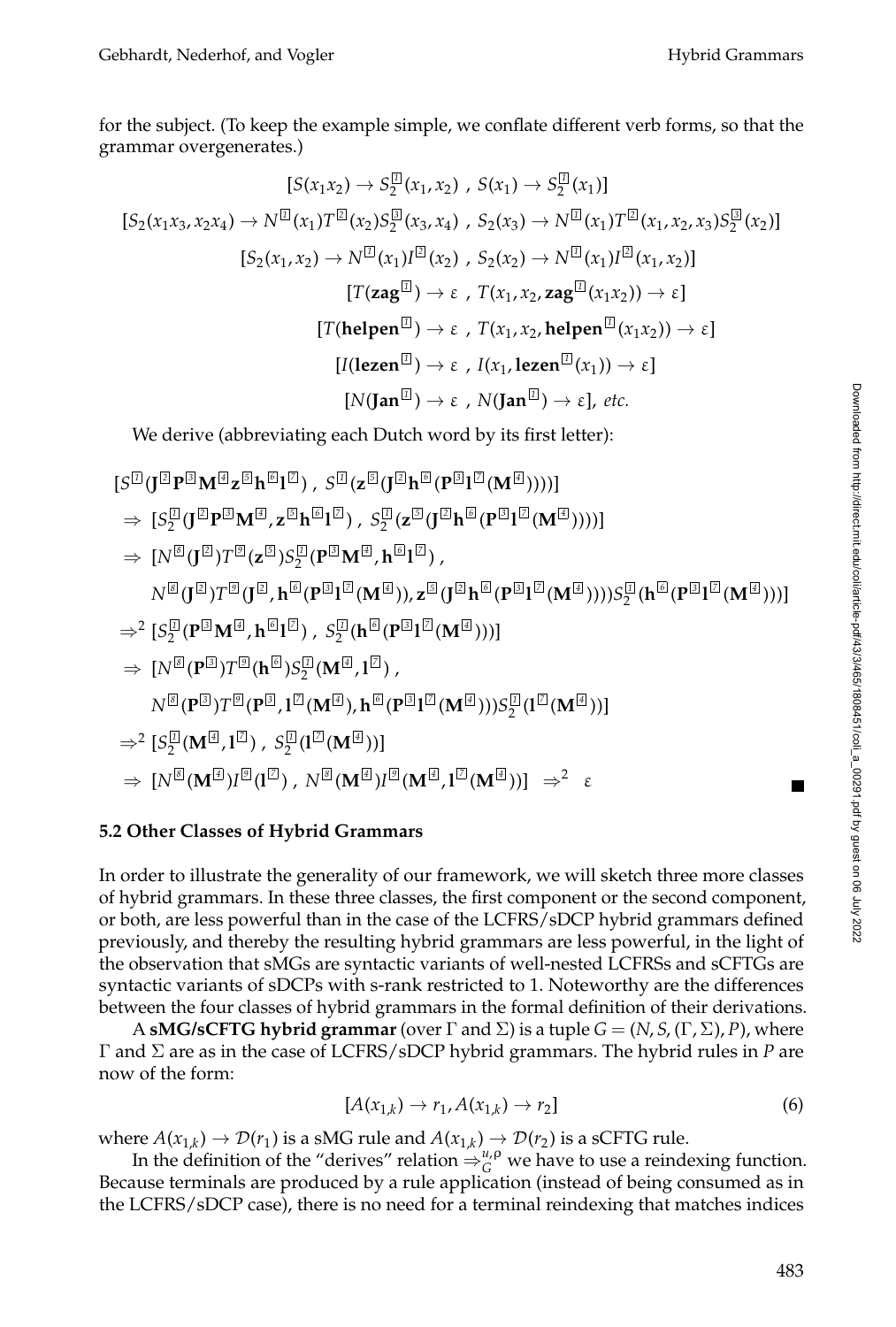of terminal occurrences of the applied rule with those of the sentential form. Instead, terminal indices occurring in the rule have to be reindexed away from the sentential form in the same way as for nonterminal indices. Thus we use one reindexing function *f<sup>U</sup>* that applies to nonterminal indices and terminal indices.

We define  $[s_1, s_2] \Rightarrow_G^{\mu, \rho} [s'_1, s'_2]$  for every  $s_1, s'_1 \in \mathcal{I}_{N \cup \Gamma, \emptyset}^*$  and  $s_2, s'_2 \in \mathcal{I}_{N \cup \Gamma, \Delta}^*$  if and only if:

- $\bullet$ there are positions  $p_1$  and  $p_2$  such that  $s_1(p_1) = A^{\square}$  and  $s_2(p_2) = A^{\square}$ ,
- $\rho \in P$  is  $[A(x_{1,k}) \to r_1, A(x_{1,k}) \to r_2],$
- $U = \text{ind}(s_1) \setminus \{u\} = \text{ind}(s_2) \setminus \{u\},$
- r  $s_i' = s_i [f_U(r_i)]_{p_i}$  for  $i = 1, 2$ .

We write  $\Rightarrow_G$  for  $\bigcup_{u\in\mathbb{N}_+\rho\in P}\Rightarrow^{u,\rho}_G$  and define the hybrid language induced by  $G$  as:

$$
[G] = \{ [s_1, s_2] \in \mathcal{I}_{\Gamma, \emptyset}^* \times \mathcal{I}_{\Gamma, \Delta}^* \mid [ \langle S^{\square} \rangle, \langle S^{\square} \rangle ] \Rightarrow_{G}^* [s_1, s_2] \}
$$
(7)

As before, this defines a set *L*(*G*) of hybrid trees. Note the structural difference between Equations (5) and (7).

## **Example 13**

The hybrid tree in Figure 4a is obtained by the following sMG/sCFTG hybrid grammar:

$$
[VP \to V^{\mathbb{Z}}(ADV^{\mathbb{Z}}), VP \to \mathbf{VP}(V^{\mathbb{Z}}ADV^{\mathbb{Z}})]
$$

$$
[V(x_1) \to \mathbf{h}^{\mathbb{Z}}x_1\mathbf{g}^{\mathbb{Z}}], V \to \mathbf{V}(\mathbf{h}^{\mathbb{Z}}\mathbf{g}^{\mathbb{Z}})]
$$

$$
[ADV \to \mathbf{s}^{\mathbb{Z}}, ADV \to \mathbf{ADV}(\mathbf{s}^{\mathbb{Z}})]
$$

We derive:

$$
\begin{aligned} [VP^{\boxdot}, VP^{\boxdot}] \Rightarrow [V^{\boxdot}(ADV^{\boxdot}), VP(V^{\boxdot}ADV^{\boxdot})] \\ \Rightarrow [h^{\boxdot}ADV^{\boxdot} g^{\boxdot}, VP(V(h^{\boxdot} g^{\boxdot}) \, ADV^{\boxdot})] \\ \Rightarrow [h^{\boxdot} s^{\boxdot} g^{\boxdot}, VP(V(h^{\boxdot} g^{\boxdot}) \, ADV^{\boxdot})] \\ \end{aligned}
$$

As in Example 11, there is an alternative hybrid grammar in which all nonterminals in the first component have rank 0, which is thereby context-free. This is at the expense of a more complicated second component. ×

## **Example 14**

Hybrid trees for cross-serial dependencies as in Figure 5 can be obtained through the following sMG/sCFTG hybrid grammar, with start symbol *A*:

$$
[A \to S^{\mathbb{Z}}(\varepsilon), A \to S^{\mathbb{Z}}]
$$

$$
[S(x_1) \to \mathbf{a}^{\mathbb{Z}} S^{\mathbb{Z}}(x_1 \mathbf{b}^{\mathbb{Z}}), S \to \mathbf{S}(\mathbf{a}^{\mathbb{Z}} S^{\mathbb{Z}} \mathbf{b}^{\mathbb{Z}})]
$$

$$
[S(x_1) \to x_1, S \to \varepsilon]
$$

One can derive, for instance:

$$
[A^{\text{II}}, A^{\text{II}}] \Rightarrow^* [a^{\text{II}} a^{\text{II}} b^{\text{II}} b^{\text{II}}, S(a^{\text{II}} S(a^{\text{II}} b^{\text{II}}) b^{\text{II}})]
$$

**The State**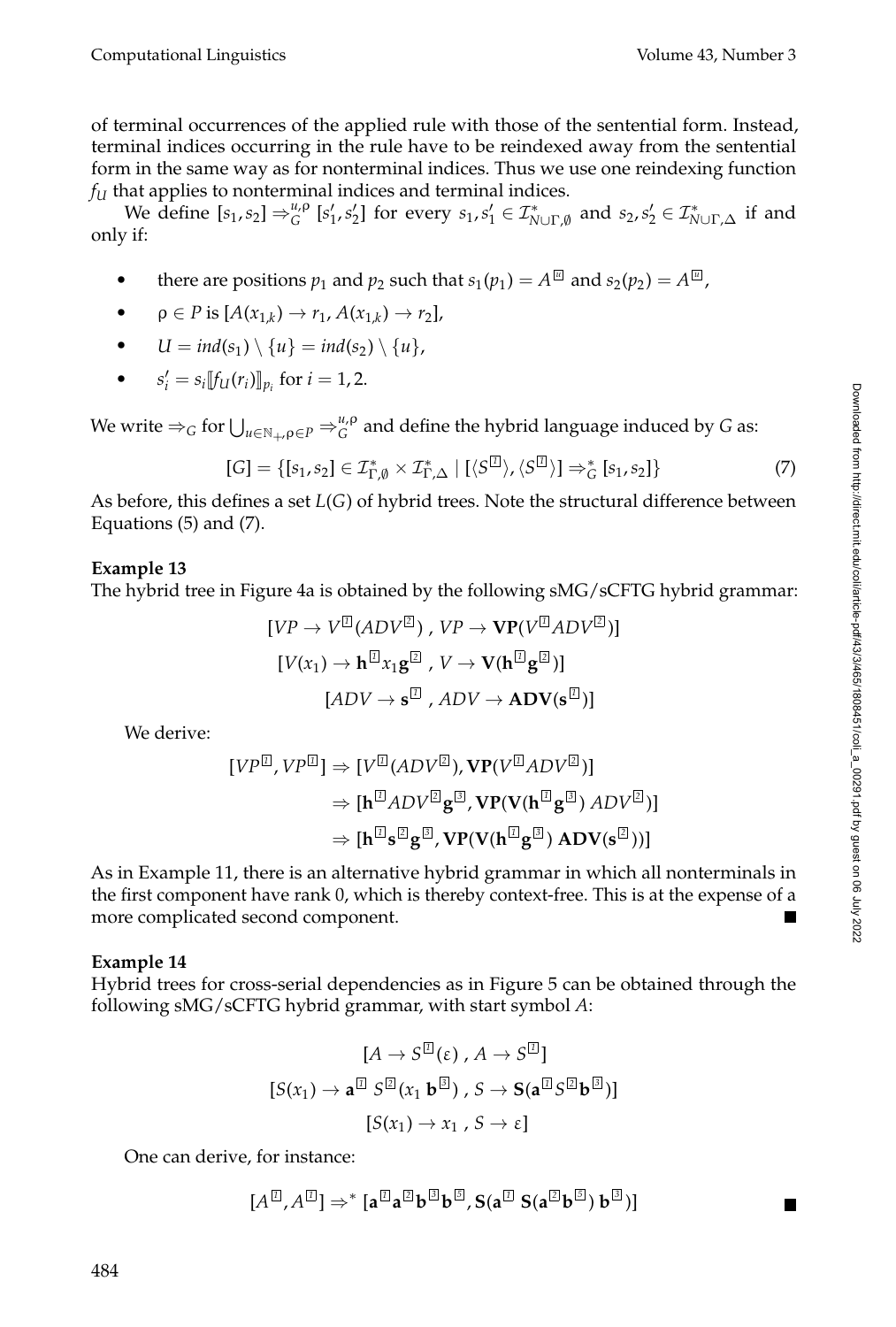Analogously to LCFRS/sDCP and sMG/sCFTG hybrid grammars, one can define **LCFRS/sCFTG hybrid grammars** and **sMG/sDCP hybrid grammars**, with suitable definitions of  $\Rightarrow$ <sup>*G*</sup> obtained straightforwardly by combining elements from the earlier definitions. The hybrid language induced by LCFRS/sCFTG hybrid grammar *G* is:

$$
[G] = \{ [s_1, s_2] \in \mathcal{I}_{\Gamma, \emptyset}^* \times \mathcal{I}_{\Gamma, \Delta}^* \mid [ \langle S^{[1]}(s_1) \rangle, \langle S^{[1]} \rangle ] \Rightarrow^*_{G} [ \langle \rangle, s_2 ] \}
$$

and the hybrid language induced by sMG/sDCP hybrid grammar *G* is:

$$
[G] = \{ [s_1, s_2] \in \mathcal{I}_{\Gamma, \emptyset}^* \times \mathcal{I}_{\Gamma, \Delta}^* \mid [ \langle S^{\Box} \rangle, \langle S^{\Box} (s_2) \rangle ] \Rightarrow_{G}^* [s_1, \langle \rangle ] \}
$$

## **Example 15**

The hybrid tree in Figure 4a is obtained by the LCFRS/sCFTG hybrid grammar:

$$
[VP(x_1x_2x_3) \rightarrow V^{\mathbb{Z}}(x_1, x_3) \, ADV^{\mathbb{Z}}(x_2) \, , \, VP \rightarrow VP(V^{\mathbb{Z}}ADV^{\mathbb{Z}})]
$$

$$
[V(\mathbf{h}^{\mathbb{Z}}, \mathbf{g}^{\mathbb{Z}}) \rightarrow \varepsilon \, , \, V \rightarrow V(\mathbf{h}^{\mathbb{Z}} \mathbf{g}^{\mathbb{Z}})]
$$

$$
[ADV(\mathbf{s}^{\mathbb{Z}}) \rightarrow \varepsilon \, , \, ADV \rightarrow ADV(\mathbf{s}^{\mathbb{Z}})]
$$

The derivation of the hybrid tree in Figure 4a is:

$$
[VP^{\mathbb{Z}}(\mathbf{h}^{\mathbb{Z}}\mathbf{s}^{\mathbb{S}}\mathbf{g}^{\mathbb{E}}), VP^{\mathbb{Z}}] \n\Rightarrow [V^{\mathbb{Z}}(\mathbf{h}^{\mathbb{Z}}, \mathbf{g}^{\mathbb{E}}) ADV^{\mathbb{S}}(\mathbf{s}^{\mathbb{S}}), VP(V^{\mathbb{Z}} ADV^{\mathbb{S}})] \n\Rightarrow [ADV^{\mathbb{S}}(\mathbf{s}^{\mathbb{S}}), VP(V(\mathbf{h}^{\mathbb{Z}}, \mathbf{g}^{\mathbb{E}}) ADV^{\mathbb{S}})] \n\Rightarrow [\varepsilon, VP(V(\mathbf{h}^{\mathbb{Z}}, \mathbf{g}^{\mathbb{E}}) ADV(\mathbf{s}^{\mathbb{S}}))]
$$

A sMG/sDCP hybrid grammar that achieves the same is:

$$
[VP \to V^{[\mathbb{I}]} (ADV^{[\mathbb{I}]}), VP(\mathbf{VP}(x_1x_2)) \to V^{[\mathbb{I}]}(x_1) ADV^{[\mathbb{I}]}(x_2)]
$$

$$
[V(x_1) \to \mathbf{h}^{[\mathbb{I}]} x_1 \mathbf{g}^{[\mathbb{I}]} , V(\mathbf{V}(\mathbf{h}^{[\mathbb{I}]} \mathbf{g}^{[\mathbb{I}]})) \to \varepsilon]
$$

$$
[ADV \to \mathbf{s}^{[\mathbb{I}]} , ADV(\mathbf{ADV}(\mathbf{s}^{[\mathbb{I}]})) \to \varepsilon]
$$

We can derive:

$$
[VP^{\mathbb{Z}}, VP^{\mathbb{Z}}(\mathbf{VP}(\mathbf{V}(\mathbf{h}^{\mathbb{Z}}, \mathbf{g}^{\mathbb{Z}}) \mathbf{ADV}(\mathbf{s}^{\mathbb{Z}}))))]
$$
  
\n
$$
\Rightarrow [V^{\mathbb{Z}}(ADV^{\mathbb{S}}), V^{\mathbb{Z}}(\mathbf{V}(\mathbf{h}^{\mathbb{Z}}, \mathbf{g}^{\mathbb{Z}})) ADV^{\mathbb{S}}(\mathbf{ADV}(\mathbf{s}^{\mathbb{S}}))]
$$
  
\n
$$
\Rightarrow [\mathbf{h}^{\mathbb{Z}} ADV^{\mathbb{S}} \mathbf{g}^{\mathbb{Z}}, ADV^{\mathbb{S}}(\mathbf{ADV}(\mathbf{s}^{\mathbb{S}}))]
$$
  
\n
$$
\Rightarrow [\mathbf{h}^{\mathbb{Z}} \mathbf{s}^{\mathbb{S}} \mathbf{g}^{\mathbb{Z}}, \varepsilon]
$$

## **5.3 Probabilistic LCFRS/sDCP Hybrid Grammars and Parsing**

In the usual way, we can extend LCFRS/sDCP hybrid grammars to become probabilistic LCFRS/sDCP hybrid grammars. For this we can assign a probability to each hybrid rule,

 $\blacksquare$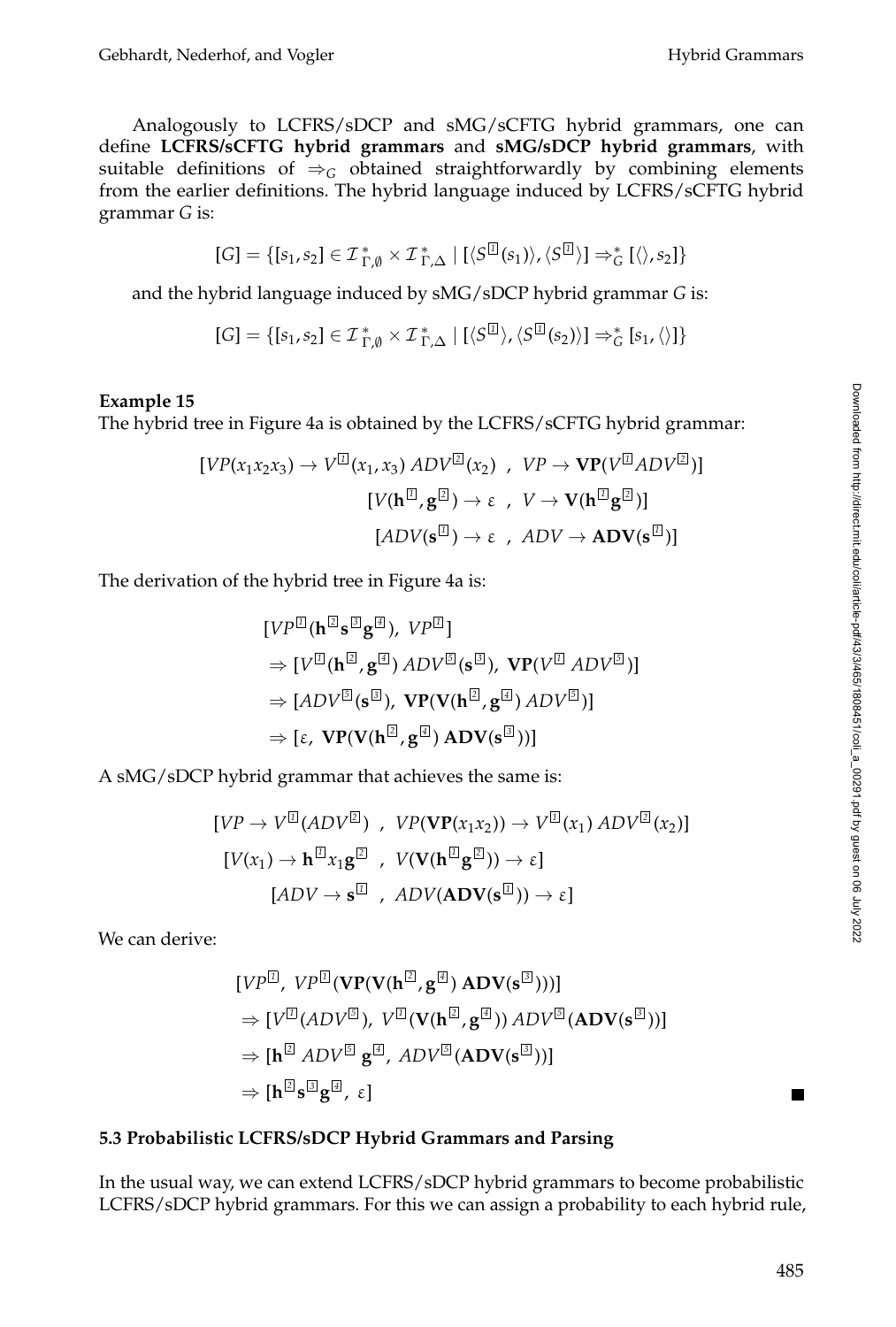## **Algorithm 1** Parsing a string with probabilistic LCFRS/sDCP hybrid grammars

**Input:** probabilistic LCFRS/sDCP hybrid grammar *G* over Γ and Σ  $\overline{w} = \alpha_1 \cdots \alpha_n \in \Gamma^*$ 

**Output:** hybrid tree *h* with str(*h*) = *w* and with most probable derivation

- 1: extract the first component of *G*; resulting in a probabilistic LCFRS *G* 0
- 2: parse *w* according to *G* <sup>0</sup> with any standard LCFRS parser; resulting in a most likely derivation tree *d*
- 3: enrich the dependency graph of *d* by the arguments which correspond to the second components of the applied LCFRS/sDCP rules; resulting in the intermediate structure  $\hat{d}$
- 4: choose a terminal indexing of *w*; resulting in  $s_1 \in \mathcal{I}_{\Gamma,\emptyset}^*$
- $5:$  traverse  $\hat{d}$  and reindex terminal indices to match those in  $s_1$ ; resulting in derivation tree *d* 0
- 6: **return** hybrid tree *h* corresponding to  $[s_1, \phi_2(d')]$

under the constraint of a **properness** condition. More precisely, for each nonterminal *A* the probabilities of all hybrid rules with *A* in their left-hand sides sum up to 1. In this way a probabilistic LCFRS/sDCP hybrid grammar induces a distribution over hybrid trees. Thus it can be considered as a generative model. See also Nivre (2010) for a general survey of probabilistic parsing.

Algorithm 1 shows a parsing pipeline which takes as input a probabilistic LCFRS/sDCP hybrid grammar *G* and a sentence  $w \in \Gamma^*$ . As output it computes the hybrid tree  $h \in L(G)$  that is derived by the most likely derivation whose first component derives *w*. In line 1 the first component of *G* is extracted. Because we later will restore the second component, we assume that a tag is attached to each LCFRS rule that uniquely identifies the original LCFRS/sDCP rule. This also means that two otherwise identical LCFRS rules are treated as distinct if they were taken from two different LCFRS/sDCP rules. In line 2 the string *w* is parsed. For this any standard LCFRS parser can be used. Such parsers, for instance those by Seki et al. (1991) and Kallmeyer (2010), typically run in polynomial time. The technical details of the chosen LCFRS parser (like the used form of items or the form of iteration over rules) are irrelevant, as for our framework only the functionality of the parsing component matters. The parsing algorithm builds a succinct representation of all derivations of *w*. In a second, linear-time phase the most likely derivation tree *d* for *w* is extracted. In line 3 the dependency graph of *d* is enriched by the inherited and synthesized arguments that correspond to the second components of the rules occurring in *d*; here, the identity of the original LCFRS/sDCP rule is needed. This results in an intermediate structure *d*. This is not yet a derivation tree of *G*, as the terminals still need to be assigned unique indices. This is done first by an indexing of the terminals from *w* in an arbitrary manner, and then by traversing the derivation to associate these indices with the appropriate terminal occurrences in the derivation, leading to a derivation tree *d'* of the LCFRS/sDCP hybrid grammar *G*. Note that  $\phi_1(d') = s_1$ . Finally, in line 6 the derivation tree *d'* is evaluated by  $\phi_2$  yielding a tree in  $\mathcal{I}^*_{\Gamma,\Delta}$ .

We illustrate Algorithm 1 by means of the (non-probabilistic) LCFRS/sDCP hybrid grammar *G* from Example 11 and the sentence  $w = \mathbf{h} \mathbf{s} \mathbf{g}$ . Figure 9 shows *d,*  $\hat{d}$ *, d' ,* and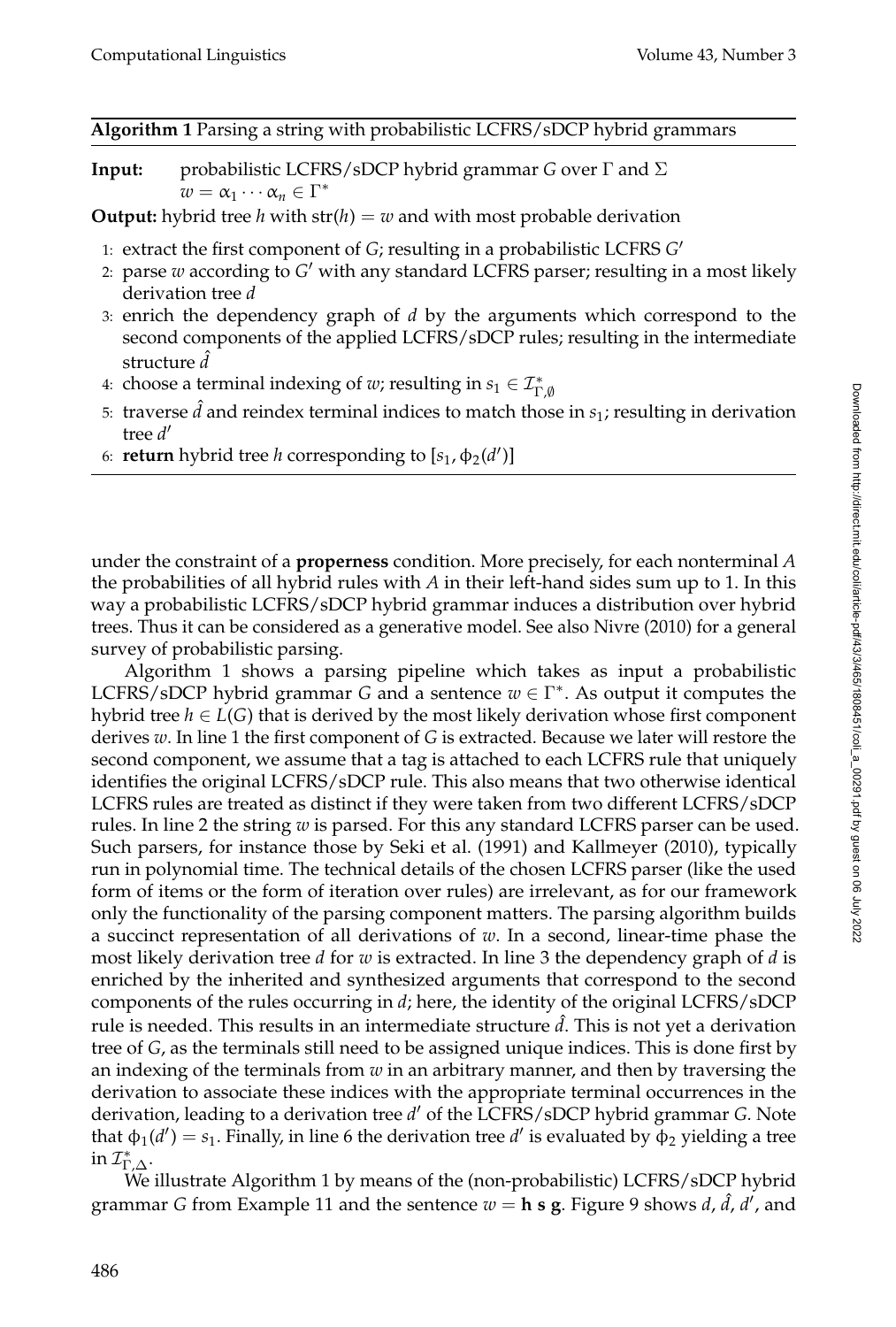

#### **Figure 9**

Algorithm 1 applied to the LCFRS/sDCP hybrid grammar *G* from Example 11 and the sentence  $w = h s g$ .

*s*<sub>1</sub>; as part of *d'* we obtain φ<sub>2</sub>(*d'*) =  $\bf VP(V(h^2[g^4])\bf \bf ADV(s^3))$ . The LCFRS grammar *G'* resulting from the extraction in line 1 is:

$$
\rho_1: VP(x_1x_2x_3) \rightarrow V(x_1, x_3) \, ADV(x_2) \quad \rho_2: V(\mathbf{h}, \mathbf{g}) \rightarrow \varepsilon \quad \rho_3: ADV(\mathbf{s}) \rightarrow \varepsilon
$$

#### **6. Grammar Induction**

For most practical applications, hybrid grammars would not be written by hand, but would be automatically extracted from finite corpora of hybrid trees, over which they should generalize. To be precise, the task is to construct a hybrid grammar *G* out of a corpus *c* such that  $c \subseteq L(G)$ .

During grammar induction each hybrid tree  $h = (s, \leq_s)$  of the corpus is decomposed. A decomposition will determine the structure of a derivation of *h* by the grammar. Classically, this decomposition and thereby the resulting derivations resemble the structure of *s*. This approach has been pursued, for instance, by Charniak (1996) for CFGs, and by Maier and Søgaard (2008) and Kuhlmann and Satta (2009) for LCFRSs. There is no guarantee, however, that this approach is optimal from the perspective of, for example, parsing efficiency, the grammar's potential to generalize from training data, or the size of the grammar.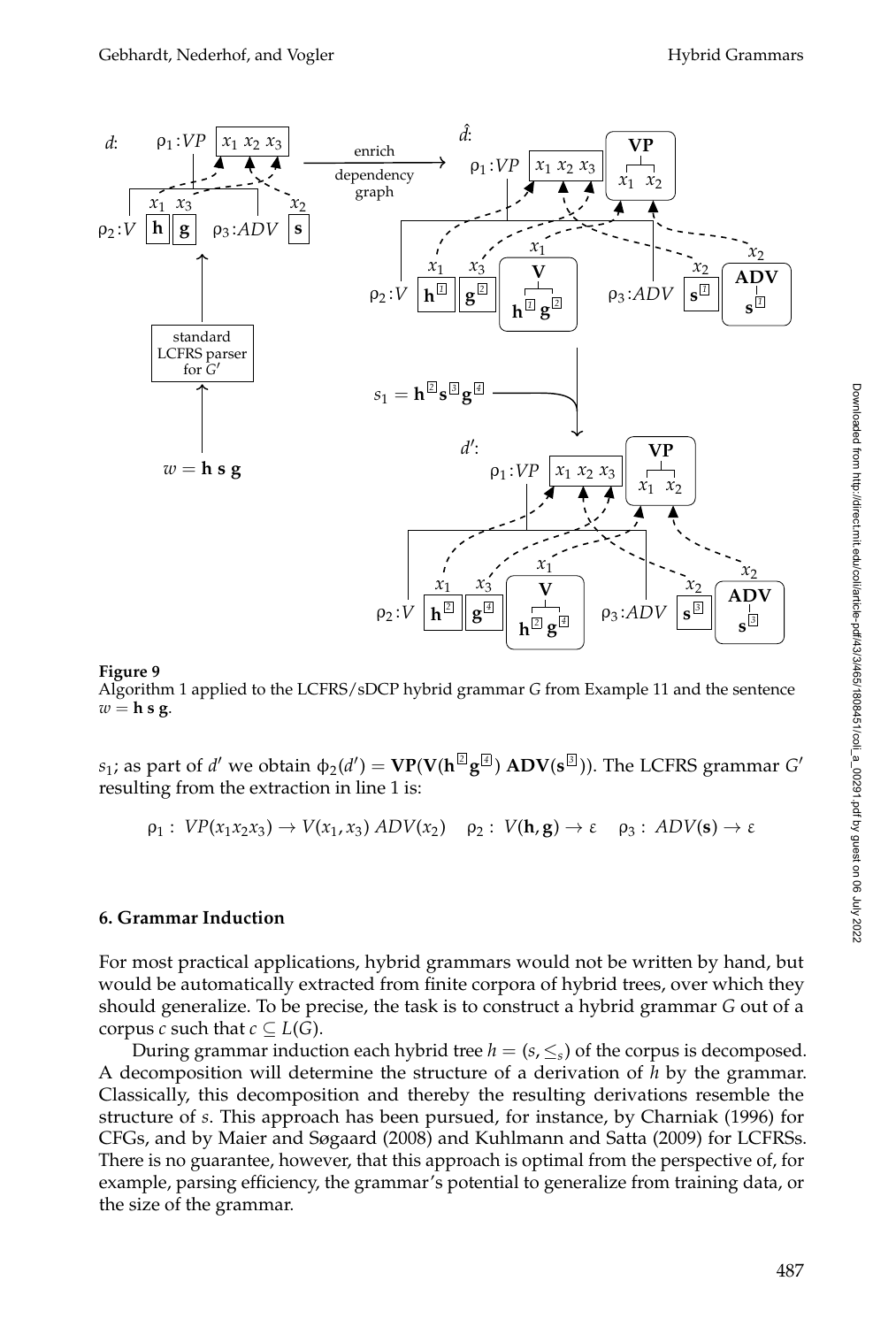For a more general approach that offers additional degrees of freedom we extend the framework of Nederhof and Vogler (2014) and let grammar induction depend on a decomposition strategy of the string str(*h*), called recursive partitioning. One may choose one out of several such strategies. We consider four instances of induction of hybrid grammars, which vary in the type of hybrid trees that occur in the corpus, and the type of the resulting hybrid grammar:

|                | corpus                                                                                   | hybrid grammar                                         |
|----------------|------------------------------------------------------------------------------------------|--------------------------------------------------------|
| 1.<br>2.<br>3. | phrase structures<br>phrase structures<br>dependency structures<br>dependency structures | LCFRS/sDCP<br>LCFRS/sCFTG<br>LCFRS/sDCP<br>LCFRS/sCFTG |

## **6.1 Recursive Partitioning and Induction of LCFRS**

A **recursive partitioning** of a string *w* of length *n* is a tree π whose nodes are labeled with subsets of [*n*]. The root of  $\pi$  is labeled with [*n*]. Each leaf of  $\pi$  is labeled with a singleton subset of [*n*]. Each non-leaf node has at least two children and is labeled with the union of the labels of its children, which furthermore must be disjoint. To fit recursive partitionings into our framework of s-terms, we regard  $P([n])$  as ranked alphabet with  $\mathcal{P}([n]) = \mathcal{P}([n])^{(1)}.$  We let  $\pi \in T^*_{\mathcal{P}([n])}$  with  $|\pi| = 1.$ 

We say a set *J*  $\subseteq$  [*n*] has **fanout** *k* if *k* is the smallest number such that *J* can be written as  $J = J_1 \cup \ldots \cup J_k$ , where:

- each *J*<sup> $\ell$ </sup> ( $\ell \in [k]$ ) is of the form  $\{i_{\ell}, i_{\ell} + 1, \ldots, i_{\ell} + m_{\ell}\}$ , for some  $i_{\ell}$  and  $m_{\ell} \geq 0$ , and
- $\bullet$  $i \in J_{\ell}$ ,  $i' \in J_{\ell'}$  ( $\ell, \ell' \in [k]$ ) and  $\ell < \ell'$  imply  $i < i'$ .

Note that  $J_1, \ldots, J_k$  are uniquely defined by this, and we write spans(*J*) =  $\langle J_1, \ldots, J_k \rangle$ . The fanout of a recursive partitioning is defined as the maximal fanout of its nodes.

Figure 10 presents two recursive partitionings of a string with seven positions. The left one has fanout 3 (because of the node label  $\{1, 3, 6, 7\} = \{1\} \cup \{3\} \cup \{6, 7\}$ ), whereas the right one has fanout 2.

Algorithm 2 constructs a LCFRS *G* out of a string  $w = \alpha_1 \cdots \alpha_n$  and a recursive partitioning  $\pi$  of w. The nonterminals are symbols of the form  $\langle J \rangle$ , where *J* is a node

$$
\{1,2,3,4,5,6,7\}
$$
\n
$$
\{1,2,3,4,5,6,7\}
$$
\n
$$
\{1,2,3,4,5,6,7\}
$$
\n
$$
\{1,2,3,4,5,6,7\}
$$
\n
$$
\{1,2,3,4,5,6,7\}
$$
\n
$$
\{1,2,3,4,5,6,7\}
$$
\n
$$
\{1,2,3,4,5,6,7\}
$$
\n
$$
\{1,2,3,4,5,6,7\}
$$
\n
$$
\{1,2,3,4,5,6,7\}
$$
\n
$$
\{1,2,3,4,5,6,7\}
$$
\n
$$
\{1,2,3,4,5,6,7\}
$$
\n
$$
\{1,2,3,4,5,6,7\}
$$
\n
$$
\{1,2,3,4,5,6,7\}
$$
\n
$$
\{1,2,3,4,5,6,7\}
$$
\n
$$
\{1,2,3,4,5,6,7\}
$$
\n
$$
\{1,2,3,4,5,6,7\}
$$
\n
$$
\{1,2,3,4,5,6,7\}
$$
\n
$$
\{1,2,3,4,5,6,7\}
$$
\n
$$
\{1,2,3,4,5,6,7\}
$$
\n
$$
\{1,2,3,4,5,6,7\}
$$
\n
$$
\{1,2,3,4,5,6,7\}
$$
\n
$$
\{1,2,3,4,5,6,7\}
$$
\n
$$
\{1,2,3,4,5,6,7\}
$$
\n
$$
\{1,2,3,4,5,6,7\}
$$
\n
$$
\{1,2,3,4,5,6,7\}
$$
\n
$$
\{1,2,3,4,5,6,7\}
$$
\n
$$
\{1,2,3,4,5,6,7\}
$$
\n
$$
\{1,2,3,4,5,6,7\}
$$
\n
$$
\{1,2,3,4,5,6,7\}
$$
\n
$$
\{1,2,3,4,5,6,7\}
$$
\n
$$
\{1,2,3,4,
$$

#### **Figure 10**

Two examples of recursive partitionings of a string of length 7.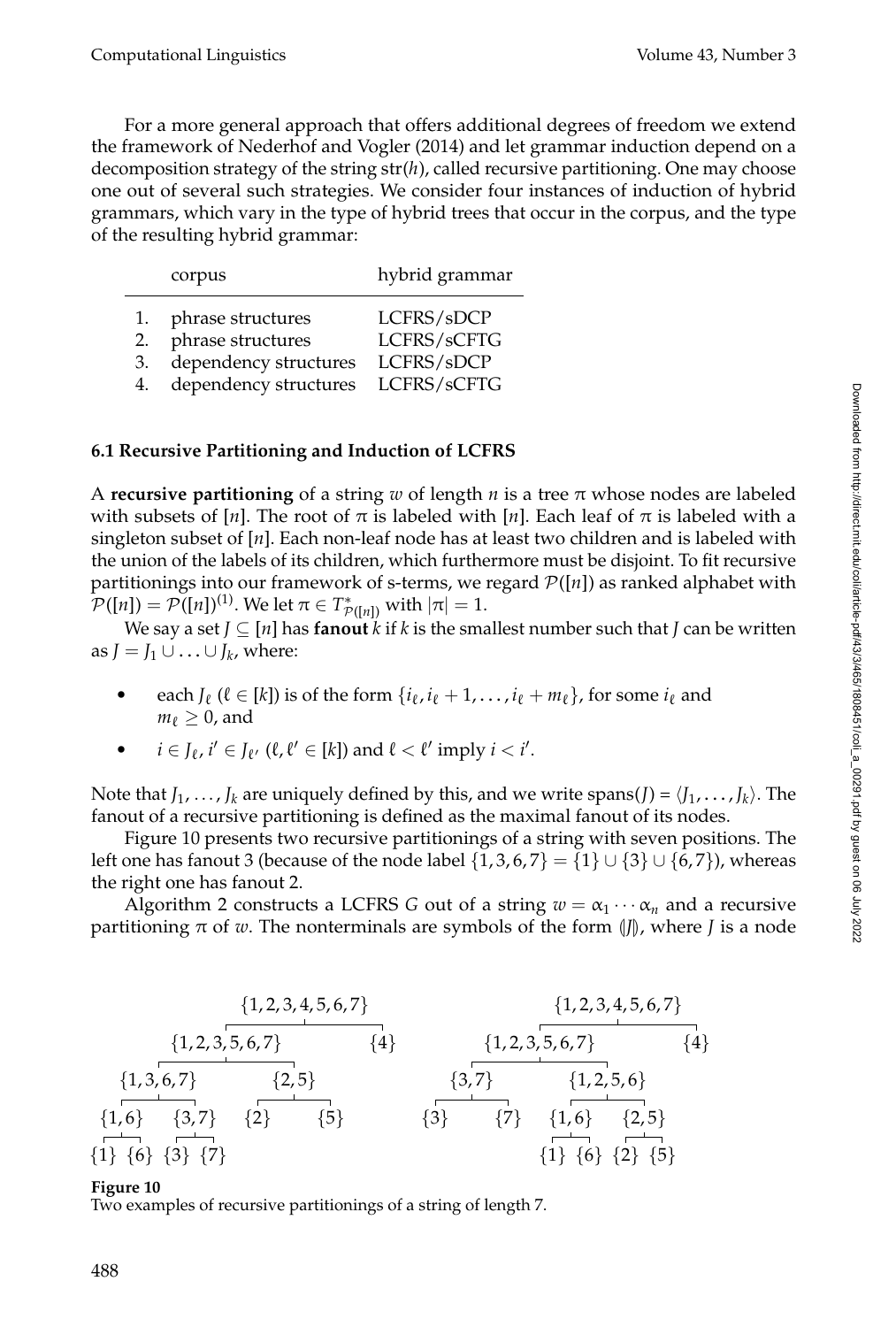**Algorithm 2** Induction of a LCFRS from a string and a recursive partitioning.

**Input:** a string  $w = \alpha_1 \cdots \alpha_n \in \Gamma^*$ a recursive partitioning π of *w* **Output:** a LCFRS *G* that parses *w* according to π; fanout of *G* equals fanout of π 1: **function** INDUCE\_LCFRS(*w*,π) 2:  $P \leftarrow \emptyset$   $\triangleright$  set of LCFRS rules 3: **for**  $p \in \text{pos}(\pi)$  **do** 4: *j* ← number of children of *p* in π 5:  $J_0 \leftarrow \pi(p), J_1 \leftarrow \pi(p11), \ldots, J_i \leftarrow \pi(p1j)$ 6: **if**  $J_0 = \{i\}$  for some  $i \in [n]$  then 7:  $P \leftarrow P \cup \{(\{\{i\}\}\cup (\alpha_i) \rightarrow \langle \rangle\})$ <br>8: **else** 8: **else** 9: **for**  $\ell \in [j]_0$  **do**  $\langle J_{\ell,1}, \ldots, J_{\ell,k_\ell} \rangle \leftarrow \text{spans}(J_\ell)$ 10: **for**  $\ell \in [j]$  do  $m_{\ell} \leftarrow \sum_{j=1}^{\ell-1} k_j$ 11: **for**  $q \in [k_0]$  **do** 12: let *r* and  $\ell_1, \ldots, \ell_r \in [j]$  and  $q_1 \in [k_{\ell_1}], \ldots, q_r \in [k_{\ell_r}]$  be such that  $J_{0,q} = J_{\ell_1,q_1} \cup \cdots \cup J_{\ell_r,q_r}$  and  $i \in J_{\ell_t,q_t}$ ,  $i' \in J_{\ell_{t+1},q_{t+1}}$  implies  $i < i'$ 13:  $s_q \leftarrow \langle x_{m_{\ell_1} + q_1}, \dots, x_{m_{\ell_r} + q_r} \rangle$ 14:  $P \leftarrow P \cup \{ (J_0)(s_{1,k_0}) \rightarrow \langle (J_1)(x_{1,k_1}), \dots, (J_j)(x_{m_j+1,m_j+k_j}) \rangle \}$ 15: **return**  $G = (N, (\llbracket n \rrbracket), \Gamma, P)$ , where  $N = \{\llbracket n \rrbracket \}$  | *J* is label in  $\pi$ }

label from  $\pi$ . (In practice, the nonterminals  $\mathcal{J}$ ) are replaced by other symbols, as will be explained in Section 6.8.) For each position *p* of π a rule is constructed. If *p* is a leaf labeled by  $\{i\}$ , then the constructed rule simply generates  $\alpha_i$  where  $\{\{i\}\}\$  has fanout 1 (lines 6 and 7). For each internal position labeled  $J_0$  and its children labeled  $J_1, \ldots, J_j$ we compute the spans of these labels (line 9). For each argument *q* of  $(I_0)$  a s-term  $s_q$  is<br>constructed by analyzing the corresponding component *L*, of spans(*L*) (lines 12, 13) constructed by analyzing the corresponding component  $J_{0,q}$  of spans( $J_0$ ) (lines 12–13). Here we exploit the fact that *J*0,*<sup>q</sup>* can be decomposed in a unique way into a selection of sets that are among the spans of  $J_1, \ldots, J_j$ . Each of these sets translates to one variable. The resulting grammar *G* allows for exactly one derivation tree that derives *w* and has the same structure as π. We say that *G* **parses** *w* **according to** π.

We observe that *G* as constructed in this way is in a particular **normal form**. <sup>3</sup> To be precise, by the notation in Equation (2) each rule satisfies one of the following:

| $n \ge 2$ and $s_{1,k_0} \in T^*_{\emptyset}(X_{m_n})$ ,                                | (structural rule)          |
|-----------------------------------------------------------------------------------------|----------------------------|
| $n = 0$ , $k_0 = 1$ , and $s_1 = \langle \alpha \rangle$ for some $\alpha \in \Gamma$ . | (terminal generating rule) |

Conversely, each derivation tree *d* of a LCFRS in normal form can be translated to a recursive partitioning  $\pi_d$ , by processing  $d$  bottom–up as follows. Each leaf, that is, a rule  $A(\langle \alpha \rangle) \rightarrow \langle \rangle$ , is replaced by the singleton set  $\{i\}$  where *i* is the position of the corresponding occurrence of  $\alpha$  in the accepted string. Each internal node is replaced by

<sup>3</sup> See Seki et al. (1991) for an even stronger normal form.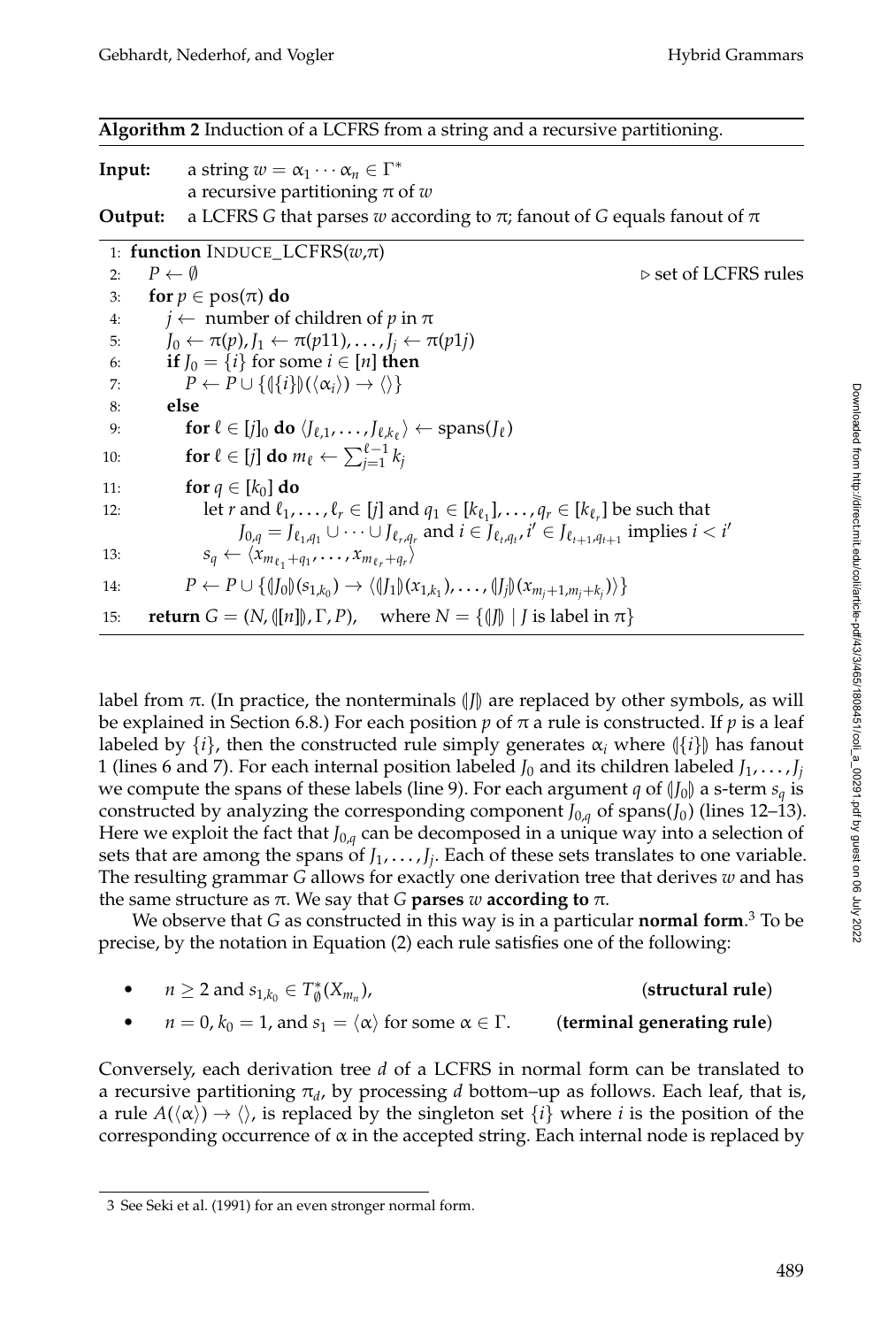the union of the sets that were computed for its children. For the constructed LCFRS *G* that parses *w* according to π and for its only derivation tree *d*, we have  $π = π<sub>d</sub>$ .

## **Example 16**

For a recursive partitioning of **h s g** in which the root has children labeled {1, 3} and {2}, Algorithm 2 constructs the LCFRS:

$$
(\{1,2,3\})(x_1x_3x_2) \rightarrow (\{1,3\})(x_1,x_2) (\{2\})(x_3)
$$
  

$$
(\{1,3\})(x_1,x_2) \rightarrow (\{1\})(x_1) (\{3\})(x_2)
$$
  

$$
(\{1\})(\mathbf{h}) \rightarrow \langle\rangle \quad (\{2\})(\mathbf{s}) \rightarrow \langle\rangle \quad (\{3\})(\mathbf{g}) \rightarrow \langle\rangle
$$

Alternatively, if we let Algorithm 2 run on the recursive partitioning of **h s g** in which the root has children labeled  $\{1, 2\}$  and  $\{3\}$ , then it produces the following LCFRS, which is, in fact, a CFG:

$$
\langle \{1,2,3\} | (x_1x_2) \rightarrow (\{1,2\} | (x_1) \langle \{3\} | (x_2) \langle \{1,2\} | (x_1x_2) \rightarrow (\{1\} | (x_1) \langle \{2\} | (x_2) \langle \{1\} | (\mathbf{h}) \rightarrow \langle \rangle \langle \{2\} | (\mathbf{s}) \rightarrow \langle \rangle \langle \{3\} | (\mathbf{g}) \rightarrow \langle \rangle \rangle
$$

Observe that terminals are generated individually by the rules that were constructed from the leaves of the recursive partitioning but *not* by the structural rules obtained from internal nodes. Consequently, the LCFRS that we induce is in general not lexicalized. In order to obtain a lexicalized LCFRS, the notion of recursive partitioning would need to be generalized. We suspect that such a generalization is feasible, in conjunction with a corresponding generalization of the induction techniques presented in this article. This would be technically involved, however, and is therefore left for further research.

## **6.2 Construction of Recursive Partitionings**

Figure 11 sketches three pipelines to induce a LCFRS from a hybrid tree, which differ in the way the recursive partitioning is constructed. The first way (cf. Figure 11a) is to extract a recursive partitioning directly from a hybrid tree (*s*, ≤*<sup>s</sup>* ). This extraction is specified in Algorithm 3, which recursively traverses *s*. For each node in *s*, the gathered input positions consist of those obtained from the children (lines 6 and 7), plus possibly one input position from the node itself if its label is in  $\Gamma$  (line 5). The case distinction in line 8 and following is needed because every non-leaf in a recursive partitioning must have at least two children.

For a first example, consider the phrase structure in Figure 4a. The extracted recursive partitioning is given at the beginning of Example 16. For a second example, consider the dependency structure and the extracted recursive partitioning in Figure 12.

Note that if Algorithm 3 is applied to an arbitrary hybrid tree, then the accumulated set of input positions is empty for those positions of *s* that do not dominate elements with labels in Γ. The algorithm requires further (straightforward) refinements before it can be applied on hybrid trees with several roots, that is, if |*s*| > 1. In much of what follows, we ignore these special cases.

By this procedure, a recursive partitioning extracted from a discontinuous phrase structure or a non-projective dependency structure will have a fanout greater than 1. By then applying Algorithm 2, the resulting LCFRS will have fanout greater than 1. The more discontinuity exists in the input structures, the greater the fanout will be of the

 $\overline{\phantom{a}}$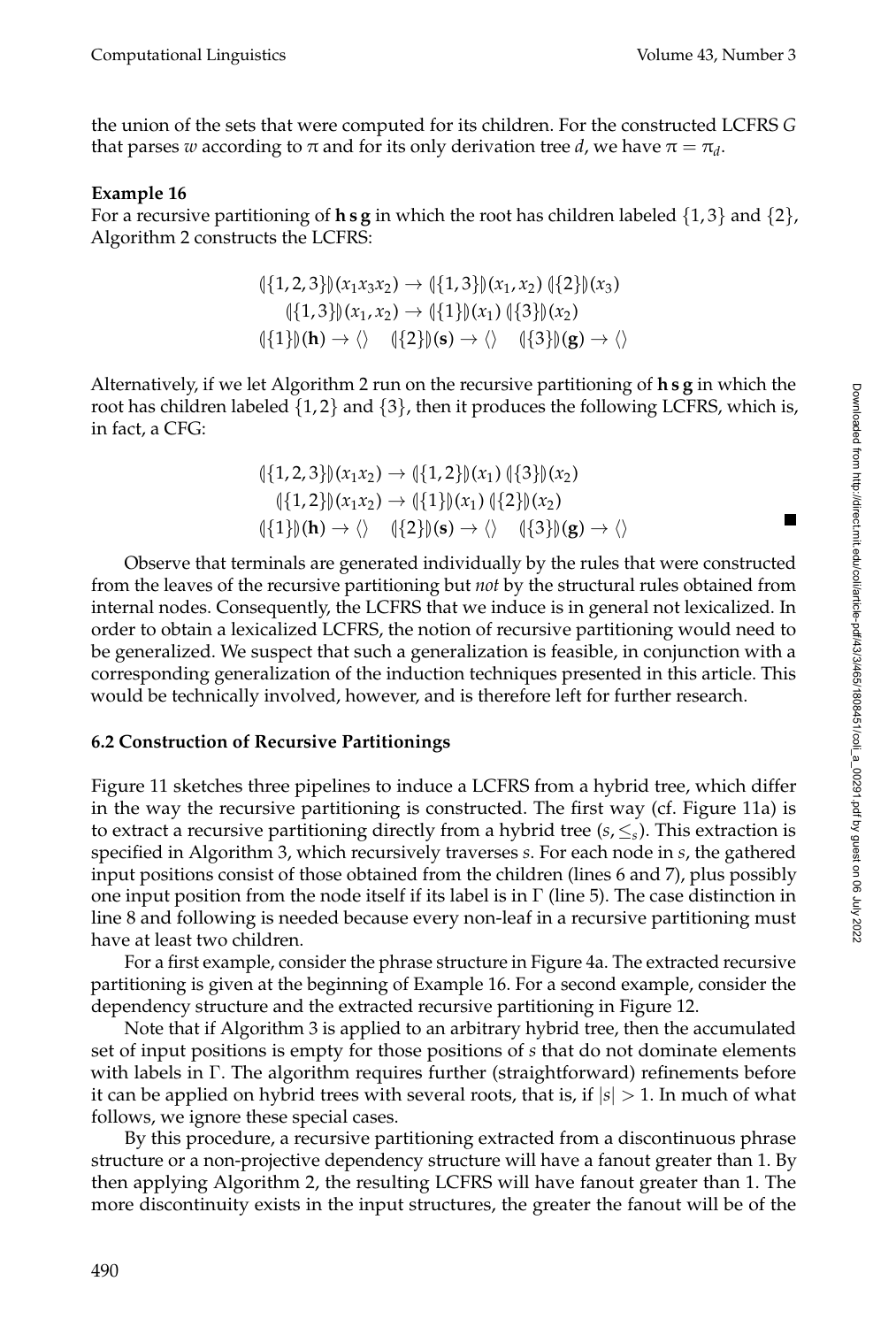



recursive partitioning and the resulting LCFRS, which in turn leads to greater parsing complexity. We therefore consider how to reduce the fanout of a recursive partitioning, before it is given as input to Algorithm 2. We aim to keep the structure of a given recursive partitioning largely unchanged, except where it exceeds a certain threshold on the fanout.

Algorithm 4 presents one possible such procedure. It starts at the root, which by definition has fanout 1. Assuming the fanout of the current node does not exceed *k*, then there are two cases to be distinguished. If the label *J* of the present node is a singleton,

|                                      | Algorithm 3 Extraction of recursive partitioning from hybrid tree                                                                  |                                               |
|--------------------------------------|------------------------------------------------------------------------------------------------------------------------------------|-----------------------------------------------|
| Input:                               | a hybrid tree $h = (s, \leq_s)$ with $pos_{\Gamma}(s) = \{p_1, \ldots, p_n\}$<br>where $p_i \leq_s p_{i+1}$ for each $i \in [n-1]$ |                                               |
| Output:                              | a recursive partitioning of $str(h)$                                                                                               |                                               |
|                                      | 1: function EXTRACT_RECURSIVE_PARTITIONING(h)                                                                                      |                                               |
| 2:                                   | return $REC$ <sub>PAR(1)</sub>                                                                                                     |                                               |
|                                      | 3: function REC_PAR $(p)$                                                                                                          | $\rhd p \in \text{pos}(s)$                    |
| $w \leftarrow \langle \rangle$<br>4: |                                                                                                                                    | $\triangleright w \in T^*_{\mathcal{P}([n])}$ |
| 5:                                   | if $p = p_i \in pos_{\Gamma}(s)$ then $w \leftarrow \langle \{i\} \rangle$                                                         |                                               |
| 6:                                   | <b>for</b> $p' \in \text{children}(p)$ do                                                                                          |                                               |
| 7:                                   | $w \leftarrow w \cdot \text{REC\_PAR}(p')$                                                                                         |                                               |
| 8:                                   | if $ w  \leq 1$ then return w                                                                                                      |                                               |
| else<br>9:                           |                                                                                                                                    |                                               |
| 10:                                  | $U \leftarrow \bigcup_{i=1}^{ w } w(j)$                                                                                            |                                               |
| 11:                                  | sort w such that $\min(w(j)) < \min(w(j + 1))$                                                                                     |                                               |
| 12:                                  | return $\langle U(w) \rangle$                                                                                                      |                                               |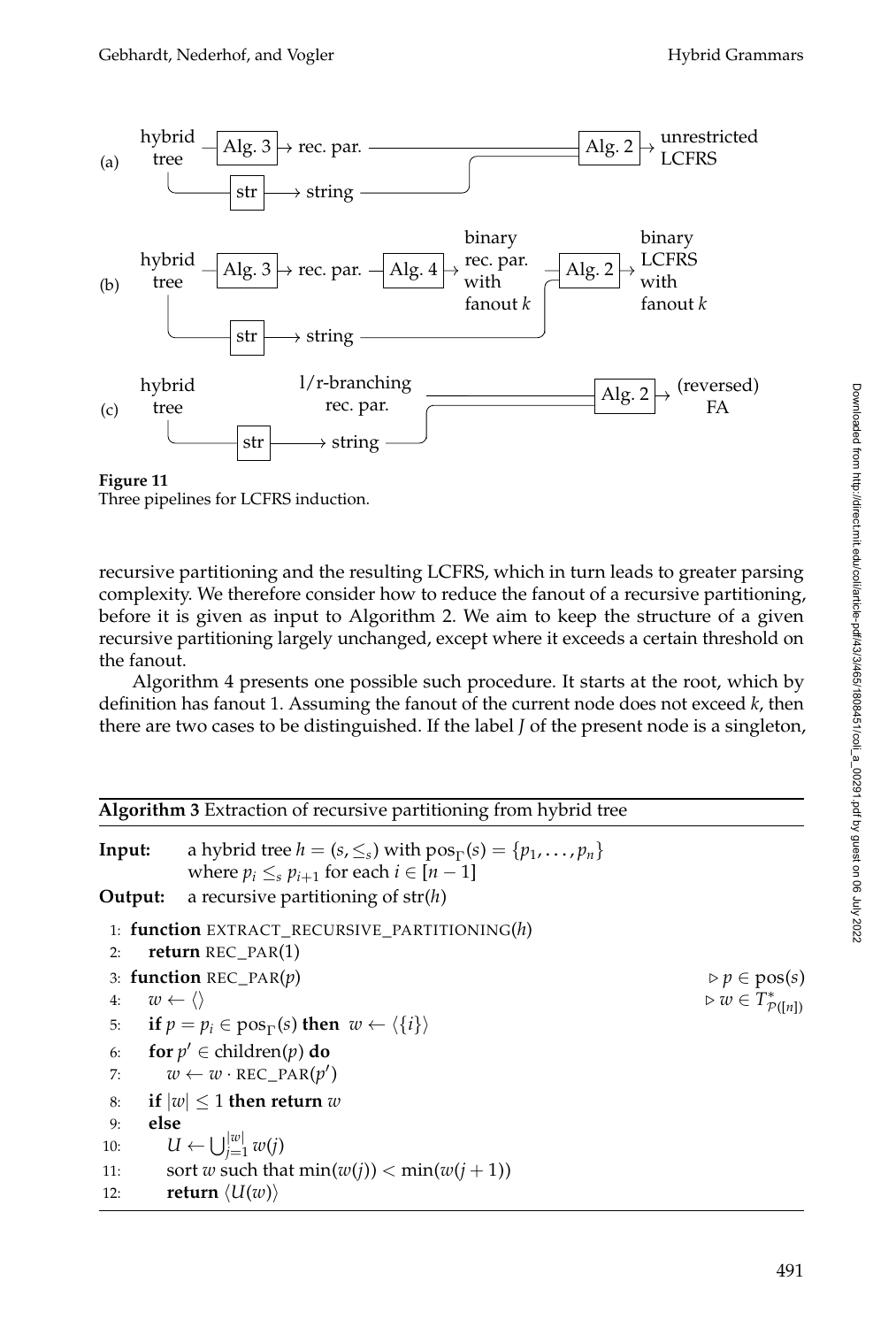

A dependency structure and the recursive partitioning extracted from it by Algorithm 3.

then the node is a leaf, and we can stop (lines 2–3). Otherwise, we search breadth-first through the subtree rooted in the present node to identify a descendant *p* such that both its label *J'* and *J* \ *J'* have fanout not exceeding *k* (line 4). It is easy to see that such a node always exists: Ultimately, breadth-first search will reach the leaves, which are each labeled with a single number. One of these numbers must match either the lowest or the highest element of some maximal subset of consecutive numbers from *J*, so that the fanout of *J* cannot increase if that number is removed.

The current node is now given two children  $\pi|_p$  and *t*. The first is the subtree rooted in the node labeled *J'* that we identified earlier, and the second is a copy of the subtree rooted in the present node, but with *J'* subtracted from the label of every node (lines 7–14). Nodes labeled with the empty set are removed (line 10), and if a node has the same label

## **Algorithm 4** Transformation of recursive partitioning

|                | Input:                        | an integer $k \geq 1$                                          | a recursive partitioning $\pi$ of a string of length <i>n</i>                                           |                                                                                                                         |
|----------------|-------------------------------|----------------------------------------------------------------|---------------------------------------------------------------------------------------------------------|-------------------------------------------------------------------------------------------------------------------------|
|                | Output:                       |                                                                | a binary recursive partitioning $\pi'$ of fanout no greater than k                                      |                                                                                                                         |
| 2:<br>3:       |                               | if $ J =1$ then<br>return $\langle J(\langle \rangle) \rangle$ | 1: <b>function</b> TRANSFORM $(\pi = \langle J(\langle t_1, \ldots, t_m \rangle)) \rangle$              |                                                                                                                         |
| 4:<br>5:<br>6: |                               | $t \leftarrow$ FILTER( $\pi(p), \pi$ )                         | <b>return</b> $\langle J(TRANSFORM(\langle \pi _p \rangle),TRANSFORM(t)) \rangle$                       | breadth-first search $p$ in $pos(\pi) \setminus \{1\}$ such that $\pi(p)$ and $J \setminus \pi(p)$ have fanout $\leq k$ |
| 8:             | $F \leftarrow I \setminus I'$ |                                                                | 7: function FILTER( $J', \pi = \langle J(\langle t_1, \ldots, t_m \rangle) \rangle$ )                   | $\triangleright$ $J' \subseteq [n], \pi \in T^*_{\mathcal{P}([n])}$                                                     |
| 9:<br>10:      |                               | else if $ F  = 0$ then return $\langle \rangle$                | if $ F  = 1$ then return $\langle F(\langle \rangle) \rangle$                                           |                                                                                                                         |
| 11:            | else                          |                                                                |                                                                                                         |                                                                                                                         |
| 12:            |                               |                                                                | $s \leftarrow$ FILTER $(J', \langle t_1 \rangle) \cdot \ldots \cdot$ FILTER $(J', \langle t_m \rangle)$ |                                                                                                                         |
| 13:<br>14:     |                               | if $ s  = 1$ then return s<br>else                             | return $\langle F(s) \rangle$                                                                           |                                                                                                                         |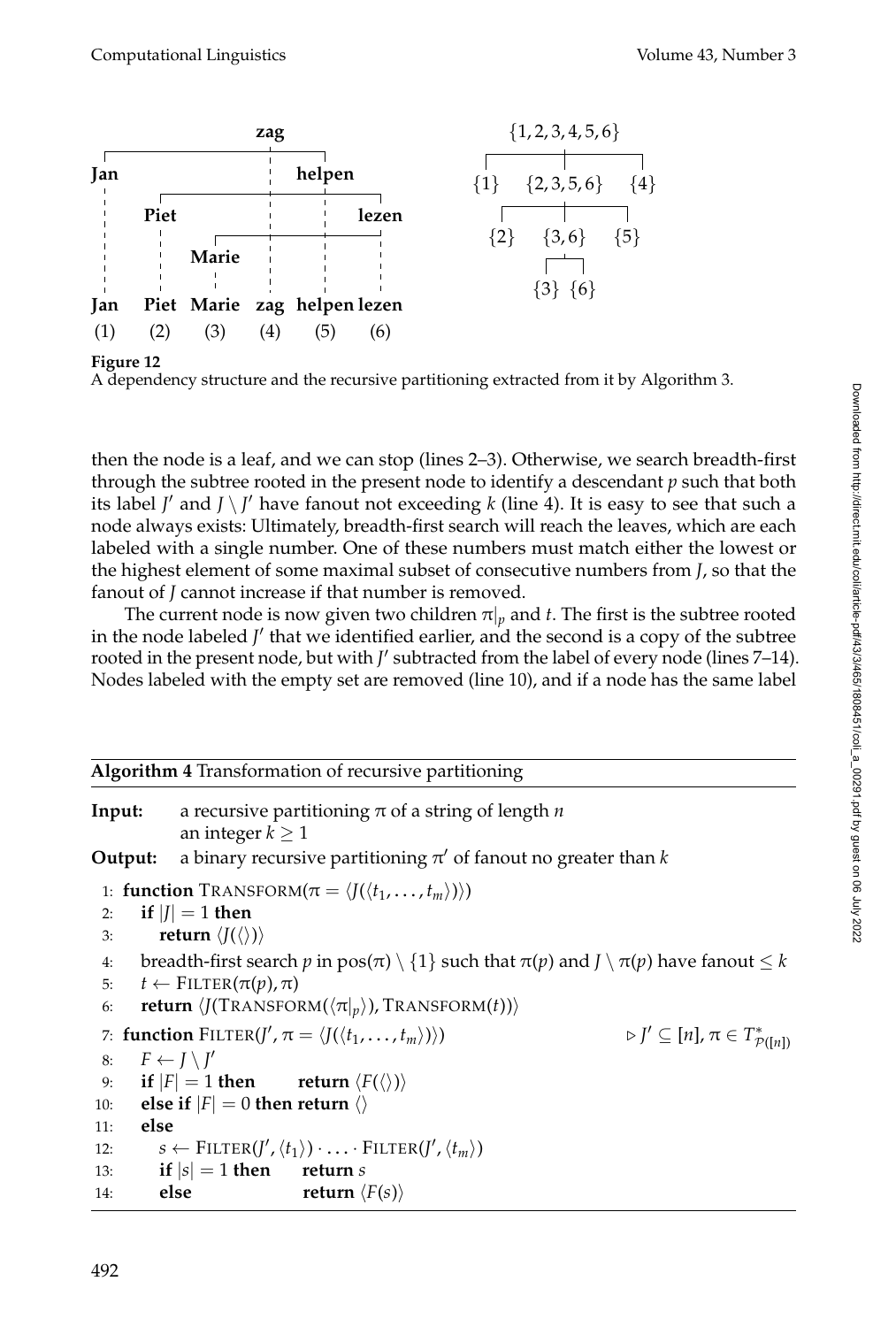as its parent then the two are collapsed (line 13). As the two children each have fanout not exceeding *k*, we can apply the procedure recursively (line 6).

## **Example 17**

The recursive partitioning  $\pi$  in the left half of Figure 10 has a node labeled  $\{1, 3, 6, 7\}$ , with fanout 3. With  $J = \{1, 2, 3, 5, 6, 7\}$  and  $k = 2$ , one possible choice for  $J'$  is  $\{3, 7\}$ , as then both *J'* and *J*  $\setminus$  *J'* = {1, 2, 5, 6} have fanout not exceeding 2. This leads to the partitioning  $\pi'$  in the right half of the figure. Because now all node labels have fanout not exceeding 2, recursive traversal will make no further changes. The partitioning  $\pi'$  is similar to  $\bar{\pi}$ in the sense that subtrees that are not on the path to  $\{3, 7\}$  remain unchanged. Other valid choices for *J'* would be  $\{2\}$  and  $\{5\}$ . Not a valid choice for *J'* would be  $\{1, 6\}$ , as  $J \setminus \{1, 6\} = \{2, 3, 5, 7\}$ , which has fanout 3.

Algorithm 4 ensures that subsequent induction of an LCFRS (cf. Figure 11b) leads to a binary LCFRS. Note the difference between binarization algorithms such as those from Gómez-Rodríguez and Satta (2009) and Gómez-Rodríguez et al. (2009), which are applied on grammar rules, and our procedure, which is applied *before* any grammar is obtained. Unlike van Cranenburgh (2012), moreover, our objective is not to obtain a "coarse" grammar for the purpose of coarse-to-fine parsing.

Note that if *k* is chosen to be 1, then the resulting partitioning is consistent with derivations of a CFG. Even simpler partitionings exist. In particular, the **left-branching** partitioning has internal node labels that are {1, 2, . . . , *m*}, each with children labeled {1, . . . , *m* − 1} and {*m*}. These are consistent with the computations of finite automata (FA) in reverse direction; see Figure 11c. Similarly, there is a **right-branching** recursive partitioning, reflecting finite-state processing in a forward direction. The use of branching partitionings completely detaches string parsing from the structure of the given hybrid tree.

## **Example 18**

The right-branching recursive partitioning for the dependency structure in Figure 12 and the transitions of the FA obtained from it are depicted in Figure 13. The FA can be obtained via a LCFRS that is induced from the recursive partitioning, as usual. By construction it is equivalent to a right-linear CFG, with rules:

$$
(\{i, i+1 \ldots, 6\})(x_1x_2) \to \langle (\{i\})(x_1), (\{i+1, \ldots, 6\})(x_2) \rangle
$$

for each  $i \in [5]$ , and  $\{ \{i\} \}(\alpha_i) \rightarrow \langle \rangle$  for each  $i \in [6]$ .<br>The relation between requiring partitioning a

The relation between recursive partitioning and worst-case parsing complexity of the induced LCFRS is summarized in Table 1. We remark that the parsing complexity for



**Figure 13**

A right-branching recursive partitioning and an FA.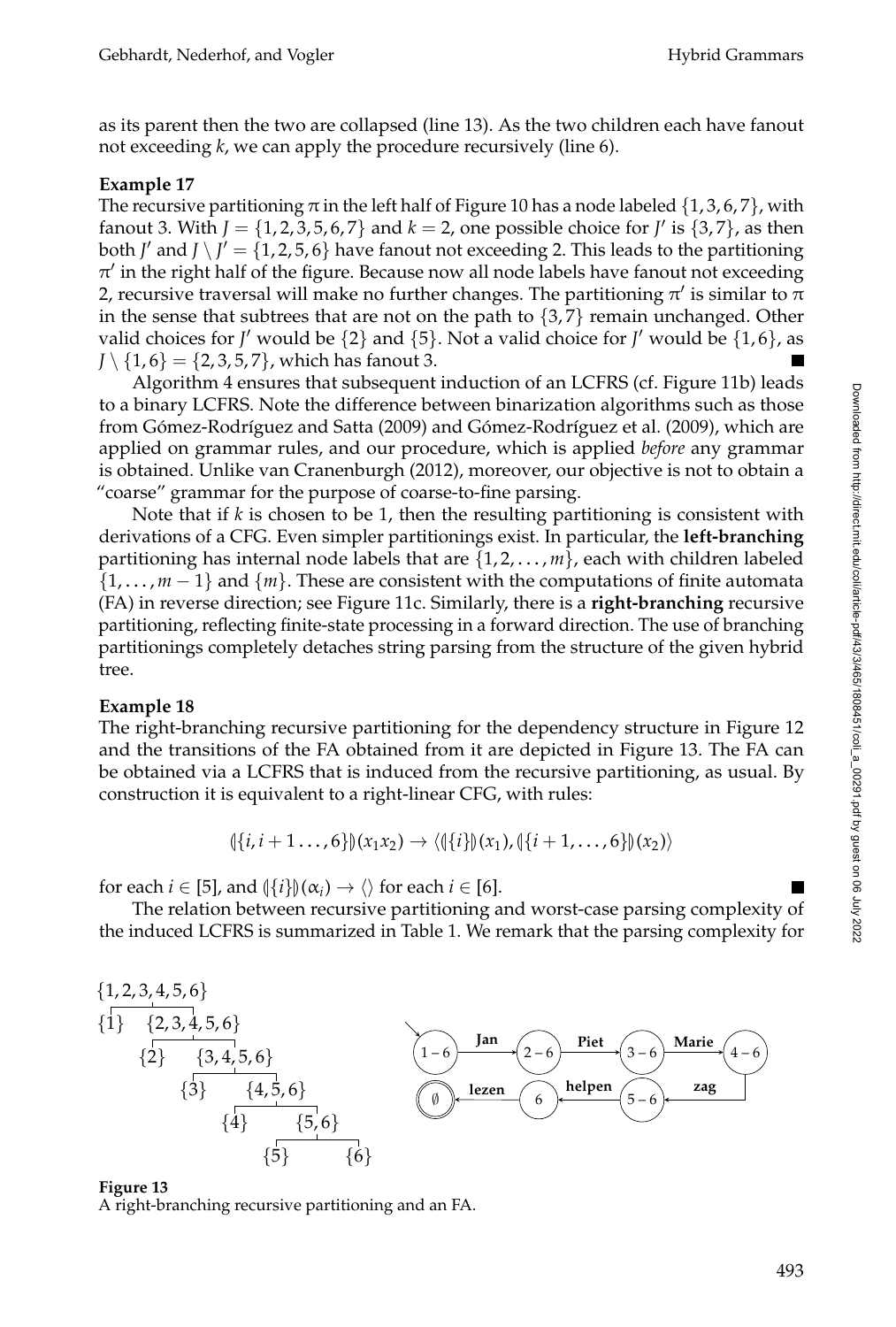#### **Table 1**

Induction pipeline (from Figure 11) and type and worst-case parsing complexity of the induced LCFRS. Here *k* and *m* denote the fanout and the maximum length of any right-hand side of the LCFRS, respectively.

| Pipeline                  |                                                                 | Type of the induced LCFRS Parsing complexity for string of length <i>n</i> |  |
|---------------------------|-----------------------------------------------------------------|----------------------------------------------------------------------------|--|
| (a)                       | LCFRS of arbitrary $k$ and $m$<br>(b) $k > 1$ binarized k-LCFRS | $\mathcal{O}(n^{(m+1)\cdot k})$<br>$\mathcal{O}(n^{3k})$                   |  |
|                           | (b) $k = 1$ binarized CFG                                       | $O(n^3)$                                                                   |  |
| $(c)$ right<br>$(c)$ left | FA<br>(reverse) FA                                              | $\mathcal{O}(n)$<br>$\mathcal{O}(n)$                                       |  |

unrestricted LCFRSs would improve from  $\mathcal{O}(n^{(m+1)\cdot k})$  to  $\mathcal{O}(n^{2\cdot k+2})$  if we could ensure that the LCFRSs are well-nested (Gómez-Rodríguez, Kuhlmann, and Satta 2010), or in other words, if we replace LCFRSs by sMGs. How to refine pipeline (a) to achieve this is left for future investigation.

## **6.3 Induction of Hybrid Grammars**

In the remainder of Section 6 we extend the induction pipelines for LCFRS to induction pipelines for LCFRS/sDCP hybrid grammars, as illustrated in Figure 14. Given a hybrid tree  $h = (s, \leq_s)$ , we choose a recursive partitioning π obtained in one of the ways discussed in the previous section. We apply Algorithm 2 to induce a LCFRS *G*<sup>1</sup> that generates str(*h*). Using the same recursive partitioning  $π$ , we induce a sDCP  $G_2$  that generates *s*. For this we use either Algorithm 5 or 6, depending on whether *h* is a phrase structure or a dependency structure.

Then we combine both grammars into a hybrid grammar *G*, which synchronously generates the hybrid tree *h*. For this, we synchronize terminals and nonterminals of *G*<sup>1</sup> and *G*<sup>2</sup> (via indexed symbols) by slightly changing Algorithm 2. Because the terminals that require synchronization are only generated by the rules constructed for the leaves of π, we alter line 7 to

$$
P \leftarrow P \cup \{ (\{\{i\}\} | (\alpha_i^{\boxed{1}}) \rightarrow \langle \rangle \}
$$

Likewise, we need to index the nonterminals on the right-hand side of each structural rule, that is, we alter line 14 to

$$
P \leftarrow P \cup \{(\mathcal{J}_0)(s_{1,k_0}) \rightarrow \langle (\mathcal{J}_1)^{\boxdot} (x_{1,k_1}), \ldots, (\mathcal{J}_j)^{\boxdot} (x_{m_j+1,m_j+k_j}) \rangle\}
$$



#### **Figure 14**

Pipeline for the induction of LCFRS/sDCP hybrid grammars.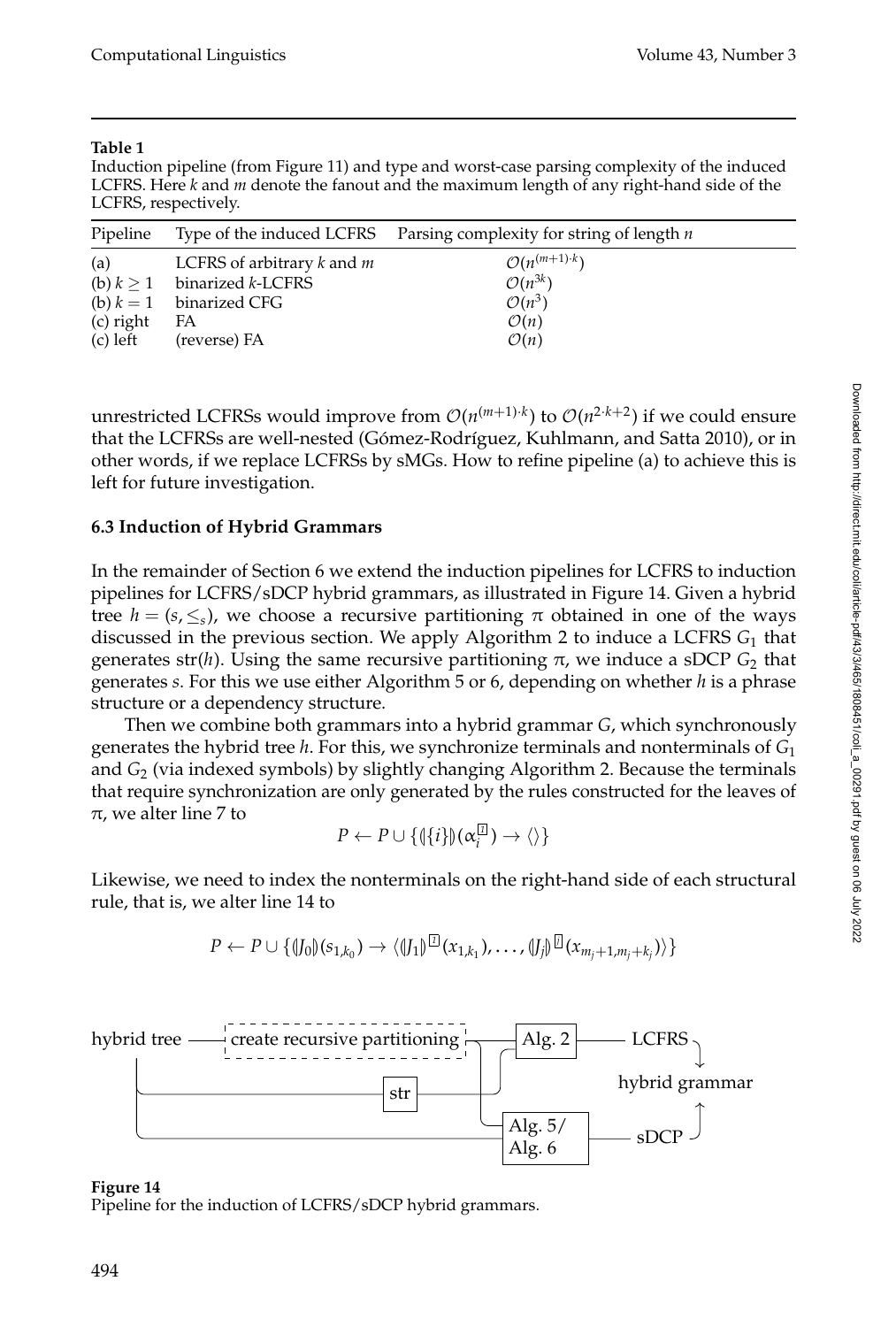The corresponding indexing needed in  $G_2$  will be described in Sections 6.4 and 6.6.

In preparation, we define several notions to relate labels of the recursive partitioning with subsets of the positions of *s*. Let  $pos_{\Gamma}(s) = \{p_1, \ldots, p_n\}$  with  $p_i \leq_s p_{i+1}$  ( $i \in [n-1]$ ) and let *J* be a label of  $\pi$ . We define the set  $\Pi(J) = \{p_i \mid i \in J\}$ , which identifies the nodes of *s* corresponding to the elements in *J*. For any subset  $U \subseteq \text{pos}(s)$ , we construct the sets  $\top(U)$  and  $\bot(U)$ , which, intuitively, delimit *U* from the top and the bottom, respectively. Formally,  $p \in \mathcal{T}(U)$  if and only if  $p \in U$  and parent( $p \notin U$ . We have  $p \in \mathcal{L}(U)$  if and only if parent $(p) \in U$  and  $p \notin U$ .

## **6.4 Induction of LCFRS/sDCP Hybrid Grammars from Phrase Structures**

Grammar induction is relatively straightforward for a given hybrid tree  $h = (s, \leq_s)$  that is a phrase structure, and a given recursive partitioning π. For each node of π, its label is a set of positions of str(*h*), and these positions must each correspond to a leaf node of *s*, by virtue of *h* being a phrase structure. We can apply a closure operation on this set of leaf nodes that includes a node if all of its children are included. Formally, let *J* be a label of π. Then *C*(*J*) is the smallest set *U* ⊆ pos(*s*) satisfying (i) Π(*J*) ⊆ *U* and (ii) if *p* ∈ pos(*s*), children( $p$ )  $\neq$   $\emptyset$ , and children( $p$ )  $\subseteq$  *U*, then  $p \in U$ .

The set *C*(*J*) corresponds to a set of (maximal, disjoint) sub-s-terms of *s*, that is, *C*(*J*) can be partitioned such that each part contains the positions that correspond to one sub-s-term. These parts can be arranged according to the lexicographical ordering on positions in *s*. Formally, for each set  $U \subseteq pos(s)$ , we define s-rk(*U*) to be the maximal number *k* such that *U* can be partitioned into sets  $U_1, \ldots, U_k$  where:

- r for every  $i \in [k]$ ,  $p \in U_i$ , and  $p' \in U$  if  $p' = \text{parent}(p)$  or  $p' = \text{right-sibling}(p)$ , then  $p' \in U_i$ , and
- r for every  $i, j \in [k]$ ,  $p \in U_i$ , and  $p' \in U_j$  we have  $p \leq_{\ell} p'$  implies  $i \leq j$ .

Note that  $U_1, \ldots, U_k$  are uniquely defined by this, and we write  $\text{gspans}(U) = \langle U_1, \ldots, U_k \rangle$ . The function "gspans" generalizes "spans," which we defined for recursive partitioning earlier. Similarly, s-rk as used here generalizes the notion of fanout as used for node labels of a recursive partitioning.

These concepts allow us to define a mapping from a node *J* in  $\pi$  to the set gspans(*C*(*J*)) of positions of *s*. This mapping is such that if  $J_1, \ldots, J_m$  are the child nodes of node *J* in  $\pi$ , then each set  $U_i^{(i)}$  $j^{(i)}$  in gspans( $C(J_i)$ ) ( $i \in [m]$ ,  $j \in [s\text{-rk}(J_i)]$ ) is contained in some set  $U_q^{(0)}$  in gspans( $C(J)$ ) ( $q \in [s-rk(J)]$ ). A different way of looking at this is that the image of *J* can be constructed out of the images of  $J_i$   $(i \in [m])$ , possibly by adding further nodes linking existing sub-s-terms together.

Such composition of s-terms into larger s-terms is realized by a sDCP without inherited arguments, as constructed by Algorithm 5. It builds one production for each node  $J_0$  with children  $J_1, \ldots, J_m$ .  $J_0$  has a synthesized attribute for each set  $U_q^{(0)}$ in gspans( $C(J_0)$ ). The corresponding s-term  $s_q$  is constructed by traversing the positions in  $U_q^{(0)}$  (lines 18–31). A sequence of consecutive positions that are also in some  $U_i^{(i)}$ *j* in gspans( $C(J_i)$ ) is realized by a single variable  $x_j^{(i)}$  $j_j^{(l)}$  (lines 21–24). Remaining positions become nodes of *s<sup>q</sup>* (lines 26–30).

In order to create a hybrid rule as outlined in Section 6.3, we need to introduce indexing of nonterminals and terminals in the sDCP. Synchronized terminals are only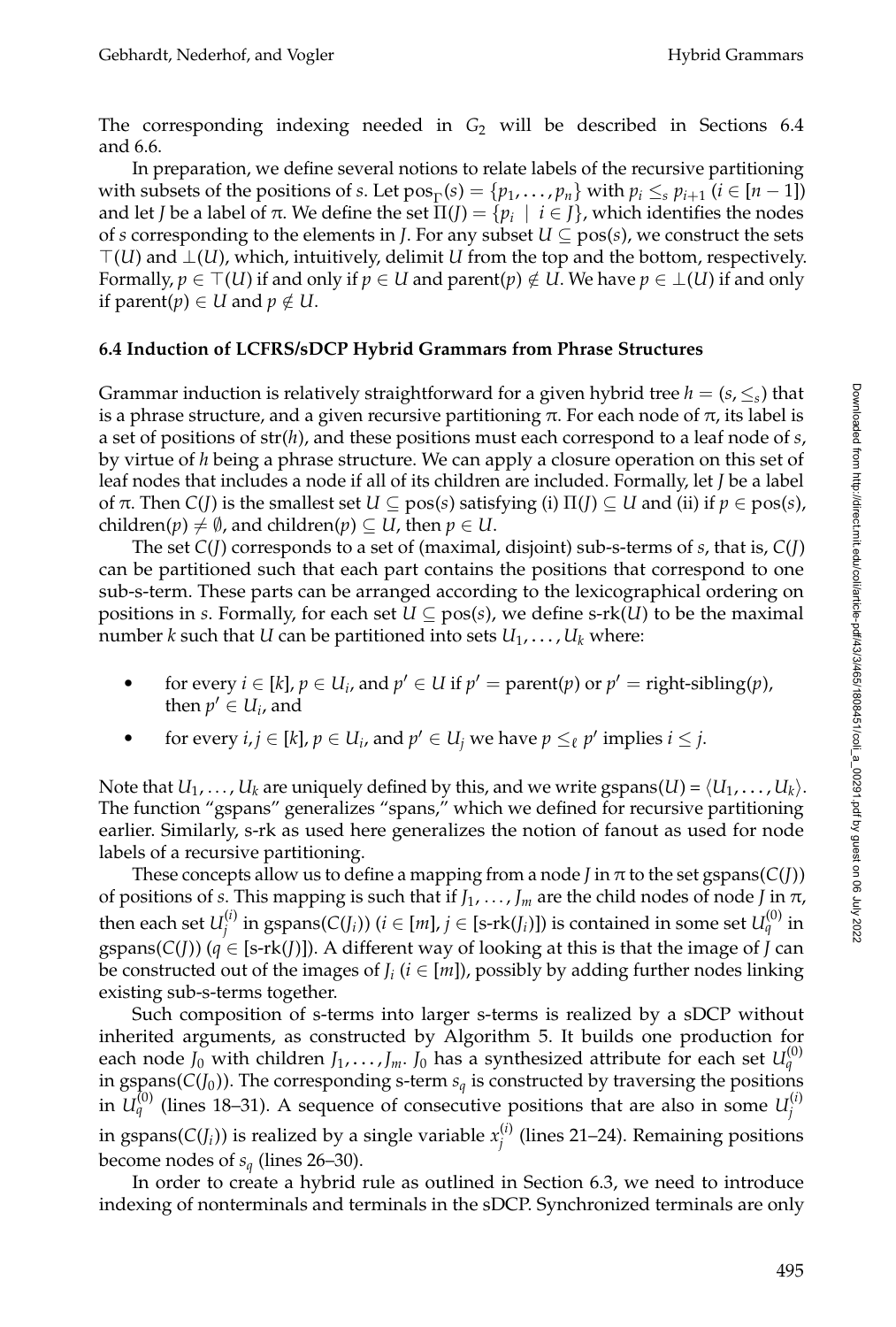**Algorithm 5** Induction of a sDCP from a phrase structure and a recursive partitioning

**Input:** a phrase structure  $h = (s, \leq_s)$  with  $pos_\Gamma(s) = \{p_1, \ldots, p_n\}$ where  $p_i <_{s} p_{i+1}$  for each  $i \in [n-1]$ a recursive partitioning  $\pi$  of str(*s*) **Output:** a sDCP *G* that generates *s* according to π 1: **function** CONSTRUCT\_SDCP((*s*, ≤*<sup>s</sup>* ),π) 2:  $P \leftarrow \emptyset$  > set of sDCP rules 3: **for**  $p \in \text{pos}(\pi)$  **do** 4:  $m \leftarrow$  number of children of *p* in  $\pi$ 5:  $J_0 \leftarrow \pi(p), J_1 \leftarrow \pi(p11), \ldots, J_m \leftarrow \pi(p1m)$ 6: **if**  $J_0 = \{i\}$  for some  $i \in [n]$  then 7:  $\langle U_1^{(0)} \rangle$  $\langle 0 | 1 \rangle \leftarrow \text{gspans}(C(J_0))$ 8:  $\{p\}$  ← ⊤(*U*<sub>1</sub><sup>(0)</sup>) 9:  $P \leftarrow P \cup \{ (J_0) (\langle s|_p \rangle) \rightarrow \langle \rangle \}$ 10: **else** 11:  $\langle U_1^{(0)} \rangle$  $\chi_1^{(0)},\ldots, U_{k_0'}^{(0)}$  $\langle k_0^{(0)} \rangle \leftarrow \text{gspans}(C(J_0))$ 12:  $\langle U_1^{(i)} \rangle$  $\mathcal{U}^{(i)}_1,\ldots,\mathcal{U}^{(i)}_{k_i}$  $\langle k_i^{(l)} \rangle \leftarrow$  gspans(*C*(*J*<sub>*i*</sub>)) for each  $i \in [m]$ 13: **for**  $q \in [k'_0]$  **do** 14:  $p_{\min} \leftarrow \min_{\leq \ell} (U_q^{(0)})$ 15:  $s_q \leftarrow \text{CONTRSTRSTERM}(p_{\text{min}}, U_q^{(0)}, (U_i^{(i)}))$  $j^{(i)}$  |  $i \in [m], j \in [k_i]$ )) 16:  $P \leftarrow P \cup \{(\mathcal{J}_0)(s_{1,k'_0}) \rightarrow (\mathcal{J}_1)(x_{1,k_0}^{(1)})$  $\binom{1}{1,k_1},\ldots,\binom{J_m}{k_1}$  $\binom{m}{1,k_m}$ ) } } 17: **return**  $G = (N, \|\![n]\!|), \Sigma, P)$ , where  $N = \{\|\![l]\!| \mid l \text{ label in } \pi \}$ 18: **function** CONSTRSTERM( $p$ ,  $U_q^{(0)}$ , ( $U_i^{(i)}$  $j^{(i)}$  |  $i \in [m], j \in [k_i]$ ))  $\triangleright$   $p \in \text{pos}(s)$ ,  $U_q^{(0)} \subseteq \text{pos}(s)$ ,  $(U_i^{(i)})$  $j_j^{(l)}$  |  $i \in [m], j \in [k_i]$ ) family of subsets of pos(*s*) 19: *s*  $s' \leftarrow \varepsilon$ 20: **while**  $p \in U_q^{(0)}$  do 21: **if**  $p \in U_i^{(i)}$  $j^{(1)}$  for some  $i \in [m]$ ,  $j \in k_i$  then 22: *s*  $\gamma' \leftarrow s' \cdot \langle x_i^{(i)} \rangle$  $\binom{11}{j}$ 23: **while**  $p \in U_i^{(i)}$ *j* **do** 24:  $p \leftarrow \text{right-sibling}(p)$ 25: **else** 26:  $p' \leftarrow \min_{\leq \ell}(\text{children}(p))$ 27:  $c \leftarrow \text{CONTRSTERM}(p', U_q^{(0)}, (U_i^{(i)}))$  $j^{(i)}$  |  $i \in [m], j \in [k_i]$ )) 28:  $\sigma \leftarrow s(p)$ 29: *s*  $v' \leftarrow s' \cdot \langle \sigma(c) \rangle$ 30:  $p \leftarrow$  right-sibling(*p*) 31: **return** *s* 0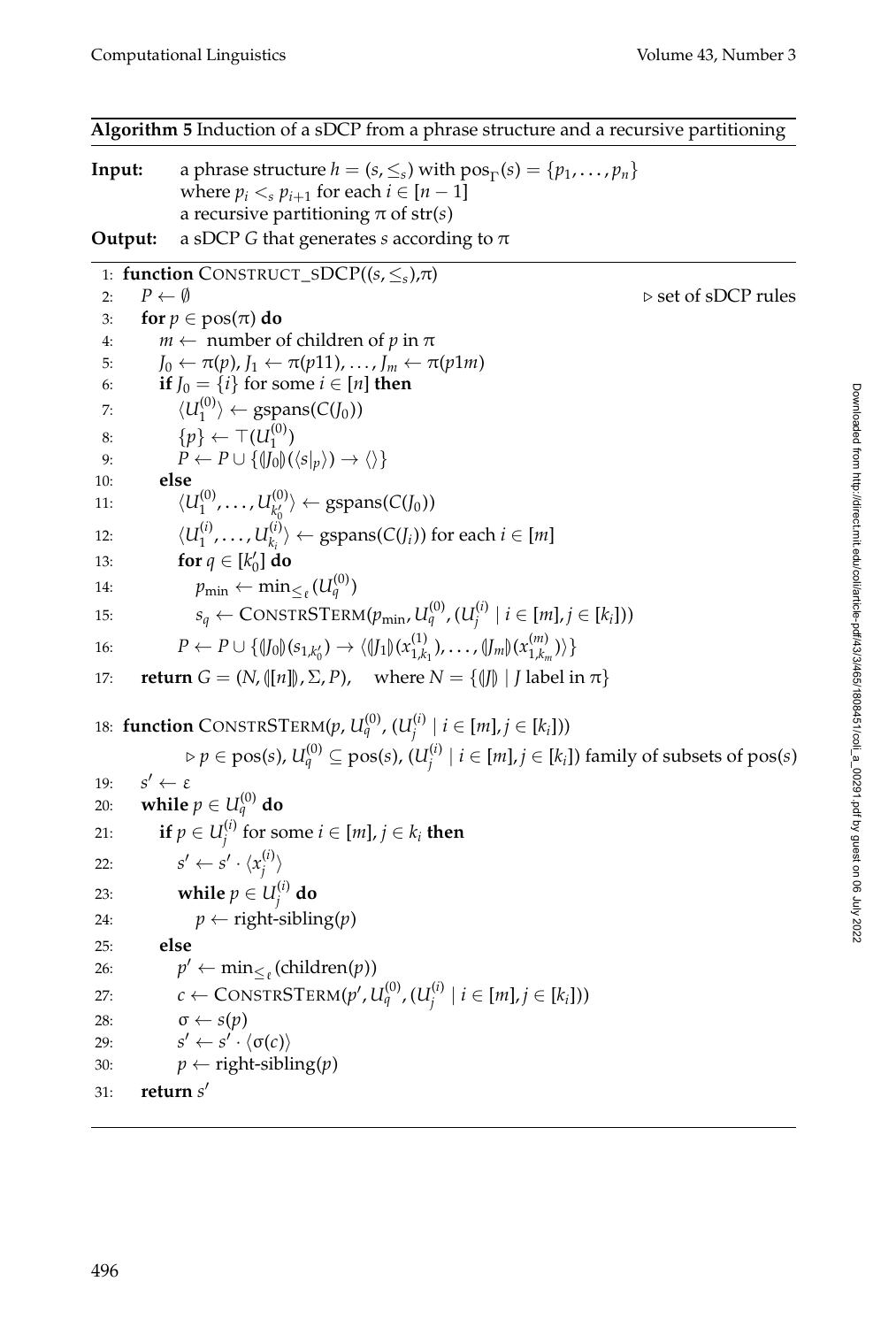$$
\{1,2,3\} \longrightarrow \langle \{p_{VP}, p_V, p_{ADV}, p_h, p_g, p_s\} \rangle
$$
  

$$
\{1,2\} \longrightarrow \langle \{p_h\}, \{p_{ADV}, p_s\} \rangle \langle \{p_g\} \rangle
$$
  

$$
\{1\} \longrightarrow \langle \{p_h\}, \{p_{ADV}, p_s\} \rangle \langle \{p_g\} \rangle
$$
  

$$
\langle \{p_{h}\} \rangle \langle \{p_{ADV}, p_s\} \rangle
$$

#### **Figure 15**

The left-branching recursive partitioning of {1, 2, 3} and the image under gspans after *C*.

generated by the rules constructed for the leaves of  $π$ . Hence, we alter line 9 in Algorithm 5 to:

$$
P \leftarrow P \cup \{ (J_0) (\langle s[s(p_i)^{\boxplus}]_{p_i} |_{p} \rangle) \rightarrow \langle \rangle \}
$$

that is, we add an index to the symbol at position *p<sup>i</sup>* before selecting the relevant subtree  $s|_p$  of *s*. For the indexing of nonterminals, we change line 16 to:

$$
P \leftarrow P \cup \{ (J_0)(s_{1,k'_0}) \rightarrow \langle (J_1)^{\boxdot} (x_{1,k_1}^{(1)}), \dots, (J_m)^{\boxdot} (x_{1,k_m}^{(m)}) \rangle \}
$$

#### **Example 19**

Consider the hybrid tree *h* in Figure 4a, in combination with the recursive partitioning extracted from the hybrid tree by Algorithm 3. The children of the root are  $\{1,3\}$ and  $\{2\}$ . The relevant s-term for  $\{1, 3\}$  is **V**(hat, **gearbeitet**) and the s-term for  $\{2\}$  is **ADV**(**schnell**). Application of Algorithm 5 yields the sDCP grammar:

$$
(\{1,2,3\})(\mathbf{VP}(x_1x_2)) \rightarrow (\{1,3\})(x_1) (\{2\})(x_2)
$$
  

$$
(\{1,3\})(\mathbf{V}(x_1x_2)) \rightarrow (\{1\})(x_1) (\{3\})(x_2)
$$
  

$$
(\{1\})(\mathbf{h}) \rightarrow \langle\rangle \quad (\{2\})(\mathbf{ADV}(s)) \rightarrow \langle\rangle \quad (\{3\})(\mathbf{g}) \rightarrow \langle\rangle
$$

Synchronizing this sDCP with the first LCFRS of Example 16 yields the following LCFRS/sDCP hybrid grammar:

$$
[(\{1,2,3\})(x_1x_3x_2) \rightarrow (\{1,3\})^{\square}(x_1, x_2) (\{2\})^{\square}(x_3),\n(\{1,2,3\})(\mathbf{VP}(x_1x_2)) \rightarrow (\{1,3\})^{\square}(x_1) (\{2\})^{\square}(x_2)]\n
$$
[(\{1,3\})(x_1, x_2) \rightarrow (\{1\})^{\square}(x_1) (\{3\})^{\square}(x_2),\n(\{1,3\})(\mathbf{V}(x_1x_2)) \rightarrow (\{1\})^{\square}(x_1) (\{3\})^{\square}(x_2)]\n
$$
[(\{1\})(\mathbf{h}^{\square}) \rightarrow \langle \rangle, (\{1\})(\mathbf{h}^{\square}) \rightarrow \langle \rangle]
$$
\n
$$
[(\{2\})(\mathbf{s}^{\square}) \rightarrow \langle \rangle, (\{2\})(\mathbf{ADV}(\mathbf{s}^{\square})) \rightarrow \langle \rangle]
$$
\n
$$
[(\{3\})(\mathbf{g}^{\square}) \rightarrow \langle \rangle, (\{3\})(\mathbf{g}^{\square}) \rightarrow \langle \rangle]
$$
$$
$$

The fanout of the LCFRS is 2 and the s-rank of the sDCP is 1.

## **Example 20**

Consider again the hybrid tree in Figure 4a, but now in combination with the recursive partitioning shown in Figure 15, that is, the left-branching partitioning of  $\{1, 2, 3\}$ . The relevant disjoint subtrees for  $\{1, 2\}$  are **hat** and **ADV**(**schnell**) and the one for  $\{3\}$  is **gearbeitet**. (In a real-world grammar we would have parts of speech occurring above all

П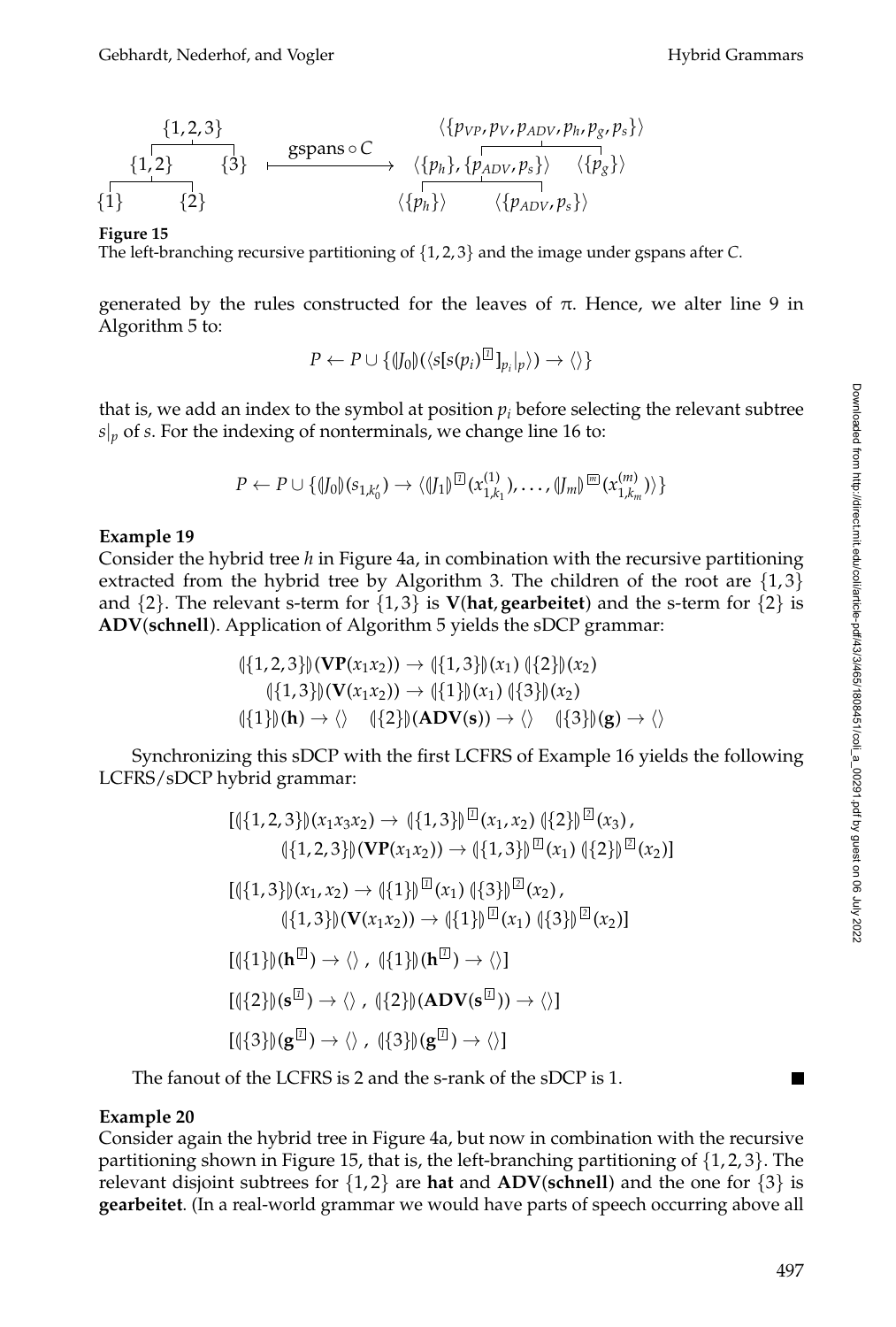the words.) Applying Algorithm 5 and synchronizing the resulting sDCP grammar with the second LCFRS of Example 16 yields the following LCFRS/sDCP hybrid grammar:

$$
[\langle \{1,2,3\} \rangle(x_1x_2) \rightarrow [\{1,2\} \rangle^{\Box}(x_1) \langle \{3\} \rangle^{\Box}(x_2),\langle \{1,2,3\} \rangle(\mathbf{VP}(\mathbf{V}(x_1x_3)x_2)) \rightarrow [\{1,2\} \rangle^{\Box}(x_1,x_2) \langle \{3\} \rangle^{\Box}(x_3)]\n[\langle \{1,2\} \rangle(x_1x_2) \rightarrow [\{1\} \rangle^{\Box}(x_1) \langle \{2\} \rangle^{\Box}(x_2),\langle \{1,2\} \rangle(x_1,x_2) \rightarrow [\{1\} \rangle^{\Box}(x_1) \langle \{2\} \rangle^{\Box}(x_2)]\n[\langle \{1\} \rangle(\mathbf{h}^{\Box}) \rightarrow \langle \rangle, \langle \{1\} \rangle(\mathbf{h}^{\Box}) \rightarrow \langle \rangle]
$$
\n
$$
[\langle \{2\} \rangle(s^{\Box}) \rightarrow \langle \rangle, \langle \{2\} \rangle(\mathbf{ADV}(s^{\Box})) \rightarrow \langle \rangle]
$$
\n
$$
[\langle \{3\} \rangle(g^{\Box}) \rightarrow \langle \rangle, \langle \{3\} \rangle(g^{\Box}) \rightarrow \langle \rangle]
$$

The fanout of the LCFRS is 1 and the s-rank of the sDCP is 2.

Figure 16 compares the two derivation trees of the LCFRS/sDCP hybrid grammars of Examples 19 (left) and 20 (right).

We observe the following general property of Algorithm 5: If the recursive partitioning extracted by Algorithm 3 is given as input, then each nonterminal of the induced sDCP *G* has s-rank 1 (as in Example 19). This coincides with pipeline (a) of Figure 11, that is, the induction of a LCFRS of arbitrary fanout. However, if the recursive partitioning is transformed by Algorithm 4 or if the left-branching or right-branching recursive partitioning is used (as in Example 20 and as in pipelines (b) and (c) of Figure 11), then the fanout of the induced LCFRS decreases and its derivations are binarized. At the same time, the numbers of synthesized arguments in the induced sDCP may increase. In other words, we witness a trade-off between the degree of mild context-sensitivity of the LCFRS and the numbers of arguments of the sDCP.

We conclude:



## **Figure 16**

(Left) The only derivation tree of the LCFRS/sDCP hybrid grammar induced in Example 19 with the recursive partitioning extracted from the hybrid tree. (Right) The only derivation tree of the LCFRS/sDCP hybrid grammar induced in Example 20 with the left-branching recursive partitioning.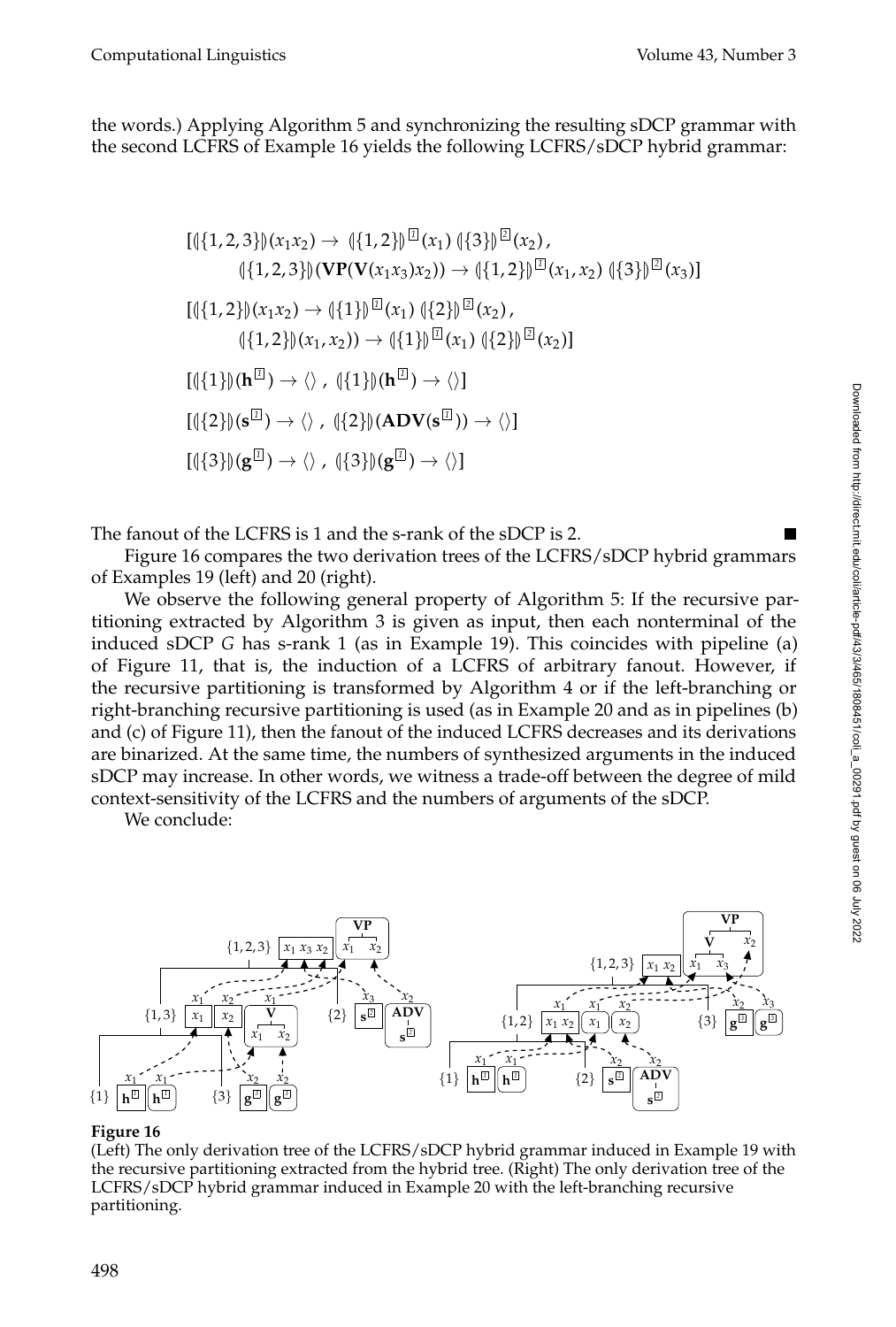#### **Theorem 3**

For each phrase structure *h* and recursive partitioning  $\pi$  of str(*h*), we can construct a LCFRS/sDCP hybrid grammar *G* such that *G* generates *h* and parses str(*h*) according to  $\pi$ . Moreover, the sDCP that is the second component only has synthesized arguments.

## **6.5 Induction of LCFRS/sCFTG Hybrid Grammars from Phrase Structures**

Given a recursive partitioning  $\pi$  and a phrase structure  $h = (s, \leq_s)$ , the construction in Section 6.4 relied on a mapping from a node of  $\pi$  labeled *J* to sets of positions of maximal sub-s-terms in *s* whose yields together cover exactly the positions in *J*. We now say  $\pi$ is **chunky** with respect to *h* if, for each node *J* of  $\pi$ , we have s-rk( $C(J)$ ) = 1, that is, the nodes in its image under the mapping form a single sub-s-term. If  $\pi$  is chunky with respect to *h*, then each sDCP nonterminal in the construction from Section 6.4 will have a single synthesized argument. A sDCP with this property is equivalent to a sCFTG in which all nonterminals have rank 0, that is, a regular tree grammar. Therefore:

## **Theorem 4**

For each phrase structure *h* and recursive partitioning π of str(*h*) that is chunky with respect to *h*, we can construct a LCFRS/sCFTG hybrid grammar *G* such that *G* generates *h* and parses str(*h*) according to π. Moreover, the second component of *G* is a regular tree grammar.

#### **6.6 Induction of LCFRS/sDCP Hybrid Grammars from Dependency Structures**

Let  $h = (s, \leq_s)$  be a hybrid tree over  $(\Sigma, \Sigma)$ , or in other words, a dependency structure, and let  $\pi$  be a recursive partitioning of str(*h*). The task is to construct a LCFRS/sDCP hybrid grammar that generates *h* and parses str(*h*) according to π.

In the case of phrase structures, we could identify entire subtrees of *s* whose yields corresponded to subsets of node labels of π. A sequence of consecutive such subtrees (i.e., whose roots were siblings) was then translated to a synthesized argument of a sDCP rule. With dependency structures, however, we need to allow for the scenario where we have a label *J* of a node in  $\pi$  and two positions  $p$  and  $p'$  in  $s$  with parent( $p'$ ) =  $p$ , and  $p \in \Pi(f)$  whereas  $p' \notin \Pi(f)$ . Thus we will need to consider a subtree of *s* rooted in *p*, with .<br>a "gap" for child p'. This gap will be implemented by introducing an inherited argument in the sDCP, so that the gap can be filled by a structure built elsewhere.

Like the induction algorithms considered before, Algorithm 6 constructs a rule for each node *p* of  $\pi$ . If *p* is a leaf of  $\pi$  (line 6), labeled with a singleton  $J_0 = \{i\}$ , we construct the sDCP rule  $(I_0)(x_1, \langle \alpha(\langle x_1 \rangle \rangle)) \rightarrow \langle \rangle$ , where  $\alpha$  is the *i*-th element of str(*h*), assuming the node labeled  $\alpha$  is not a log(in c (line 10). The *i*-rank of (*L*) is 1. Counled to the correspond node labeled  $\alpha$  is not a leaf in *s* (line 10). The i-rank of  $\langle J_0 \rangle$  is 1. Coupled to the correspond- $\text{ing LCFRS rule, this creates the hybrid rule } [\mathcal{U}_0](\langle \alpha^{\perp l} \rangle) \rightarrow \langle \rangle, \mathcal{U}_0](x_1, \langle \alpha^{\perp l}(\langle x_1 \rangle)) \rightarrow \langle \rangle].$ If the node labeled  $\alpha$  is a leaf of *s*, we can dispense with the inherited argument of  $\langle J_0 \rangle$  in the second component and replace  $\alpha(\langle x_1 \rangle)$  by  $\alpha$  (line 8).

If *p* is an internal node of π, then we proceed as follows. We determine the set Π(*J*<sup>0</sup> ) of positions of *s* that correspond to the numbers in the label of *p*. We compute the sets of positions  $\top(\Pi(J_0))$  and  $\bot(\Pi(J_0))$  that delimit  $\Pi(J_0)$  from the top and bottom, respectively. We bundle consecutive positions in  $\top(\Pi(J_0))$  and  $\bot(\Pi(J_0))$  by applying gspans. For brevity, we write  $\top_{\max}(J_0)$  instead of gspans $(\top(\Pi(J_0)))$  and  $\bot_{\max}(J_0)$  instead of gspans(⊥(Π(*J*<sup>0</sup> ))). The nonterminal <sup>L</sup>*J*0<sup>M</sup> is given a synthesized attribute for each set  $I_q^{(0)}$  in  $\top_{\max}(J_0)$  (line 12), and an inherited attribute for each set  $O_j^{(0)}$  $j^{(0)}$  in  $\perp_{\text{max}}(J_0)$  (line 13).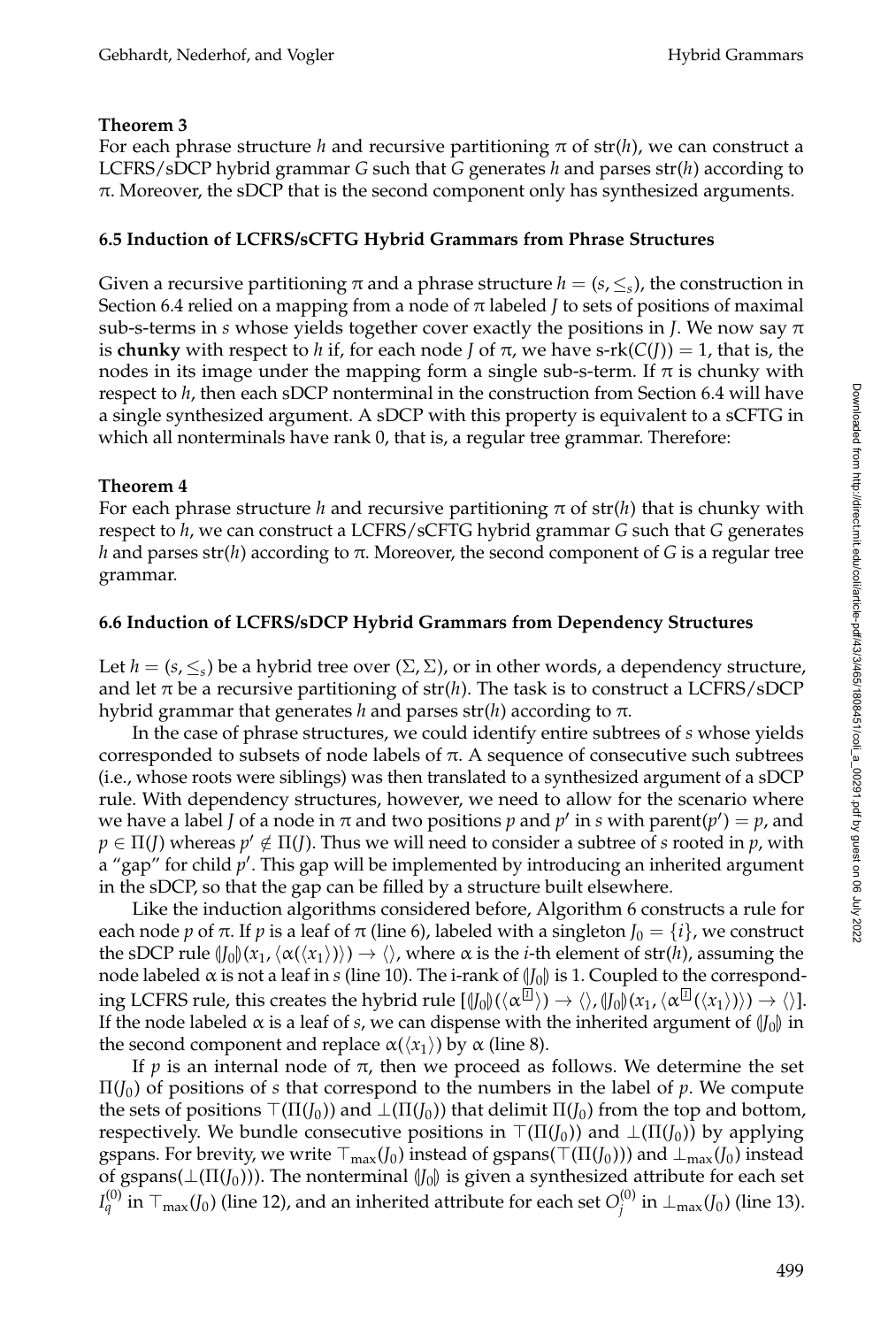**Algorithm 6** Induction of a sDCP from a dependency structure and a recursive partitioning

| Input:    | a dependency structure $h = (s, \leq_s)$ with $pos(s) = \{p_1, \ldots, p_n\}$<br>where $p_i <_{s} p_{i+1}$ for each $i \in [n-1]$                                                                                     |
|-----------|-----------------------------------------------------------------------------------------------------------------------------------------------------------------------------------------------------------------------|
| Output:   | a recursive partitioning $\pi$ of str(s)<br>a sDCP G that generates s according to $\pi$                                                                                                                              |
|           | 1: function CONSTRUCT_SDCP( $(s, \leq_s)$ , $\pi$ )                                                                                                                                                                   |
| 2:        | $P \leftarrow \emptyset$<br>$\triangleright$ set of sDCP rules                                                                                                                                                        |
| 3:        | for $p \in \text{pos}(\pi)$ do                                                                                                                                                                                        |
| 4:        | $m \leftarrow$ number of children of p in $\pi$                                                                                                                                                                       |
| 5:        | $J_0 \leftarrow \pi(p), J_1 \leftarrow \pi(p11), \ldots, J_m \leftarrow \pi(p1m)$                                                                                                                                     |
| 6:        | if $J_0 = \{i\}$ for some $i \in [n]$ and $s(p_i) = \alpha$ then                                                                                                                                                      |
| 7:        | <b>if</b> children( $p_i$ ) = $\emptyset$ <b>then</b>                                                                                                                                                                 |
| 8:        | $R \leftarrow R \cup \{([0](\langle \alpha \rangle) \rightarrow \langle \rangle\}$                                                                                                                                    |
| 9:<br>10: | else<br>$R \leftarrow R \cup \{([I_0](x_1, \langle \alpha(\langle x_1 \rangle)) \rangle) \rightarrow \langle \rangle\}$                                                                                               |
| 11:       | else                                                                                                                                                                                                                  |
| 12:       | $\langle I_1^{(0)}, \ldots, I_{k'_0}^{(0)} \rangle \leftarrow \top_{\text{max}}(J_0)$                                                                                                                                 |
| 13:       | $\langle O_1^{(0)}, \ldots, O_{k_0}^{(0)} \rangle \leftarrow \perp_{\text{max}}(J_0)$                                                                                                                                 |
| 14:       | $\langle O_1^{(i)}, \ldots, O_k^{(i)} \rangle \leftarrow \top_{\max}(J_i)$ for each $i \in [m]$                                                                                                                       |
| 15:       | $\langle I_1^{(\ell)}, \ldots, I_{k'}^{(\ell)} \rangle \leftarrow \perp_{\text{max}}(J_{\ell})$ for each $\ell \in [m]$                                                                                               |
| 16:       | for each $\ell \in [m]_0$ and $q \in [k'_\ell]$ do                                                                                                                                                                    |
| 17:       | $s_q^{(\ell)} \leftarrow \text{CONTRSTERM}(I_q^{(\ell)}, (O_j^{(i)} \mid i \in [m]_0, j \in [k_i]))$                                                                                                                  |
| 18:       | $P \leftarrow P \cup \{ (\mathcal{J}_0)(x_{1,k_0}^{(0)}, s_{1,k_0}^{(0)}) \rightarrow \langle (\mathcal{J}_1)(s_{1,k_1}^{(1)}, x_{1,k_1}^{(1)}), \dots, (\mathcal{J}_m)(s_{1,k_m}^{(m)}, x_{1,k_m}^{(m)}) \rangle \}$ |
| 19:       | <b>return</b> $G = (N, ([n]), \Sigma, P)$ , where $N = \{(\textit{J})   \textit{J} \text{ label in } \pi\}$                                                                                                           |
|           | 20: <b>function</b> CONSTRSTERM(I, $(O_i^{(i)}   i \in [m]_0, j \in [k_i])$ )                                                                                                                                         |
|           | $\triangleright I \subseteq \text{pos}(s)$ , $(O_i^{(i)} \mid i \in [m]_0, j \in [k_i])$ family of subsets of $\text{pos}(s)$                                                                                         |
| 21:       | $s' \leftarrow \varepsilon$                                                                                                                                                                                           |
| 22:       | while $I \neq \emptyset$ do                                                                                                                                                                                           |
| 23:       | $p \leftarrow \min_{\leq \ell}(I)$                                                                                                                                                                                    |
| 24:       | let <i>i</i> in $[m]_0$ and <i>j</i> in $[k_i]$ such that $p \in O_i^{(i)}$                                                                                                                                           |
| 25:       | $I \leftarrow I \setminus O_i^{(i)}$                                                                                                                                                                                  |
| 26:       | $s' \leftarrow s' \cdot \langle x_i^{(i)} \rangle$                                                                                                                                                                    |
| 27:       | return $s'$                                                                                                                                                                                                           |

Analogously, we determine sets  $O_i^{(i)}$  $I_q^{(i)}$  and  $I_q^{(\ell)}$  of positions of *s* for each child of *p* labeled  $J_i$  (lines 14–15). Each set  $O_j^{(i)}$  $\hat{y}_j^{(i)}$  corresponds to a distinct variable  $x_j^{(i)}$  $j^{(t)}$  in the sDCP rule. Each set  $I_q^{(\ell)}$  corresponds to a s-term  $\hat{s_q^{(\ell)}}$  which combines variables. In particular, each set  $I_q^{(\ell)}$  is the (disjoint) union of some of the sets  $O_i^{(i)}$  $j^{(i)}$ . Conversely, each set  $O_j^{(i)}$  $j^{(i)}$  is disjoint with all but one of the sets  $I_q^{(\ell)}$ . This fact is used in lines 20–27 to construct the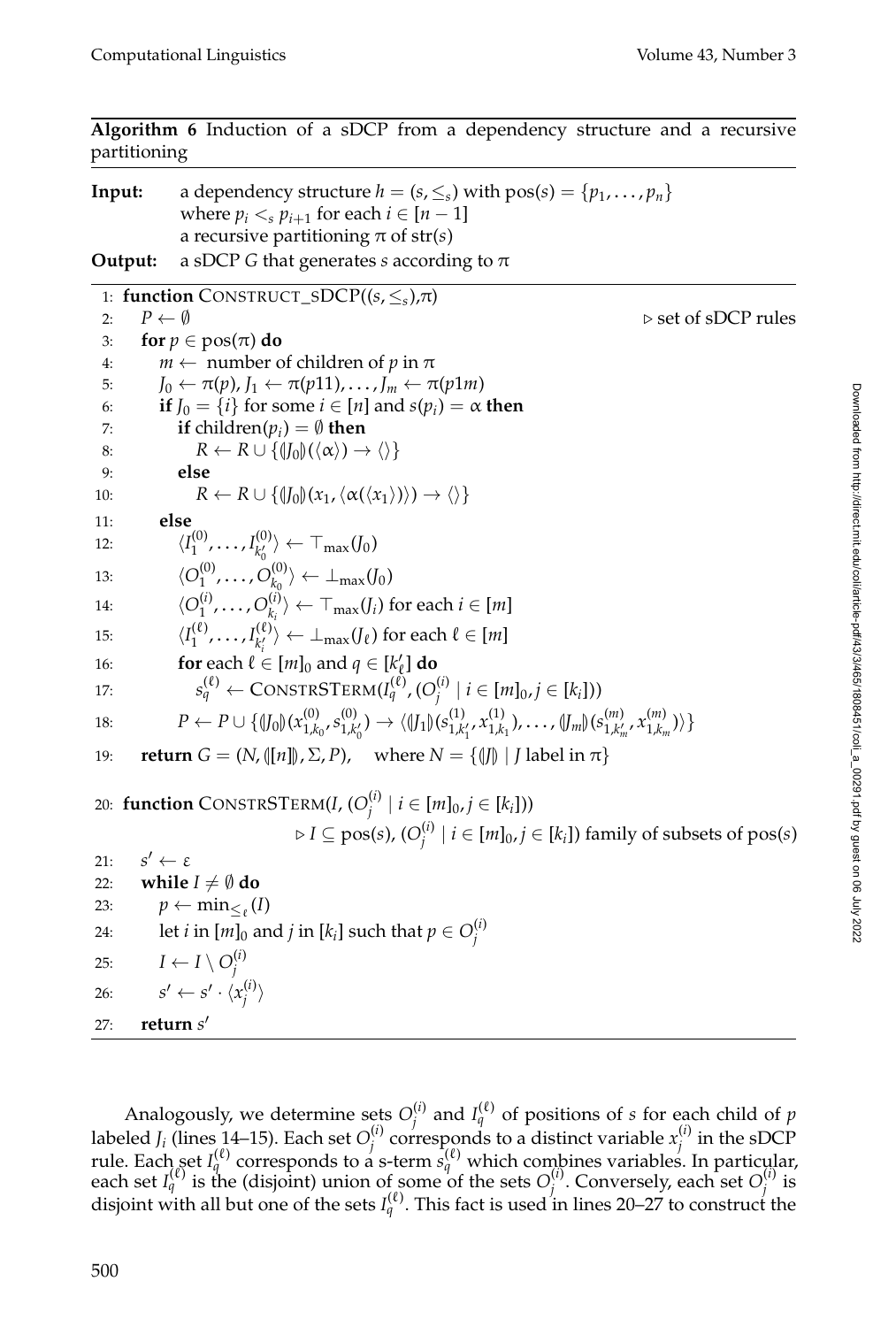s-term  $s_{q}^{(\ell)}$ . Having specified the variables and s-terms, the construction of the sDCP rule is completed in line 18. Much as in Section 6.4, this sDCP rule can be coupled to the corresponding LCFRS rule to form a hybrid rule.

## **Example 21**

Figure 17 presents part of the hybrid tree from Figure 4b, together with part of a recursive partitioning. Let us use the symbols *pP*, *pM*, *p<sup>h</sup>* , *p<sup>l</sup>* for the four positions in the hybrid tree corresponding to the string positions 2, 3, 5, 6. Naturally,  $\Pi({2,3,5,6}) = {p_P, p_M, p_h, p_l}$ ,  $\Pi({2,6}) = {p_P, p_l}, \Pi({3,5}) = {p_M, p_h}.$ 

If we investigate which nodes in the hybrid tree delimit these sets from the top and from the bottom, we obtain:

$$
\top(\Pi(\{2,3,5,6\})) = \{p_h\} \top(\Pi(\{2,6\})) = \{p_p, p_l\} \top(\Pi(\{3,5\})) = \{p_M, p_h\}
$$
  

$$
\bot(\Pi(\{2,3,5,6\})) = \emptyset \quad \bot(\Pi(\{2,6\})) = \{p_M\} \quad \bot(\Pi(\{3,5\})) = \{p_p, p_l\}
$$

We obtain maximal sets of consecutive positions by:

$$
\top_{\max}(\{2,3,5,6\}) = \langle \{p_h\} \rangle \top_{\max}(\{2,6\}) = \langle \{p_P, p_I\} \rangle \top_{\max}(\{3,5\}) = \langle \{p_M\}, \{p_h\} \rangle
$$
  

$$
\bot_{\max}(\{2,3,5,6\}) = \langle \rangle \qquad \bot_{\max}(\{2,6\}) = \langle \{p_M\} \rangle \qquad \bot_{\max}(\{3,5\}) = \langle \{p_P, p_I\} \rangle
$$

One constructed hybrid rule is therefore:

$$
[(\{2,3,5,6\})(x_1x_3,x_4x_2) \rightarrow ([\{2,6\})^{\square}(x_1,x_2) ([\{3,5\})^{\square}(x_3,x_4),([\{2,3,5,6\})(x_3) \rightarrow ([\{2,6\})^{\square}(x_2,x_1) ([\{3,5\})^{\square}(x_1,x_2,x_3)])
$$

The first component was constructed as in previous sections. In the second component, the i-rank of  $(\{2, 3, 5, 6\})$  is 0 as  $\perp_{\text{max}}(\{2, 3, 5, 6\})$  has length 0. The i-rank of  $(\{3, 5\})$  is 1 as  $\perp_{\text{max}}(\{3, 5\})$  contains a single set  $\{p_P, p_I\}$ , whereas its s-rank is 2 as  $\top_{\text{max}}(\{3, 5\})$  contains two sets. Because the first (and only) set of ⊥max({2, 6}), namely {*pM*}, equals the first set of  $T_{\text{max}}({3,5})$ , the variable  $x_2$  is shared between the inherited argument of  $({2,6})$  and the first synthesized argument of  $(13, 5)$ and the first synthesized argument of  $(\{3, 5\})$ .



**Figure 17**

Part of a hybrid tree and part of a recursive partitioning.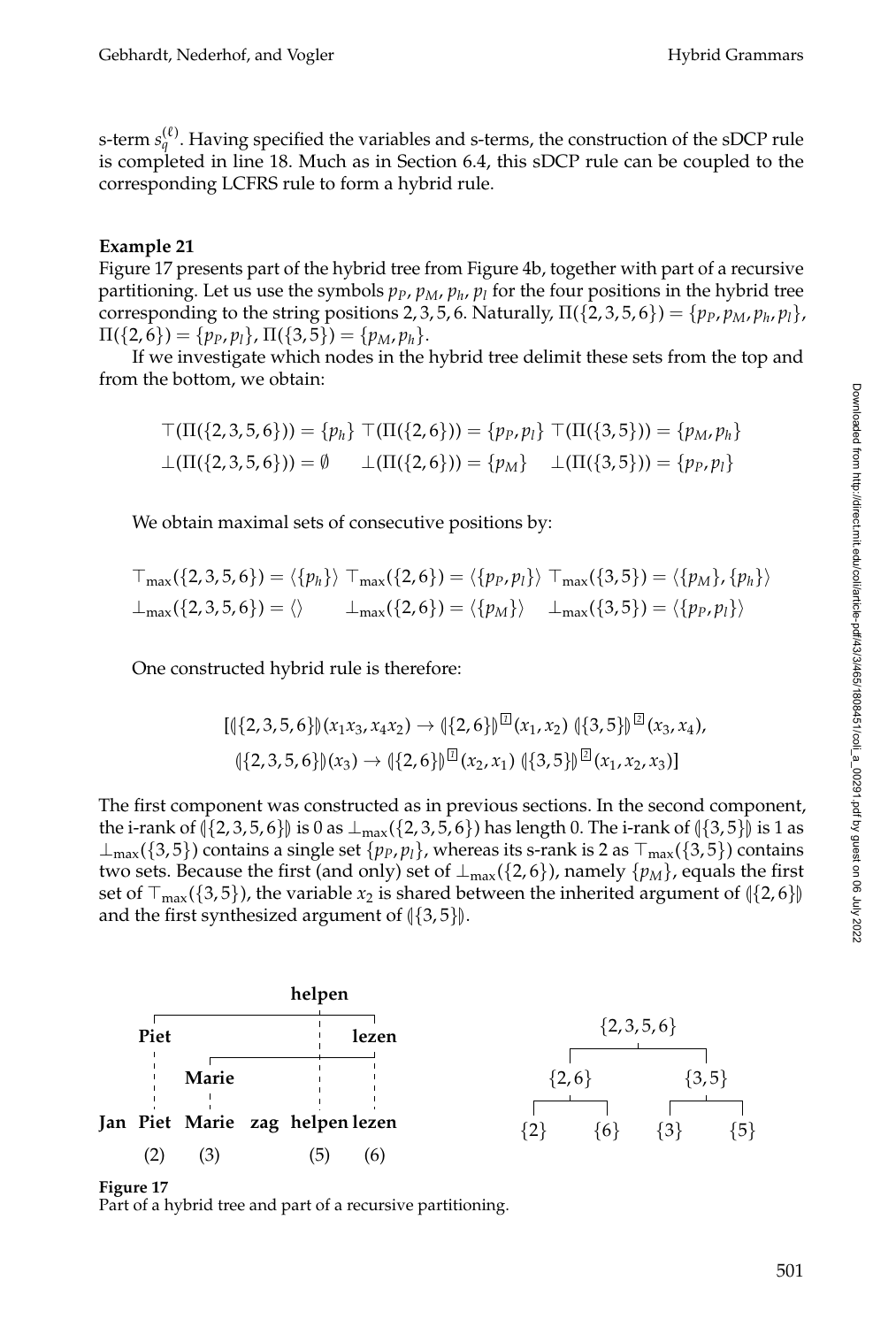Some other rules in this example are:

$$
[\{\{2,6\}\}(x_1, x_2) \rightarrow [\{2\}\}^{\boxdot} (x_1) \{ \{6\}\}^{\boxdot} (x_2), \{\{2,6\}\}(x_1, x_2x_3) \rightarrow [\{2\}\}^{\boxdot} (x_2) \{ \{6\}\}^{\boxdot} (x_1, x_3)]
$$
  

$$
[\{\{3,5\}\}(x_1, x_2) \rightarrow [\{3\}\}^{\boxdot} (x_1) \{ \{5\}\}^{\boxdot} (x_2), \{\{3,5\}\}(x_1, x_2, x_3) \rightarrow [\{3\}\}^{\boxdot} (x_2) \{ \{5\}\}^{\boxdot} (x_1, x_3)]
$$
  

$$
[\{\{5\}\}(helpen^{\boxdot}) \rightarrow \langle \rangle, \{\{5\}\}(x_1, helpen^{\boxdot} (x_1)) \rightarrow \langle \rangle]
$$

For the second component of the first hybrid rule, we remark that  $\perp_{\text{max}}({\{6\}}) = \langle {\{p_M\}} \rangle$ and therefore  $\{\{6\}\}\$  has i-rank 1. Further,  $\top_{\text{max}}(\{2\}) = \{\{p_P\}\}\$ ,  $\top_{\text{max}}(\{6\}) = \{\{p_l\}\}\$ , and we already saw that  $\top_{\text{max}}({2, 6}) = \langle {p_P, p_l} \rangle$ . The fact that  ${p_P, p_l} = {p_P} \cup {p_l}$  and  $p_p <_\ell p_l$  explain the concatenation  $x_2x_3$  in the only synthesized argument in the left-hand side. Figure 18 shows the derivation tree that is induced by the sDCP rules on the given recursive partitioning (again abbreviating each Dutch word by its first letter).

We conclude:

## **Theorem 5**

For each dependency structure *h* and recursive partitioning  $\pi$  of str(*h*), we can construct a LCFRS/sDCP hybrid grammar *G* such that *G* generates *h* and parses str(*h*) according to π.

#### **6.7 Induction of LCFRS/sCFTG Hybrid Grammars from Dependency Structures**

For dependency structures, we can define a notion of chunkiness similar to that in Section 6.5, relying on the definitions in Section 6.4. We say a recursive partitioning π with respect to dependency structure *h* = (*s*, ≤*<sup>s</sup>* ) is **chunky** if for every node label *J* of  $\pi$  the length of  $\top_{\text{max}}(J)$  is 1. We have seen in Section 6.4 that the length of  $\top_{\text{max}}(J)$ determines the fanout of the corresponding nonterminal in the second component of



#### **Figure 18**

Derivation tree for the recursive partitioning of Figure 17, induced by the sDCP rules.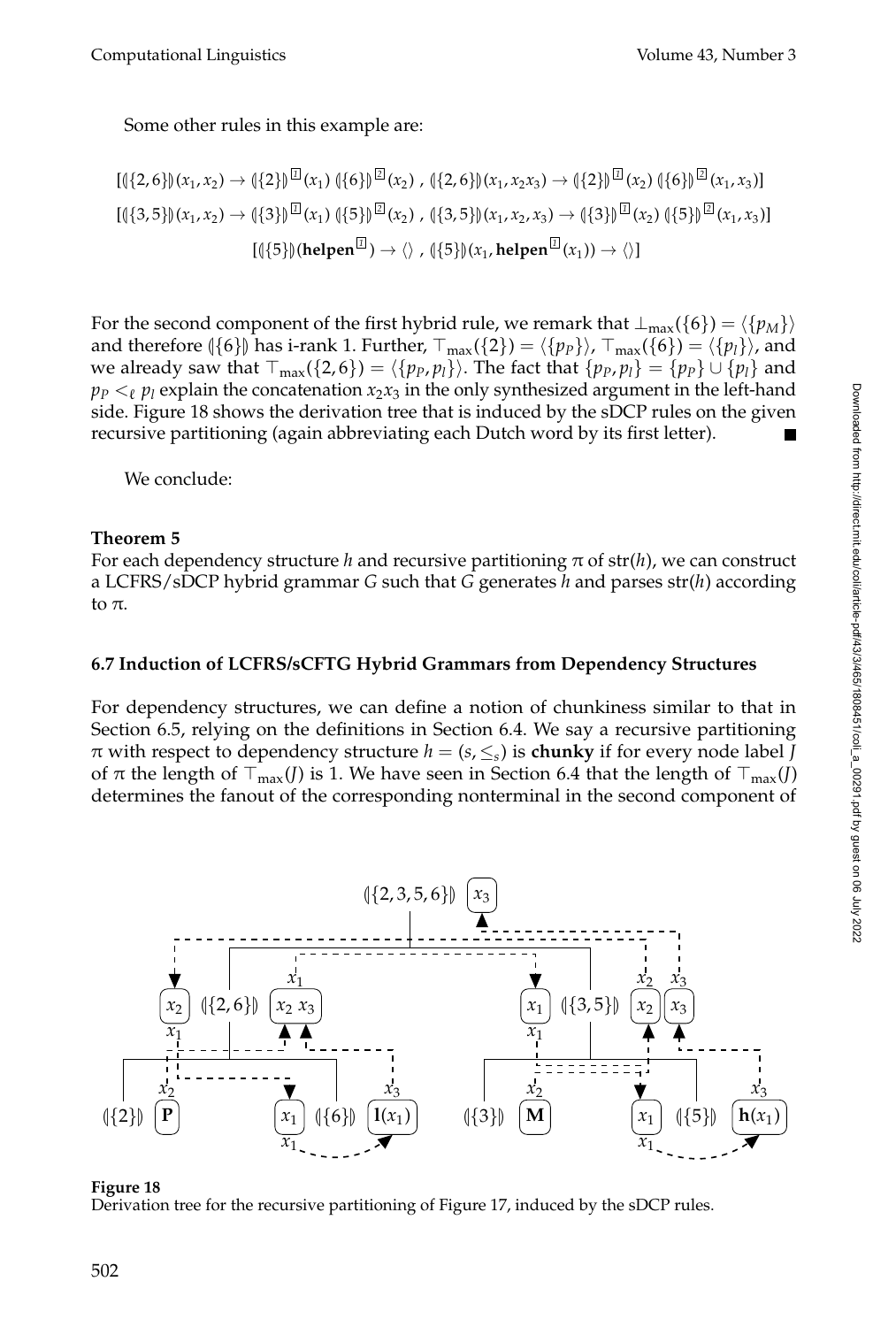the constructed hybrid rule. We observed before that a sDCP grammar in which all nonterminals have s-rank 1 is equivalent to a sCFTG. We may conclude:

## **Theorem 6**

For each dependency structure *h* and recursive partitioning  $\pi$  of str(*h*) that is chunky with respect to *h*, we can construct a LCFRS/sCFTG hybrid grammar *G* such that *G* generates *h* and parses str(*h*) according to π.

## **6.8 Induction on a Corpus**

In the previous sections, we have induced a LCFRS/sDCP hybrid grammar *G* from a single phrase structure or dependency structure *h*. Given a training corpus *c* of phrase structures or dependency structures, we now want to induce a single hybrid grammar *G* that generalizes over the corpus. To this end, we apply one of the induction techniques to each hybrid tree *h* in *c*. The resulting grammars are condensed into a *single* hybrid grammar *G* by relabeling the existing nonterminals of the form (*J*]). This relabeling should be according to a naming scheme that is consistent to ensure that hybrid rules constructed from one hybrid tree for adjacent nodes of  $\pi$  can still link together to form a derivation. Beyond that, the naming scheme shall also allow for interaction of rules that were constructed from different hybrid trees, such that *L*(*G*) contains meaningful hybrid trees that were not in *c*.

Two such naming schemes were considered in Nederhof and Vogler (2014) for a corpus of phrase structures. By **strict labeling**, a nonterminal name is chosen to consist of the terminal labels at the roots of the relevant subtrees of *s*. In Example 20, therefore, we would replace  $(\{1, 2\})$  by  $\langle$ **hat, ADV** $\rangle$ . (In a more realistic grammar, we would likely have a part of speech instead of **hat**.) This tends to lead to many nonterminal labels for different combinations of terminals. Therefore, an alternative was considered, called **child labeling**. This means that for two or more consecutive siblings in *s*, we collapse their sequence of terminals into a single tag of the form children-of(*X*), where *X* is the terminal label of the parent. This creates much fewer nonterminal names, but confuses different sequences of terminals that may occur below the same terminal. For more details, we refer the reader to Nederhof and Vogler (2014).

For grammar induction with a corpus of dependency structures, there is the additional complication of inherited arguments. If a LCFRS/sDCP hybrid grammar is induced from a single dependency structure, using nonterminals of the form  $|J\rangle$  as in Section 6.6, then cycles cannot occur in derivations of the sDCP. This is because, by definition, no cycles occur in the given dependency structure. However, if we replace nonterminals of the form *JJ*) by any other choice of symbols, and combine rules induced by different hybrid trees from a corpus, then cycles may arise if the relationship between inherited and synthesized arguments is confused.

One solution is to encode the dependencies between inherited and synthesized attributes into the nonterminal names—that is, for each synthesized attribute the list of inherited attributes from which it receives subtrees is specified (Angelov et al., 2014). Conceptually this is close to the *g* functions in the proof of Theorem 2 in Appendix C. One way to formalize this encoding is as follows.

As explained in Section 6.6, if we have a node label *J* in  $\pi$ , and  $\perp_{\max}(J) = \langle O_1, \ldots, O_k \rangle$ and  $\top_{\max}(J) = \langle I_1, \ldots, I_{k'} \rangle$ , then this leads to creation of a nonterminal with *k* inherited arguments and  $k'$  synthesized arguments, so in total  $k + k'$  arguments. We can construct a s-term σ in  $T^*_{[k+k']}$ , in which every number in  $[k+k']$  occurs exactly once. In σ, argument numbers are located relative to one another as the corresponding positions in  $\perp_{\text{max}}(J)$  ·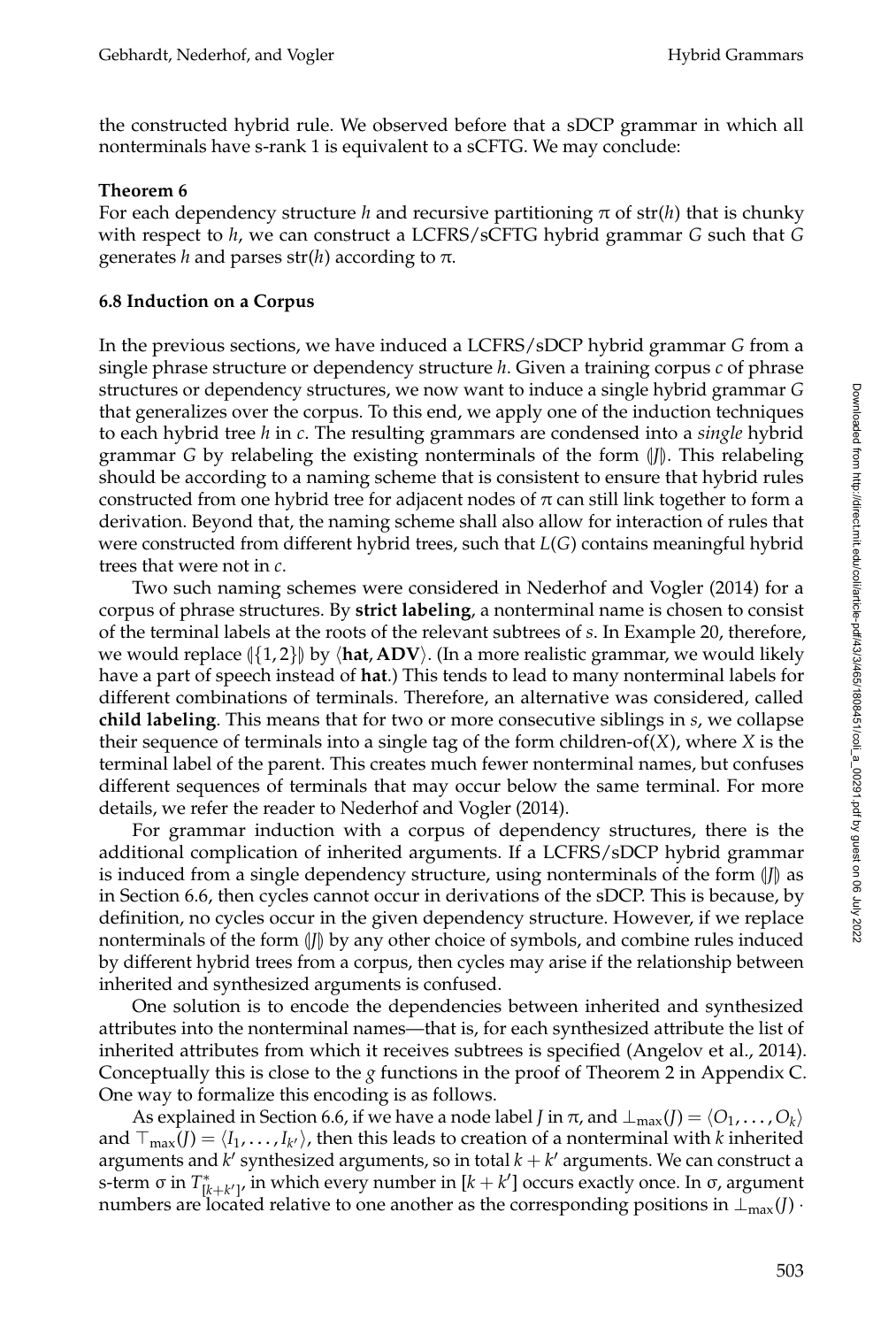$\top_{\text{max}}(J)$  are located in the hybrid tree. More precisely, if the *i*-th element and the *j*-th element of  $\perp_{\text{max}}(J)$  ·  $\perp_{\text{max}}(J)$  represent positions that share a parent, and those positions of the *i*-th precede those of the *j*-th, then number *i* precedes *j* in the root of the same sub-s-term of σ. Similarly, if the positions of the *j*-th element are descendants of at least one position in the *i*-th element, then *j* occurs as a descendant of *i* in σ.

## **Example 22**

In combination with strict labeling, the nonterminal  $\{\{3, 5\}\}\$  in Example 21 could be replaced by  $\langle$ **Piet lezen**, **Marie**, **helpen**, σ $\gamma$ , where σ is the s-term 3(1(2)). The "3" (third argument of the nonterminal) stands for the node in the hybrid tree labeled with **helpen**. Descendants of this node are the two nodes labeled with **Piet** and **lezen**, which belong to the first argument. The "2" (second argument) stands for the node labeled **Marie**, which is a descendant of **lezen** and therefore occurs below the "1."  $\blacksquare$ 

## **7. Experiments**

In this section, we present the first experimental results on induction of LCFRS/sDCP hybrid grammars from dependency structures and their application to parsing. We further present experiments on constituent parsing similar to those of Nederhof and Vogler (2014), but now with a larger portion of the TIGER corpus (Brants et al. 2004).

The purpose of the experiments is threefold: (i) A proof-of-concept for the induction techniques developed in Section 6 is provided. (ii) The influence of the strategy of recursive partitioning is evaluated empirically, as is the influence of the nonterminal naming scheme. We are particularly interested in how the strategy of recursive partitioning affects the size, parse time, accuracy, and robustness of the induced hybrid grammars. (iii) The performance of our architecture for syntactic parsing based on LCFRS/sDCP hybrid grammar is compared with two existing parsing architectures.

For all experiments, a corpus is split into a training set and a test set. A LCFRS/sDCP hybrid grammar is induced from the training set. Probabilities of rules are determined by relative frequency estimation. The induced grammar is then applied on each sentence of the test set (see Section 5.3), and the parse obtained from the most probable derivation is compared with the gold standard, resulting in a score for each sentence. The average of these scores for all test sentences is computed, weighted by sentence length.

All algorithms are implemented in Python and experiments are run on a server with two 2.6-GHz Intel Xeon E5-2630 v2 CPUs and 64 GB of RAM. Each experiment uses a single thread; the measured running time might be slightly distorted because of the usual load jitter. For probabilistic LCFRS parsing we use two off-the-shelf systems: If the induced grammar's first component is equivalent to a FA, then we use the OpenFST (Allauzen et al. 2007) framework with the Python bindings of Gorman (2016). Otherwise, we utilize the LCFRS parser of Angelov and Ljunglöf (2014), which is part of the runtime system of the Grammatical Framework (Ranta 2011).

## **7.1 Dependency Parsing**

In our experiments on dependency parsing we use a corpus based on TIGER as provided in the 2006 CoNLL shared task (Buchholz and Marsi 2006). The task specifies splits of TIGER into a training set (39,216 sentences) and a test set (357 sentences). Each sentence in the corpus consists of a sequence of tokens. A token has up to 10 fields, including the sentence position, form, lemma, **part-of-speech** (POS) tag, sentence position of the head, and **dependency relation** (DEPREL) to the head. In TIGER, 52 POS tags and 46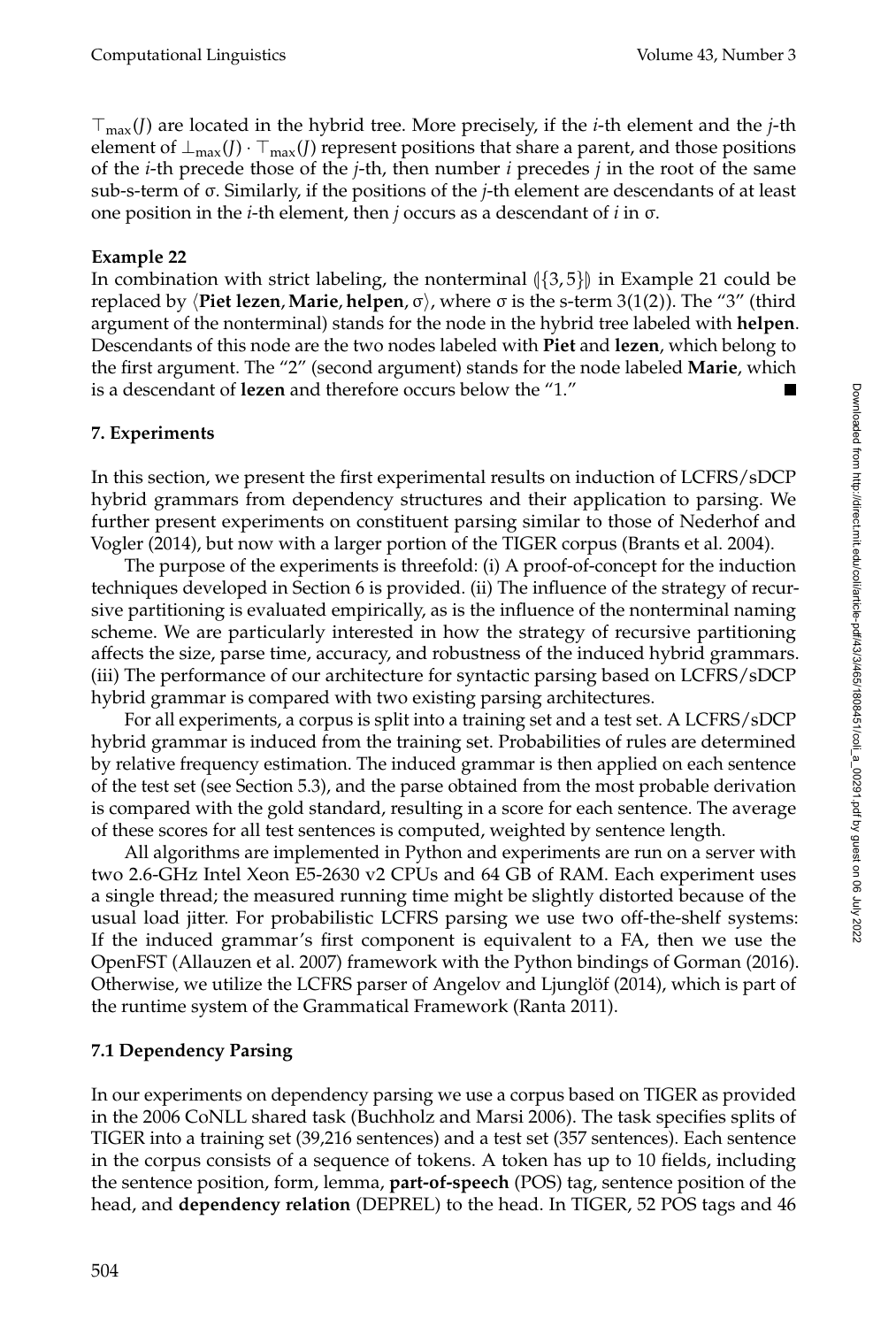DEPRELs are used. We adopt the three evaluation metrics from the shared task, namely, the percentages of tokens for which a parser correctly predicts the head (the **unlabeled attachment score** or UAS), the DEPREL (the **label accuracy** or LA), or both head and DEPREL (the **labeled attachment score** or LAS). Punctuation is removed from both training and test sets, and is thereby ignored for the purposes of these metrics. For testing we restrict ourselves to the 281 sentences of up to 20 (non-punctuation) tokens.

In our experiments, we use POS tags rather than lemmas or word forms. In order to accommodate for dependency relations, node labels are of the form (*a*, *b*), where *a* is the POS tag and *b* is the DEPREL to the head. Because input strings consist only of POS tags, each terminal symbol in the LCFRS-part of a rule is projected to its first component. Although our formal definition of hybrid rules only allows linking of pairs of terminal symbols that are identical, the definition can be suitably generalized, without changing the theory in any significant way. An example of a generalized hybrid rule, where a POS tag **NN** is linked to a node label (**NN**, **dobj**), is:

 $[(\{5\})(\mathbf{NN}^{[1]}) \rightarrow \langle \rangle, \ (\{\{5\}\})(x_1, (\mathbf{NN}, \mathbf{dobj})^{[1]}(x_1)) \rightarrow \langle \rangle]$ 

Our experiments with grammar induction are controlled by three parameters, each ranging over a number of values:

- r The *naming scheme* for nonterminals can be (i) strict labeling or (ii) child labeling, as outlined in Section 6.8.
- r In both naming schemes, sequences of terminal labels from the hybrid tree are composed into nonterminal labels. For each terminal, which is a CoNLL token, we include only particular fields, namely, (i) POS and DEPREL, (ii) POS, or (iii) DEPREL. We call this parameter **argument label**.
- r The considered methods to obtain *recursive partitionings* include (i) direct extraction (see Algorithm 3), (ii) transformation to fanout *k* (see Algorithm 4), (iii) right-branching, and (iv) left-branching.

Each choice of values for the parameters determines an **experimental scenario**. In particular, direct extraction in combination with strict labeling achieves traditional LCFRS parsing.

We compare our induction framework with rparse (Maier and Kallmeyer 2010), which induces and trains unlexicalized, binarized, and Markovized LCFRS. As parser for these LCFRS we choose the runtime system of the Grammatical Framework, because it is faster than rparse's built-in parser (for a comparison cf. Angelov and Ljunglöf 2014).

Additionally, we use MaltParser (Nivre, Hall, and Nilsson 2006) to compare our approach with a well-established transition-based parsing architecture, which is not state-of-the-art but allows us to disable features of lemmas and word forms, to match our own implementation, which does not take lemmas or word forms as part of the input. The stacklazy strategy (Nivre, Kuhlmann, and Hall 2009) with the LibLinear classifier is used.

*Experimental Results.* Statistics on the induced hybrid grammars and parsing results are listed in Table 2. For the purpose of measuring UAS, LAS, and LA, we take a default dependency structure in the case of a parse failure; in this default structure, the head of the *i*-th word is the *i* − 1-th word, and the DEPREL fields are left empty. Figure 19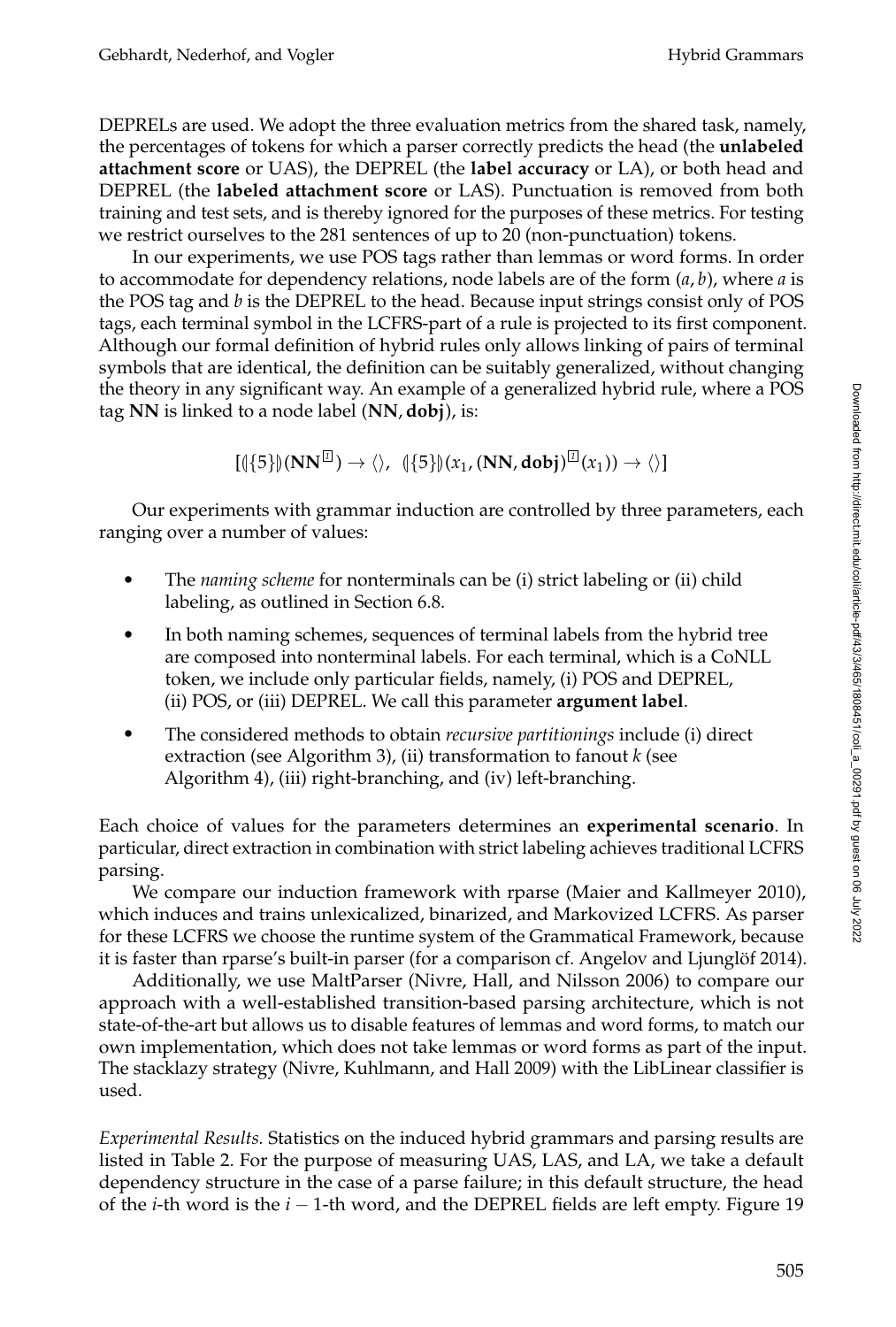#### **Table 2**

Experiments with dependency parsing (TIGER in CoNLL 2006 shared task): method of recursive partitioning for extraction, argument label, number of nonterminals and rules, maximum and average fanout, number of parse failures, unlabeled attachment score, labeled attachment score, label accuracy, and parse time in seconds.

| extraction      | arg. lab.                            | nont.   | rules   | $f_{\rm max}$           | $f_{\rm avg}$ | fail           | <b>UAS</b> | LAS  | LA             | time |
|-----------------|--------------------------------------|---------|---------|-------------------------|---------------|----------------|------------|------|----------------|------|
|                 |                                      |         |         |                         |               |                |            |      |                |      |
| child labeling  |                                      |         |         |                         |               |                |            |      |                |      |
| direct          | POS+DEPREL                           | 4,043   | 61,923  | $\overline{4}$          | 1.06          | 68             | 68.0       | 59.5 | 63.2           | 97   |
| $k=1$           | POS+DEPREL                           | 17,333  | 60,399  | $\mathbf{1}$            | 1.00          | 9              | 85.8       | 79.7 | 85.5           | 94   |
| $k=2$           | POS+DEPREL                           | 10,777  | 49,448  | $\overline{2}$          | 1.18          | 11             | 85.7       | 79.7 | 85.4           | 103  |
| $k=3$           | POS+DEPREL                           | 10,381  | 48,844  | 3                       | 1.19          | 11             | 85.6       | 79.7 | 85.3           | 108  |
| r-branch        | POS+DEPREL                           | 92,624  | 191,341 | $\mathbf{1}$            | 1.00          | 60             | 68.9       | 60.3 | 65.0           | 27   |
| l-branch        | POS+DEPREL                           | 96,980  | 196,125 | $\mathbf{1}$            | 1.00          | 56             | 70.3       | 61.9 | 66.7           | 28   |
| direct          | POS                                  | 799     | 43,439  | $\overline{\mathbf{4}}$ | 1.10          | 23             | 78.2       | 59.7 | 67.2           | 113  |
| $k=1$           | POS                                  | 6,060   | 28,880  | $\mathbf{1}$            | 1.00          | $\overline{4}$ | 83.2       | 65.3 | 73.2           | 70   |
| $k=2$           | POS                                  | 2,396   | 20,592  | 2                       | 1.38          | 4              | 83.8       | 65.4 | 73.1           | 86   |
| $k = 3$         | <b>POS</b>                           | 2,121   | 20,100  | 3                       | 1.44          | $\overline{4}$ | 83.4       | 65.2 | 73.1           | 88   |
| r-branch        | POS                                  | 47,661  | 123,367 | $\mathbf{1}$            | 1.00          | 23             | 77.9       | 59.8 | 68.1           | 53   |
| l-branch        | POS                                  | 49,203  | 125,406 | $\mathbf{1}$            | 1.00          | 26             | 78.5       | 60.2 | 67.5           | 51   |
| direct          | <b>DEPREL</b>                        | 527     | 33,844  | $\overline{\mathbf{4}}$ | 1.10          | $\mathbf{1}$   | 79.5       | 72.4 | 82.7           | 251  |
| $k=1$           | <b>DEPREL</b>                        | 4,344   | 21,613  | $\mathbf{1}$            | 1.00          | $\mathbf{1}$   | 78.0       | 70.6 | 81.4           | 172  |
| $k=2$           | <b>DEPREL</b>                        | 1,739   | 15,184  | $\overline{c}$          | 1.35          | 1              | 78.7       | 70.9 | 81.6           | 263  |
| r-branch        | <b>DEPREL</b>                        | 40,239  | 99,113  | $\,1$                   | 1.00          | $\mathbf 1$    | 77.2       | 69.1 | 80.7           | 94   |
| l-branch        | <b>DEPREL</b>                        | 37,535  | 92,390  | $\mathbf{1}$            | 1.00          | $\mathbf{1}$   | 78.1       | 69.8 | 80.9           | 85   |
| strict labeling |                                      |         |         |                         |               |                |            |      |                |      |
| direct          | POS+DEPREL                           | 48,404  | 106,284 | $\overline{4}$          | 1.01          | 68             | 68.0       | 59.5 | 63.2           | 122  |
| $k=1$           | POS+DEPREL                           | 103,425 | 162,124 | $\mathbf{1}$            | 1.00          | 57             | 72.2       | 64.2 | 68.3           | 185  |
| $k=2$           | POS+DEPREL                           | 92,395  | 150,013 | 2                       | 1.08          | 55             | 72.0       | 64.4 | 68.6           | 266  |
| $k=3$           | POS+DEPREL                           | 91,412  | 149,106 | 3                       | 1.08          | 55             | 72.0       | 64.4 | 68.6           | 240  |
| r-branch        | POS+DEPREL                           | 251,536 | 338,294 | $\mathbf 1$             | 1.00          | 141            | 44.6       | 31.4 | 32.7           | 54   |
| l-branch        | POS+DEPREL                           | 264,190 | 349,299 | $\mathbf{1}$            | 1.00          | 137            | 45.3       | 32.6 | 34.2           | 53   |
| direct          | POS                                  | 29,165  | 80,695  | $\overline{4}$          | 1.00          | 23             | 77.6       | 59.6 | 67.5           | 120  |
| $k=1$           | <b>POS</b>                           | 62,769  | 115,363 | $\mathbf{1}$            | 1.00          | 18             | 78.7       | 60.9 | 69.1           | 201  |
| $k=2$           | POS                                  | 54,082  | 104,390 | $\overline{c}$          | 1.09          | 18             | 79.5       | 61.3 | 69.4           | 237  |
| $k=3$           | POS                                  | 53,186  | 103,503 | 3                       | 1.11          | 18             | 79.6       | 61.4 | 69.5           | 231  |
| r-branch        | <b>POS</b>                           | 181,432 | 277,201 | $\mathbf{1}$            | 1.00          | 98             | 55.1       | 36.4 | 40.8           | 88   |
| l-branch        | POS                                  | 190,890 | 286,273 | $\mathbf{1}$            | 1.00          | 108            | 52.2       | 33.9 | 37.7           | 87   |
| direct          | <b>DEPREL</b>                        | 17,047  | 53,342  | $\overline{4}$          | 1.00          | 3              | 82.4       | 76.5 | 84.6           | 178  |
| $k=1$           | <b>DEPREL</b>                        | 37,333  | 71,423  | $\mathbf{1}$            | 1.00          | $\mathbf{1}$   | 83.2       | 78.0 | 85.8           | 188  |
| $k=2$           | <b>DEPREL</b>                        | 31,956  | 63,487  | $\overline{c}$          | 1.08          | $\overline{2}$ | 83.0       | 77.5 | 85.5           | 231  |
| r-branch        | <b>DEPREL</b>                        | 126,841 | 197,261 | 1                       | 1.00          | $\overline{c}$ | 80.8       | 74.4 | 83.1           | 101  |
| l-branch        | <b>DEPREL</b>                        | 124,722 | 192,922 | $\mathbf{1}$            | 1.00          | $\overline{2}$ | 81.2       | 74.8 | 83.5           | 96   |
|                 | rparse ( $v = 1$ , $h = 5$ )         | 46.799  | 72,962  | 5                       | 1.07          | $\overline{2}$ | 85.3       | 79.0 | 86.4           | 228  |
|                 | MaltParser, unlexicalized, stacklazy |         |         |                         | $\theta$      | 88.2           | 83.7       | 88.7 | $\overline{2}$ |      |

shows the distributions of the fanout of nonterminals in the LCFRS and the numbers of arguments in the sDCP, depending on the recursive partitioning strategy if we fix child labeling with POS+DEPREL as argument labels. In the following we discuss trends that can be observed in these data if we change the value of one parameter while keeping others fixed.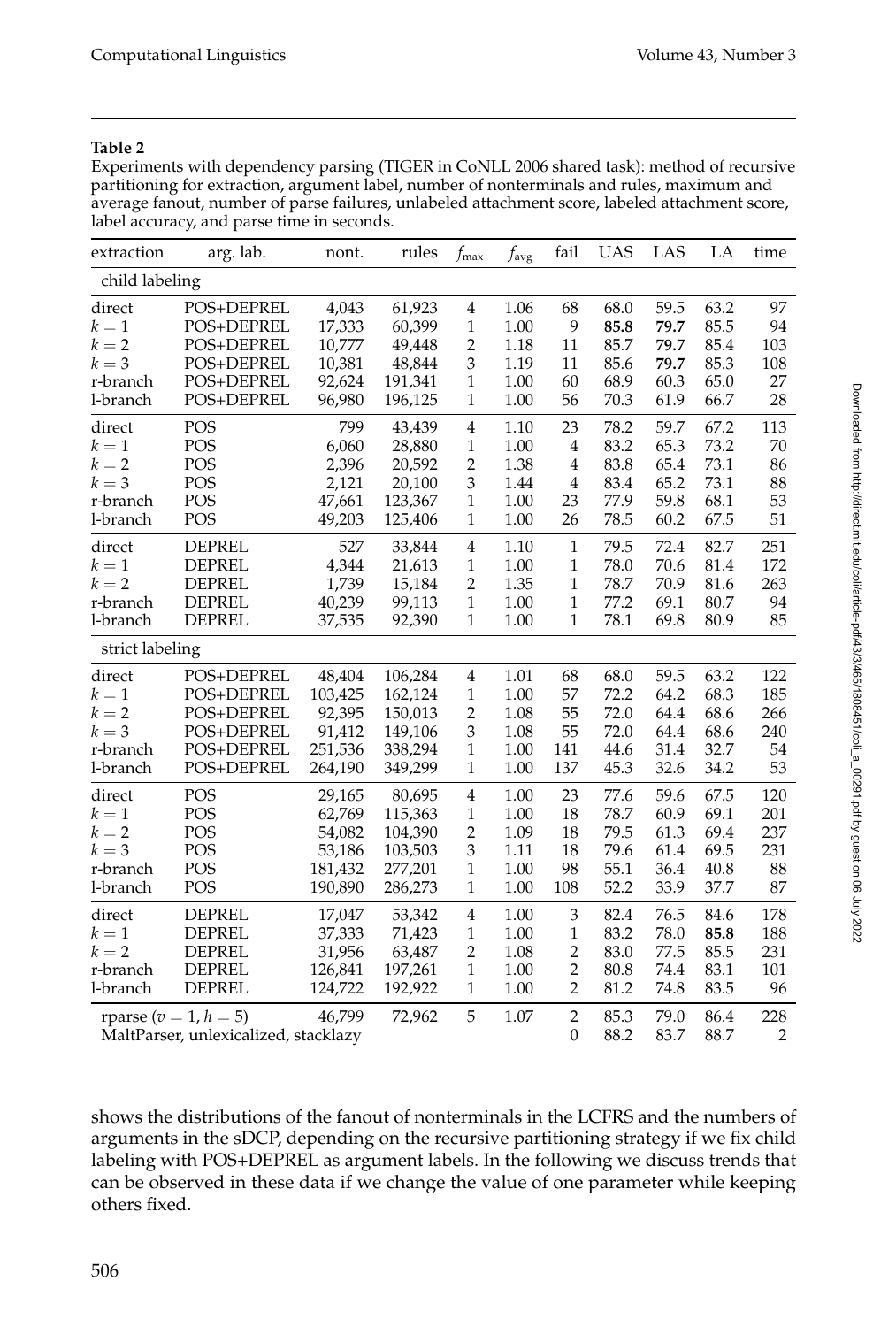

#### **Figure 19**

The percentage of nonterminals with a particular fanout and number of sDCP arguments depending on the recursive partitioning strategy. All grammars are induced from TIGER using the child labeling strategy with POS and DEPREL as argument labels.

*Naming Scheme.* As expected, child labeling leads to significantly fewer distinct nonterminals than strict labeling, by a factor of between 2.5 and 37, depending on the other parameter values. This makes the tree language less refined, and one may expect the scores therefore to be generally lower. However, in many cases where strict labeling suffers from a higher proportion of parse failures (so that the parser must fall back on the default structure), it is child labeling that has the higher scores.

*Argument Labels.* Including only POS tags in nonterminal labels generally leads to high UAS but low LA. By including DEPRELs but not POS tags, the LA and LAS are higher in all cases. For child labeling, this is at the expense of a lower UAS, in all cases except one. For strict labeling, UAS is higher in all cases. There are also fewer parse failures, which may be because the number of DEPRELs is smaller than the number of POS tags.

With the combination of POS tags and DEPRELs, the tree language can be most accurately described, and we see that this achieves some of the highest UAS and LAS in the case of child labeling. However, the scores can be low in the presence of many parse failures, due to the fall-back on the default structure. This holds in particular in the case of strict labeling.

*Recursive Partitionings.* Concerning the choice of the method to obtain recursive partitionings, the baseline is direct extraction, which produces an unrestricted LCFRS in the first component. For instance, for child labeling and POS and DEPREL as argument labels, the induced LCFRS has fanout 4 and about 88% of the rules have three or more nonterminals on the right-hand side. In total there are 4,043 nonterminals, the majority of which have fanout 1. Reduction of the fanout to  $1 \leq k \leq 3$  leads to a binarized grammar with smaller fanout as desired but the number of nonterminals is quadrupled. By transforming a recursive partitioning with parameter  $k \geq 2$ , the average fanout  $f_{\text{avg}}$  of nonterminals may in fact increase, which is somewhat counter-intuitive. Whereas the distribution of nonterminals with fanout 1, 2, 3 is 94.8%, 4.2%, 0.9% in the case of direct extraction,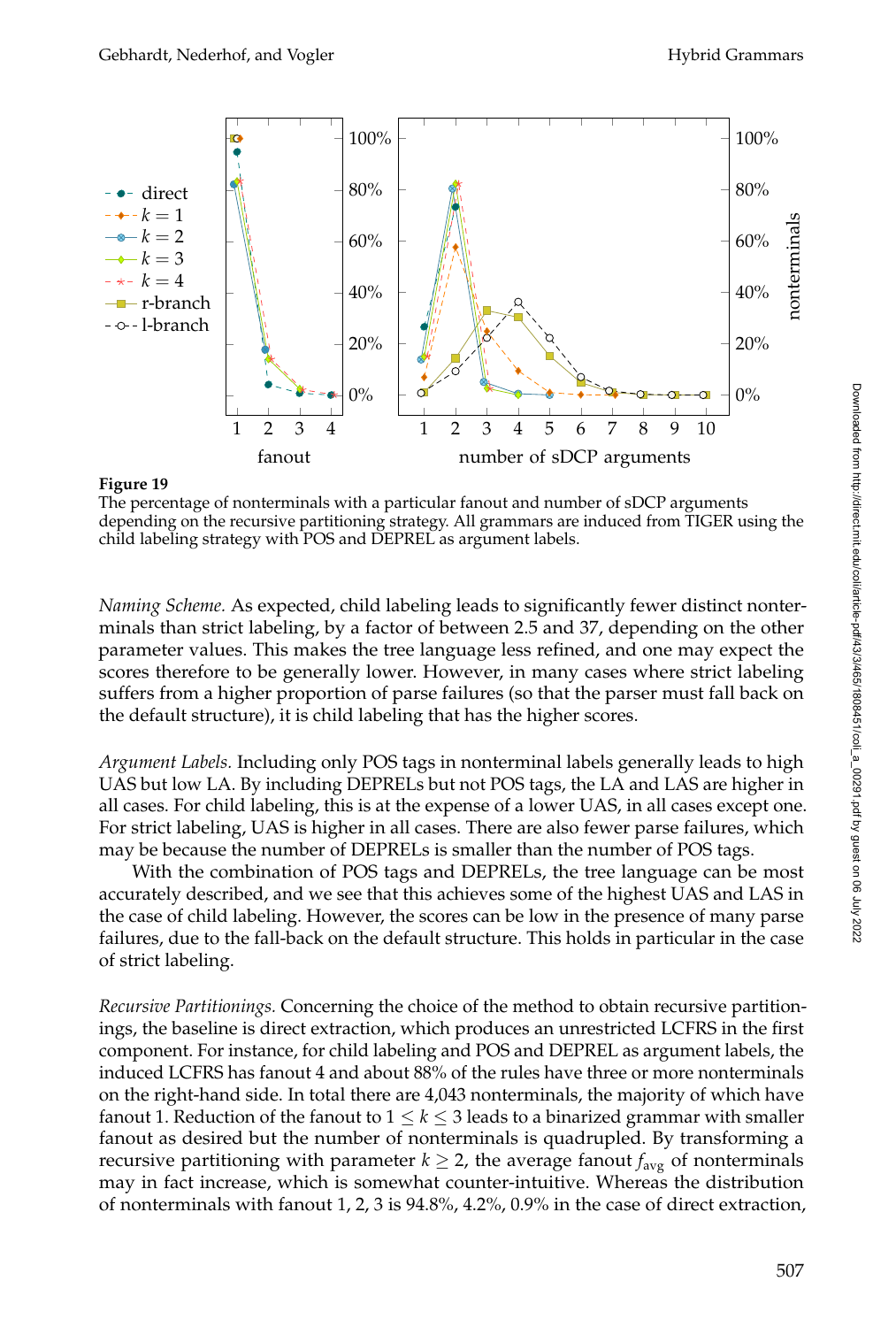this changes to distribution 83.4%, 14.2%, 2.5% for the transformation with  $k = 2$ . We suspect the increase is due to the high fanout of newly introduced nodes (see line 8 of Algorithm 4).

We can further see in Figure 19 that the number of arguments in the sDCP increases signficantly once the fanout is restricted to  $k = 1$ . The binarization involved in the process of reducing the fanout to some value of *k* seems to improve the ability of the grammar to generalize over the training data, as here both the number of parse failures drops and the scores increase. The exact choice of *k* has little impact on the scores, however.

The measured parse times in most cases increase if higher values of *k* are chosen. In some cases, however, the parse times are lower for direct extraction. This may be explained by the higher average fanout and differences in the sizes of the grammars.

The left-branching and right-branching recursive partitionings lead to many specialized nonterminal symbols (and rules). In comparison with the partitioning strategies discussed earlier, we observe that a nonterminal can have up to 10 sDCP arguments, the average lying between 3 and 4. The scores are often worse and there tend to be more parse failures. However, in the case of child labeling with DEPREL as argument label, the scores are very similar. Left-branching seems to lead to slightly higher scores than right-branching recursive partitioning, except for POS as argument label. With left-branching and right-branching recursive partitionings, parsing tends to be faster than with the other recursive partitionings. However, in many cases we do not observe the predicted asymptotic differences, which may be due to larger grammar sizes.

Overall, child labeling with POS+DEPREL and  $k = 1$  and strict labeling with DEPREL and  $k = 1$  turned out to be the best choices for maximizing UAS/LAS and LA, respectively. The former scenario slightly outperforms rparse with respect to UAS and LAS and parse time whereas rparse obtains better LA. Still, MaltParser outperforms these experimental scenarios with respect to both the obtained scores and the measured parse times. Our restriction to sentence length 20, which we mentioned earlier, was motivated by the excessive computational costs for instances with high (average) fanout.

The most suitable choices for naming scheme, argument labeling, and recursive partitioning may differ between languages and between annotation schemes. For instance, for the NEGRA (Skut et al. 1997) benchmark used by Maier and Kallmeyer (2010), we obtain the results in Table 3, which suggest the combination of child labeling, DEPREL, and  $k = 2$  is the most suitable choice if LAS is the target score. It appears that scenarios with POS+DEPREL give lower scores than DEPREL, mainly because of the many parse failures, despite the fact that such argument labeling can be expected to lead to more refined tree languages. For this reason, we also consider a cascade of three scenarios with child labeling, *k* = 1, and argument labels set to POS+DEPREL, POS, or DEPREL, respectively, where in the case of parse failure we fall back to the next scenario. This cascade achieves better scores than any individual experimental scenario and the additional parse time with respect to POS+DEPREL alone is small. Both the single best scenario and the cascade perform better than the baseline LCFRS (rparse simple) induced with the algorithm by Kuhlmann and Satta (2009) and the LCFRS that is obtained from the baseline by binarization, vertical Markovization  $v = 1$ , and horizontal Markovization *h* = 3. Again, hybrid grammars fall short of MaltParser. We do not include results for NEGRA with the strict labeling strategy, because the numbers of parse failures are too high and, consequently, accuracies are too low to be of interest.

Note that the hybrid grammar obtained with child labeling, DEPREL, and direct extraction should, in principle, be similar to the baseline LCFRS. Indeed, both grammars have the same fanout and similar numbers of rules. The differences in size can be explained by the separation of terminal generating and structural rules during hybrid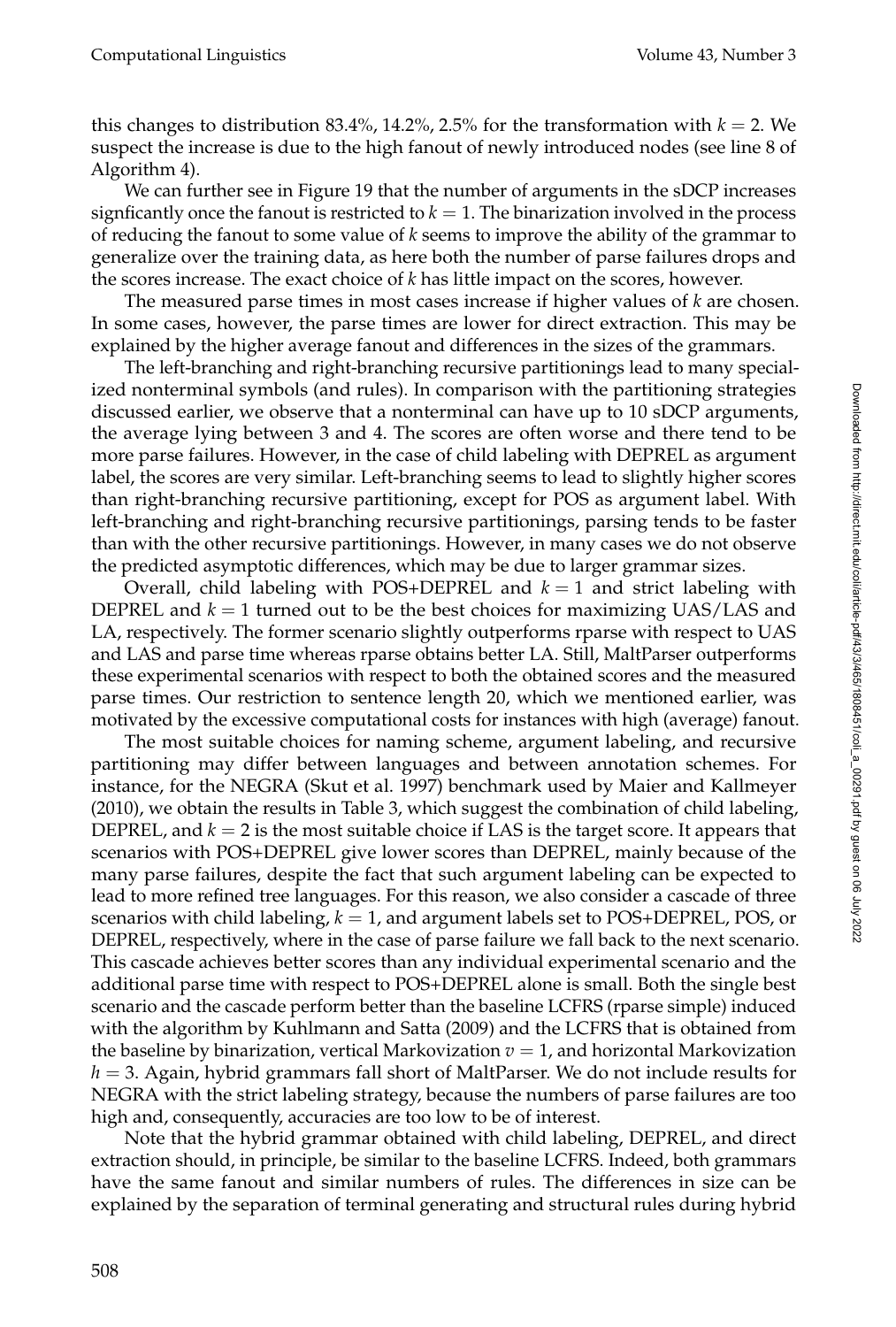#### **Table 3**

Experiments with dependency parsing (NEGRA). From the sentences with length  $\leq$  25, the first 14,858 make up the training corpus and the remaining 1,651 the test corpus. Additionally to the columns in Table 2, we present unlabeled and labeled attachment scores that include punctuation (UASp and LASp, respectively).

| extraction                                     | arg.<br>lab.                         | nont.  | rules  | $f_{\rm max}$ | $f_{\rm avg}$ | fail                     | Ъç<br>Š | Ъp<br>≺ | UAS            | LAS  | LA   | time  |
|------------------------------------------------|--------------------------------------|--------|--------|---------------|---------------|--------------------------|---------|---------|----------------|------|------|-------|
| child labeling                                 |                                      |        |        |               |               |                          |         |         |                |      |      |       |
| direct                                         | $P+D$                                | 4,739  | 27,042 | 7             | 1.10          | 693                      | 51.7    | 40.7    | 52.2           | 40.8 | 42.6 | 253   |
| $k=1$                                          | $P+D$                                | 13.178 | 35,071 | 1             | 1.00          | 202                      | 75.9    | 68.7    | 77.0           | 69.1 | 73.3 | 288   |
| $k=2$                                          | $P+D$                                | 11,156 | 32,231 | 2             | 1.17          | 195                      | 76.5    | 69.6    | 77.7           | 70.1 | 74.2 | 355   |
| r-branch                                       | $P+D$                                | 42,577 | 79,648 | 1             | 1.00          | 775                      | 45.5    | 33.1    | 45.7           | 32.8 | 34.7 | 49    |
| l-branch                                       | $P+D$                                | 40,100 | 75,321 | 1             | 1.00          | 768                      | 45.8    | 33.4    | 46.0           | 33.2 | 35.0 | 45    |
| direct                                         | POS                                  | 675    | 19,276 | 7             | 1.24          | 303                      | 68.7    | 51.5    | 69.3           | 50.0 | 55.4 | 300   |
| $k=1$                                          | POS                                  | 3,464  | 15,826 | 1             | 1.00          | 30                       | 81.7    | 65.5    | 82.5           | 63.5 | 70.6 | 244   |
| $k=2$                                          | POS                                  | 2,099  | 13,347 | 2             | 1.40          | 35                       | 81.6    | 65.2    | 82.4           | 63.3 | 70.5 | 410   |
| r-branch                                       | POS                                  | 19,804 | 51,733 | 1             | 1.00          | 372                      | 62.7    | 46.4    | 62.7           | 44.7 | 50.6 | 222   |
| l-branch                                       | POS                                  | 17,240 | 45,883 | 1             | 1.00          | 342                      | 63.7    | 47.4    | 63.9           | 45.6 | 51.4 | 197   |
| direct                                         | DEP                                  | 2,505  | 19,511 | 7             | 1.13          | 3                        | 78.5    | 72.2    | 78.9           | 71.6 | 78.6 | 484   |
| $k=1$                                          | DEP                                  | 8,059  | 22,613 | 1             | 1.00          | 1                        | 78.5    | 71.7    | 79.5           | 71.7 | 79.0 | 608   |
| $k=2$                                          | DEP                                  | 6,651  | 20,314 | 2             | 1.20          | 1                        | 78.7    | 72.1    | 79.8           | 72.0 | 79.2 | 971   |
| $k=3$                                          | DEP                                  | 6,438  | 19,962 | 3             | 1.25          | 1                        | 78.6    | 72.0    | 79.5           | 71.9 | 79.1 | 1,013 |
| r-branch                                       | DEP                                  | 27,653 | 54,360 | 1             | 1.00          | 2                        | 76.0    | 68.4    | 76.3           | 67.5 | 76.1 | 216   |
| l-branch                                       | DEP                                  | 25,699 | 50,418 | 1             | 1.00          | 1                        | 75.8    | 68.4    | 76.2           | 67.6 | 76.1 | 198   |
| cascade: child labeling, $k = 1$ , P+D/POS/DEP |                                      |        |        |               | 1             | 83.2                     | 76.2    | 84.3    | 76.1           | 81.6 | 325  |       |
| LCFRS (Maier and Kallmeyer 2010)               |                                      |        |        |               |               | $\overline{\phantom{0}}$ | 79.0    | 71.8    | $\overline{a}$ |      |      |       |
| rparse simple                                  |                                      | 920    | 18,587 | 7             | 1.37          | 56                       | 77.1    | 70.6    | 77.3           | 70.0 | 76.2 | 350   |
| rparse $(v=1, h=3)$                            |                                      | 40,141 | 61,450 | 7             | 1.10          | 13                       | 78.4    | 72.2    | 78.5           | 71.4 | 79.0 | 778   |
|                                                | MaltParser, unlexicalized, stacklazy |        |        |               |               |                          |         | 80.2    | 85.6           | 80.0 | 85.0 | 24    |

grammar induction, which is not present in the induction algorithm by Kuhlmann and Satta (2009). This separation also leads to different generalization over the training data, as the higher accuracy and the lower numbers of parse failures for the hybrid grammar indicate.

One possible refinement of this result is to choose different argument labels for inherited and synthesized arguments. One may also use form or lemma next to, or instead of, POS tags and DEPRELs, possibly in combination with smoothing techniques to handle unknown words. Another subject for future investigation is the use of splitting and merging (Petrov et al. 2006) to determine parts of nonterminal names. New recursive partitioning strategies may be developed, and one could consider blending grammars that were induced using different recursive partitioning strategies.

## **7.2 Constituent Parsing**

The experiments for constituent parsing are carried out as in Nederhof and Vogler (2014) but on a larger portion of the TIGER corpus: We now use the first 40,000 sentences for training (omitting 10 where a single tree does not span the entire sentence), and from the remaining 10,474 sentences we remove the ones with length greater than 20, leaving 7,597 sentences for testing. The results are displayed in Table 4 and allow for similar conclusions as in Nederhof and Vogler (2014). Note that for direct extraction both labeling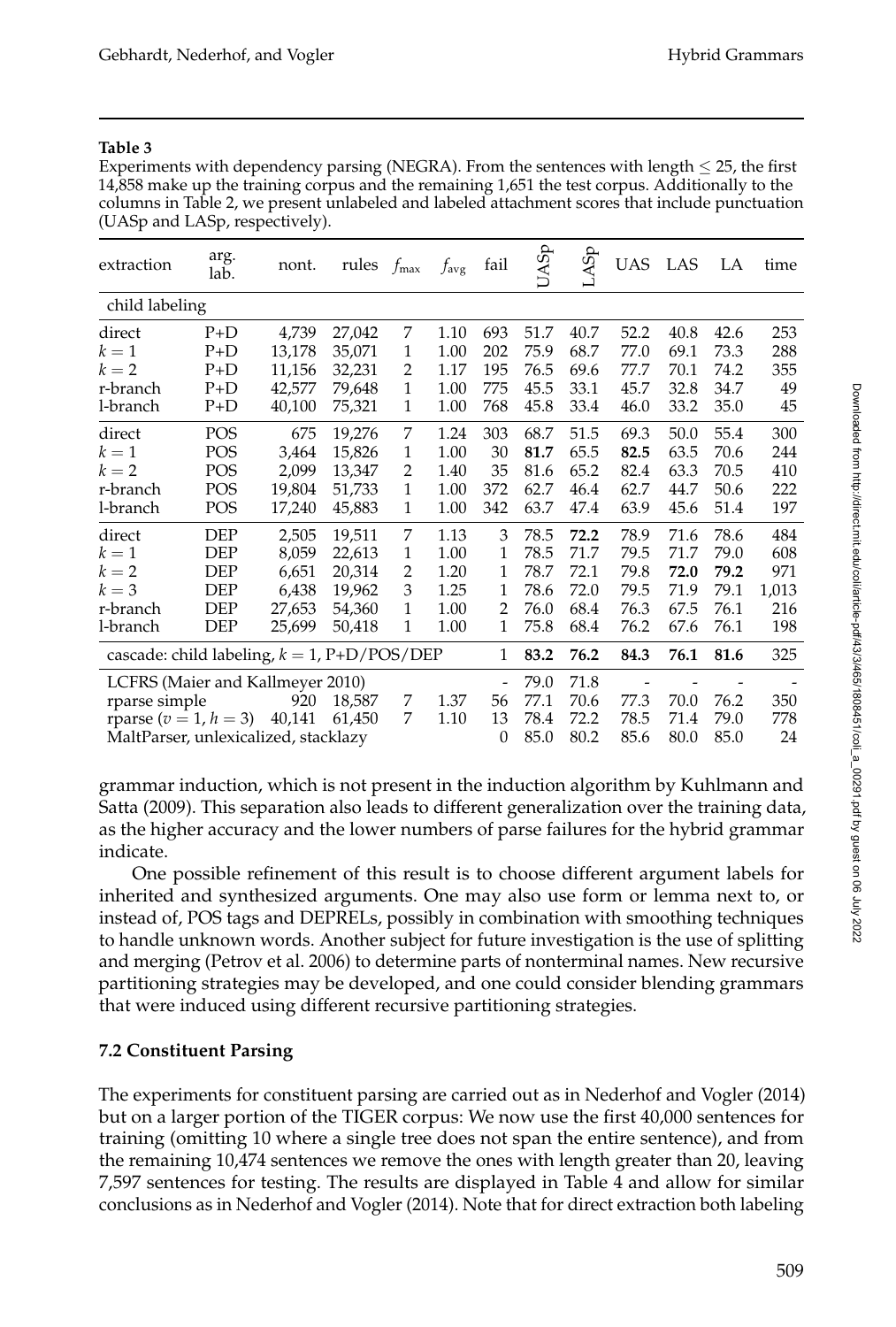| ٠<br>×<br>۰,<br>- -<br>- -<br>×<br>٧ |  |
|--------------------------------------|--|
|--------------------------------------|--|

Experiments for constituent parsing (TIGER). Number of nonterminals, rules, and parse failures, recall, precision, F-measure, average number of gaps per constituent, and parse time in seconds.

|                 | nont.   | rules   | fail  | R    | P    | F1   | # gaps | time  |  |
|-----------------|---------|---------|-------|------|------|------|--------|-------|--|
| strict labeling |         |         |       |      |      |      |        |       |  |
| direct          | 104     | 31,656  | 10    | 77.5 | 77.7 | 76.9 | 0.0139 | 2,098 |  |
| $k=1$           | 26,936  | 62,221  | 11    | 77.1 | 77.1 | 76.4 | 0.0136 | 2,514 |  |
| $k=2$           | 19,387  | 51,414  | 9     | 77.5 | 77.8 | 76.9 | 0.0136 | 2,892 |  |
| $k=3$           | 18,685  | 50,678  | 9     | 77.5 | 77.8 | 76.9 | 0.0135 | 2,886 |  |
| r-branch        | 164,842 | 248,063 | 658   | 61.2 | 58.2 | 59.1 | 0.0135 | 1,341 |  |
| 1-branch        | 284,816 | 348,536 | 3,662 | 37.7 | 34.8 | 35.7 | 0.0131 | 2,143 |  |
| child labeling  |         |         |       |      |      |      |        |       |  |
| $k=1$           | 2,117   | 13,877  | 1     | 75.3 | 74.9 | 74.5 | 0.0140 | 1,196 |  |
| $k=2$           | 473     | 8,078   | 1     | 75.6 | 75.4 | 74.9 | 0.0144 | 1,576 |  |
| $k=3$           | 176     | 7,352   |       | 75.7 | 75.4 | 74.9 | 0.0144 | 1,667 |  |
| r-branch        | 27,222  | 83,035  | 36    | 75.0 | 74.4 | 74.1 | 0.0148 | 502   |  |
| 1-branch        | 87,171  | 162,645 | 137   | 74.5 | 73.9 | 73.6 | 0.0146 | 702   |  |

strategies yield the same grammar; thus, only one entry is shown. Unsurprisingly, the larger training set leads to smaller proportions of parse failures and to improvements of F-measure. Another consequence is that the more fine-grained strict labeling now outperforms child labeling, except in the case of right-branching and left-branching, where the numbers of parse failures push the F-measure down.

Note that the average numbers of gaps per constituent are very similar for the different recursive partitionings. One may observe once more that the parse times of right-branching and left-branching recursive partitionings are higher than one might expect from the asymptotic time complexities. This is again due to the considerable sizes of the grammars.

## **8. Related Work**

Two kinds of discriminative models of non-projective dependency parsing have been intensively studied. One is based on an algorithm for finding the maximum spanning tree (MST) of a weighted directed graph, where the vertices are the words of a sentence, and each edge represents a potential dependency relation (McDonald et al. 2005). In principle, any non-projective structure can be obtained, depending on the weights of the edges. A disadvantage of MST dependency parsing is that it is difficult to put any constraints on the desirable structures beyond the local constraints encoded in the edge weights (McDonald and Pereira 2006).

The second kind of model involves stack-based transition systems, with an added transition that swaps stack elements. In particular, Nivre (2009) introduced a deterministic system that uses a classifier to determine the next transition to be applied. The worst-case time complexity is quadratic, and the expected complexity is linear. The classifier relies on features that look at neighboring words in the sentence, as well as at vertical and horizontal context in the syntactic tree. Advances in learning the relevant features are due to Chen and Manning (2014).

In this article we have assumed a generative model of hybrid grammars, which differs from deterministic, stack-based models in at least two ways, one of which is superficial whereas the other is more fundamental. The superficial difference is the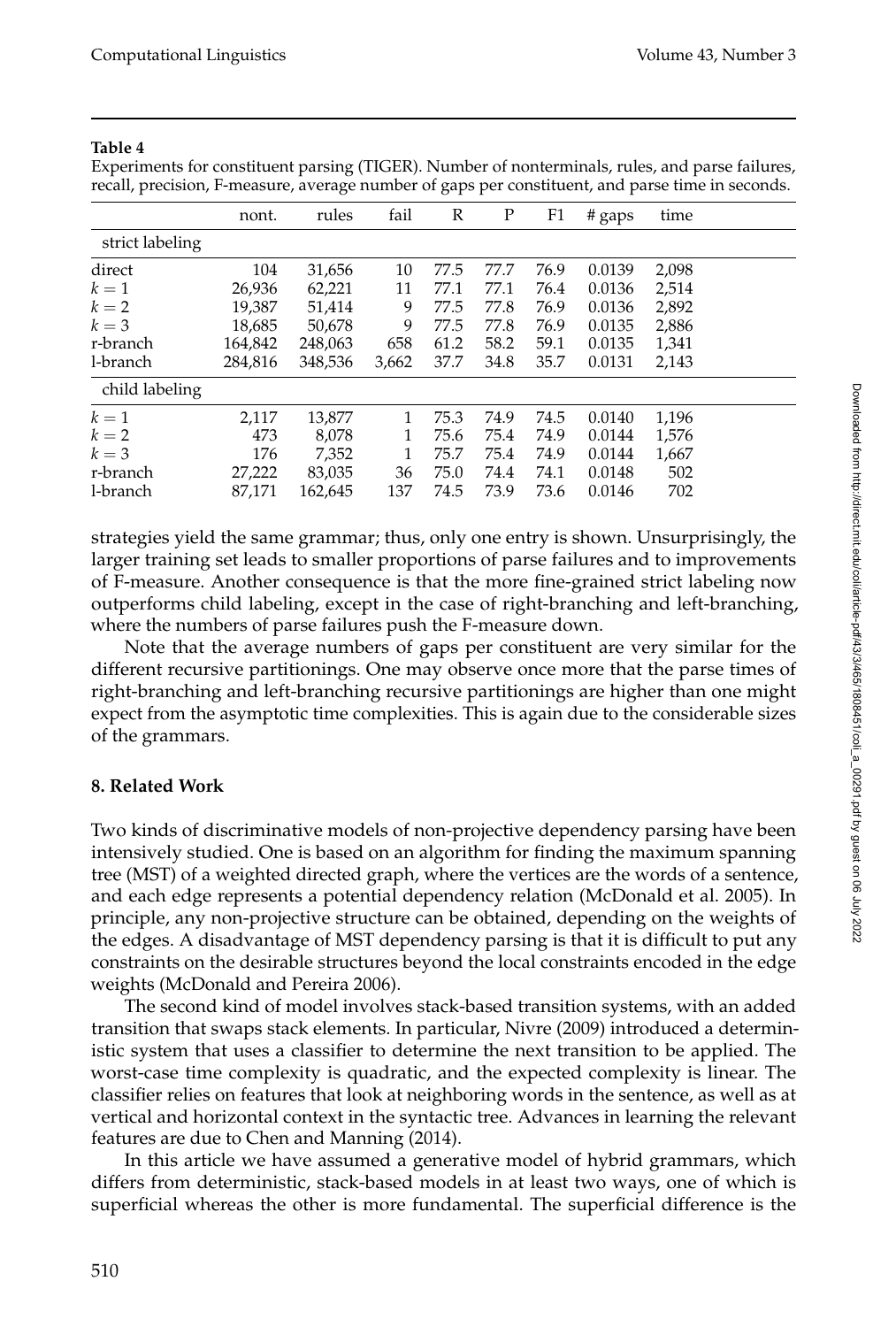presence of nonterminals in hybrid grammars. These, however, fulfill a role that is comparable to that of sets of features used by classifiers. We conjecture that machine learning techniques could even be introduced to create more refined nonterminals for hybrid grammars. The more fundamental difference lies in the determinism of the discussed stack-based models, which is difficult to realize for hybrid grammars, except perhaps in the case of left-branching and right-branching recursive partitionings. Without determinism, the time complexity grows with the fanout that we allow for the left components of hybrid grammars. What we get in return for the higher running time are more powerful models for parsing the input.

As in the case of MST dependency parsing, the discussed stack-based transition systems can in principle produce any non-projective structure. The non-projectivity allowed by hybrid grammars is determined by the hybrid rules, which in turn are determined by non-projectivity that occurs in the training data. This means that there is no restriction per se on non-projectivity in structures produced by a parser for test data, provided the training data contains an adequate amount of non-projectivity. This even holds if we restrict the fanout of the first component, although we may then need more training data to obtain the same coverage and accuracy.

Many established algorithms for constituent parsing rely on generative models and grammar induction (Collins 1997; Charniak 2000; Klein and Manning 2003; Petrov et al. 2006). Most of these are unable to produce discontinuous structures. A notable exception is Maier and Søgaard (2008), where the induced grammar is a LCFRS. Such a grammar can be seen as a special case of a LCFRS/sDCP hybrid grammar, with the restriction that each nonterminal has a single synthesized argument. This restriction limits the power of hybrid grammars. In particular, discontinuous structures can now only be produced if the fanout is strictly greater than 1, which also implies the time complexity is more than cubic.

Generative models proposed for dependency parsing have often been limited to projective structures, based on either context-free grammars (Eisner 1996; Klein and Manning 2004) or tree substitution grammars (Blunsom and Cohn 2010). Exceptions are recent models based on LCFRS (Maier and Kallmeyer 2010; Kuhlmann 2013). As in the case of constituent parsing, these can be seen as restricted LCFRS/sDCP hybrid grammars.

A related approach is from Satta and Kuhlmann (2013). Although it does not use an explicit grammar, there is a clear link to mildly context-sensitive grammar formalisms, in particular lexicalized TAG, following from the work of Bodirsky, Kuhlmann, and Möhl (2005).

The flexibility of generative models has been demonstrated by a large body of literature. Applications and extensions of generative models include syntax-based machine translation (Charniak, Knight, and Yamada 2003), discriminative reranking (Collins 2000), and involvement of discriminative training criteria (Henderson 2004). It is very likely that these apply to hybrid grammars as well. Further discussion is outside the scope of this article.

## **Appendix A. Single-Synthesized sDCPs Have the Same s-term Generating Power as sCFTGs**

The proof of Theorem 1 is the following.

*Proof.* Let *G* be a single-synthesized sDCP. We construct a sCFTG *G*' such that  $[G] = [G']$ . For each nonterminal *A* from *G*, there will be one nonterminal *A'* in *G'*, with  $rk(A') =$ i-rk(*A*).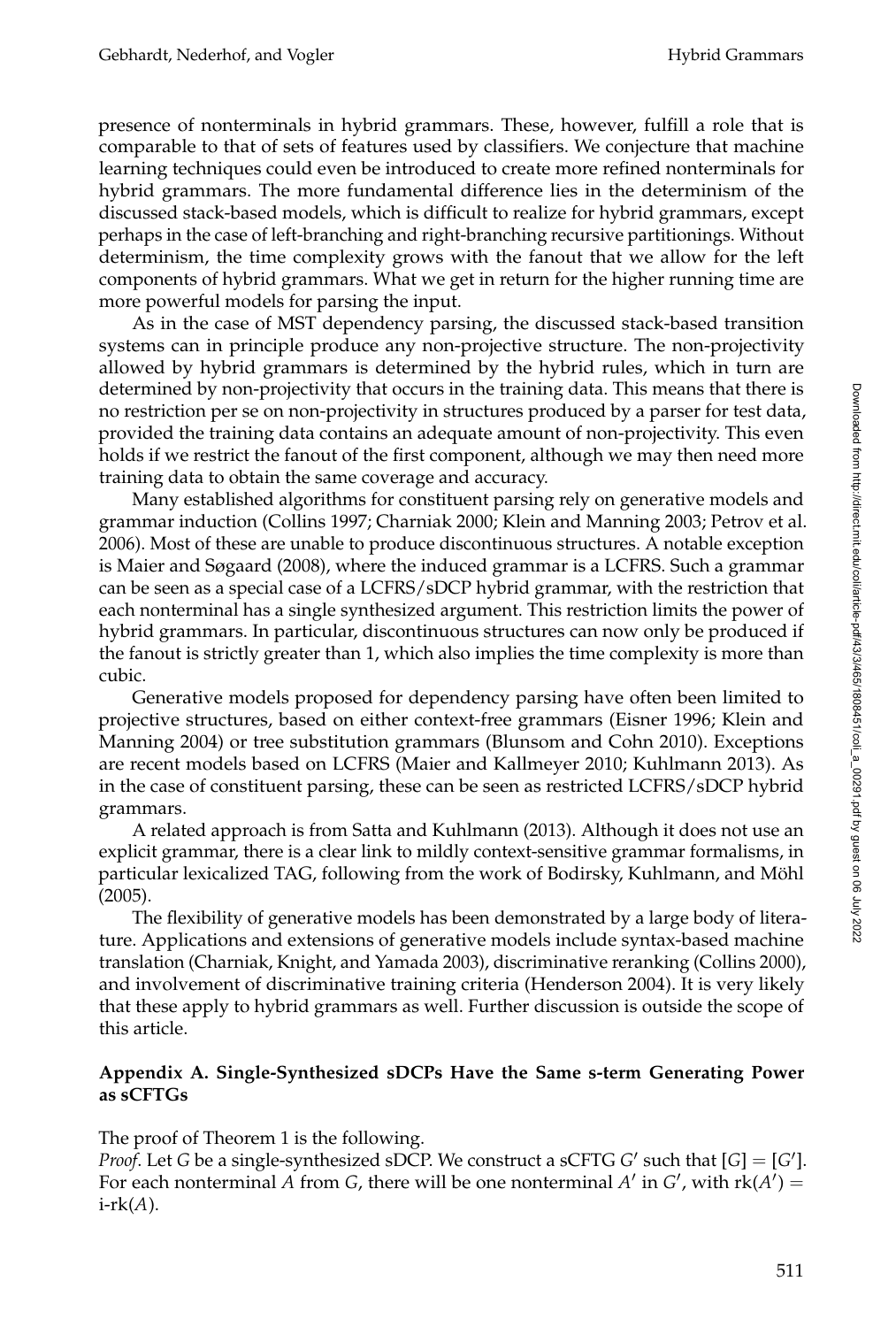Let  $A_0(x_{1,k}^{(0)})$  $_{1,k_0}^{(0)}, s^{(0)}) \rightarrow \langle A_1(s_{1,k}^{(1)})$  $A_{1,k_1}^{(1)}, x^{(1)}), \ldots, A_n(s_{1,k_1}^{(n)})$  $\langle n \rangle_{1,k_n}$ ,  $x^{(n)}$ ) be a rule of *G*, with  $k_m = \text{i-rk}(A_m)$ for  $m \in [n]_0$ . Assume without loss of generality that  $x_{1,k}^{(0)}$  $x_{1,k_0}^{(0)} = x_{1,k_0}$ . Then  $G'$  will contain the rule  $A'_0(x_{1,k_0}) \to {\mathop{\mathrm{rhs}}}(s^{(0)})$ , where rhs is defined by:

$$
\text{rhs}(\langle t_{1,k} \rangle) = \text{rhs}(t_1) \cdot \ldots \cdot \text{rhs}(t_k)
$$
\n
$$
\text{rhs}(\delta(s_{1,k})) = \langle \delta(\text{rhs}(s_1), \ldots, \text{rhs}(s_k)) \rangle
$$
\n
$$
\text{rhs}(x) = \langle x \rangle, \text{ if } x \text{ is } x_i^{(0)} \ (i \in [k_0])
$$
\n
$$
\text{rhs}(x) = A'_m(\text{rhs}(s_1^{(m)}), \ldots, \text{rhs}(s_{k_m}^{(m)})), \text{ if } x \text{ is } x^{(m)} \ (m \in [n])
$$

It is not difficult to prove that:

$$
\langle A(s_{1,k},s) \rangle \Rightarrow_G^* \langle \rangle \text{ if and only if } \langle A'(s_{1,k}) \rangle \Rightarrow_G^* s
$$

for every nonterminal *A* of *G* and *s*-terms  $s, s_1, \ldots, s_k$ . Hence  $[G] = [G']$ .

There is an inverse transformation from a sCFTG to a sDCP with  $s$ - $rk(A) = 1$  for each *A*. This is as straightforward as the transformation above. In fact, one can think of sCFTGs and sDCPs with s-rank restricted to 1 as syntactic variants of one another.

A more extensive treatment of a very closely related result is from Mönnich (2010), who refers to a special form of attributed tree transducers in place of sDCPs. This result for tree languages was inspired by an earlier result by Duske et al. (1977) for string languages, involving (non-simple) macro grammars (with IO derivation) and simple-L-attributed grammars. For arbitrary s-rank, a related result is that attributed tree transductions are equivalent to attribute-like macro tree transducers, as shown by Fülöp and Vogler (1999).

## **Appendix B. The Class of s-term Languages Induced by sDCP Is Strictly Larger than that Induced by sCFTG**

By Theorem 1, sCFTG and single-synthesized sDCP have the same s-term generating power. Thus it suffices to show that the full class of sDCP is strictly more powerful than single-synthesized sDCP. For this we represent the only-synthesized attribute grammar of Engelfriet and Filè (1981, page 298) as sDCP *G* as follows:

$$
S(\mathbf{A}(x_1 x_2)) \to A(x_1, x_2)
$$
  

$$
A(\mathbf{B}(x_1 x_3), \mathbf{B}'(x_2 x_4)) \to A(x_1, x_2) A(x_3, x_4)
$$
  

$$
A(\mathbf{B}(\varepsilon), \mathbf{B}'(\varepsilon)) \to \varepsilon
$$

where s-rk( $S$ ) = 1, s-rk( $A$ ) = 2, and i-rk( $A$ ) = 0. It should be clear that the induced s-term language [G] contains trees of the form  $\mathbf{A}(s, s')$  where *s* and *s'* are s-terms over  $\{ \mathbf{B} \}$  and  ${B'}$ , respectively, and  $pos(s) = pos(s')$  and *s'* is obtained from *s* by replacing each **B**  $\phi y \not\in B'$ .

In Section 5 of Engelfriet and Filè (1981) it was proved that [*G*], viewed as language of binary trees, cannot be induced by 1S-AG, that is, attribute grammars with one synthesized attribute (and any number of inherited attributes). Although singlesynthesized sDCP can generate s-terms (and not only trees as 1S-AG can), it is rather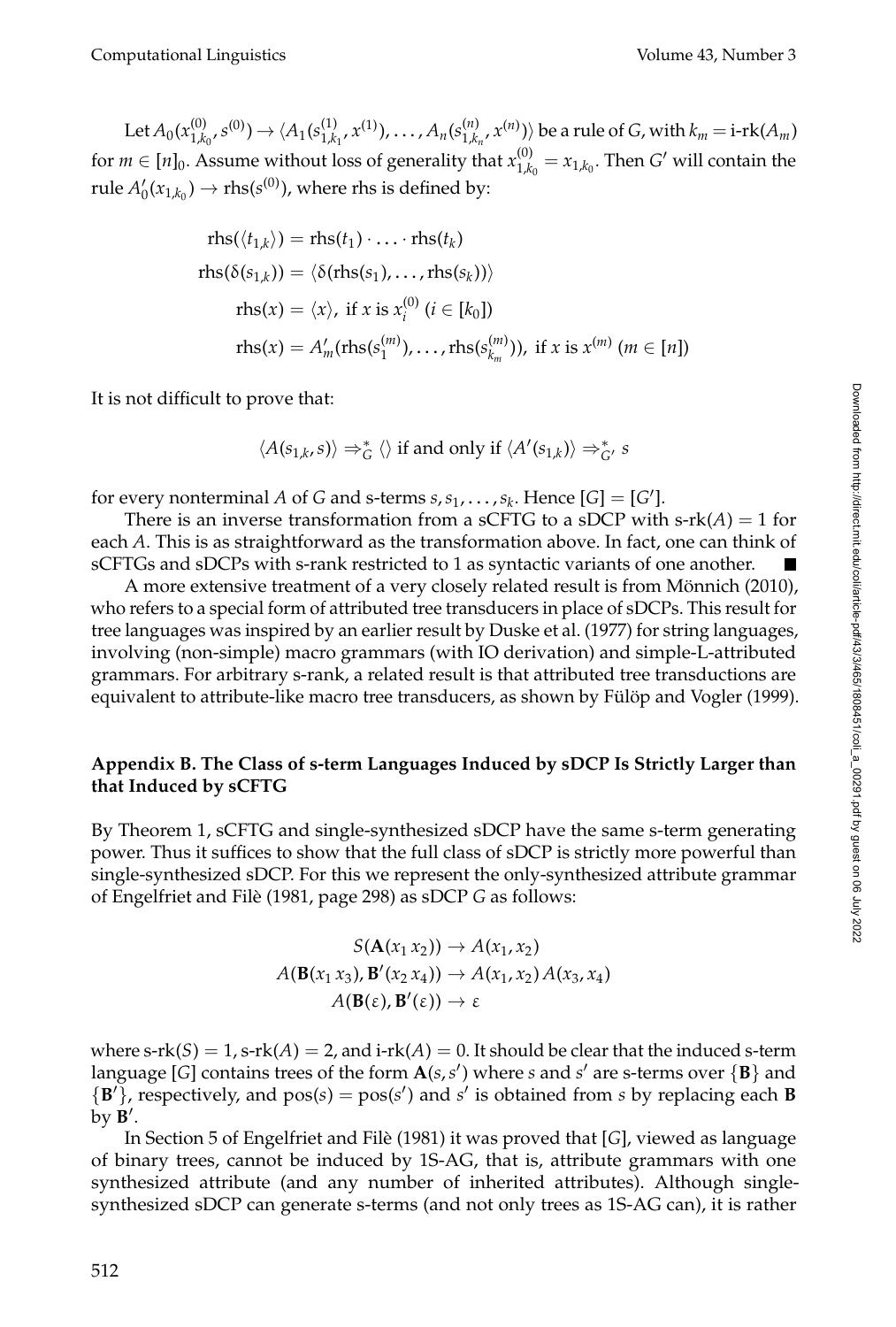obvious to see that this extra power does not help to induce [*G*]. Thus we conclude that there is no single-synthesized sDCP that induces [*G*].

#### **Appendix C. sDCP Have the Same String Generating Power as LCFRS**

The proof of Theorem 2 is the following.

*Proof.* We show that for each sDCP  $G_1$  there is a LCFRS  $G_2$  such that  $[G_2] = \text{pre}([G_1])$ , where pre was extended from s-terms to sets of s-terms in the obvious way. Our construction first produces sDCP  $G_1'$  from  $G_1$  by replacing every s-term *s* in every rule of  $G_1$  by pre(*s*). It is not difficult to see that  $[G'_1] = \text{pre}([G_1])$ .

Next, for every nonterminal *A* in  $G'_{1}$ , with i-rk(*A*) = *k'* and s-rk(*A*) = *k*, we introduce nonterminals of the form  $A^{(g)}$ , where  $g$  is a mapping from [ $k$ ] to sequences of numbers in [k'], such that each  $j \in [k']$  occurs precisely once in  $g(1) \cdot \ldots \cdot g(k)$ . The intuition is that if  $g(i) = \langle j_1, \ldots, j_{p_i} \rangle$ , then a value appearing as the  $j_q$ -th inherited argument of *A* reappears as part of the *i*-th synthesized argument, and it is the *q*-th inherited argument to do so. (This concept is similar to the argument selector in Courcelle and Franchi-Zannettacci [1982, page 175].) For each *A*, only those functions *g* are considered that are consistent with at least one subderivation of  $G_1'$ .

We will show that whereas replacing a nonterminal  $A_m$  by  $A_m^{(g_m)}$ , as m-th member in the right-hand side of a rule of the form of Equation (3), a variable  $x_i^{(m)}$ *i* appearing as (*m*) the *i*-th synthesized argument is split up into several new variables *x* (*m*,0)  $\binom{m,0}{i}, \ldots, \binom{m,p_i^{(m)}}{i}$  $\sum_{i=1}^{m}$ These variables are drawn from *X* so as not to clash with variables used before. The *p* (*m*)  $\sum_{i=1}^{m}$  terms of the inherited arguments whose indices are listed by  $g_m(i)$  will be shifted to the left-hand side of a new rule to be constructed, interspersed with the  $p_i^{(m)} + 1$  new variables. This shifting of terms may happen along dependencies between inherited and synthesized arguments of other members in the right-hand side. (This shifting is again very similar to the one for obtaining rules for an IO-macro grammar from a simple L-attributed grammar (Duske et al. 1977, Def.6.1)).

More precisely, we construct a new grammar  $G''_1$  from  $G'_1$  by iteratively adding more elements to its set of nonterminals and to its set of rules, until no more new nonterminals and rules can be found. In each iteration, we consider a rule from  $G'_{1}$  of the form  $A_{0}(x^{(0)}_{1,k})$  $1, k'_0$  $s_{1,k_0}^{(0)} \rightarrow \langle A_1(s_{1,k'}^{(1)}, x_{1,k_0}^{(1)}), \ldots, A_n(s_{1,k'}^{(n)}, x_{1,k}^{(n)}) \rangle$ , and a choice of functions  $g_1, \ldots, g_n$  such that  $_{1,k_0}^{(0)}$  )  $\rightarrow \langle A_1(s_{1,k}^{(1)}), \,$  $\chi_{1,k'_1}^{(1)}, \chi_{1,k_1}^{(1)}$  $A_{1,k_1}^{(1)}$ , ...,  $A_n(s_{1,k_1}^{(n)})$ (*n*)<br>  $x_{1,k'_{n}}^{(n)}$ ,  $x_{1,k_{n}}^{(n)}$  $\binom{n}{1,k_n}$ , and a choice of functions  $g_1, \ldots, g_n$  such that the nonterminals  $A_m^{(g_m)}$   $(m \in [n])$  were found before. We define a function "exp" that expands terms and s-terms as follows:

$$
\exp(\langle t_1, \dots, t_k \rangle) = \exp(t_1) \cdot \dots \cdot \exp(t_k)
$$
  
\n
$$
\exp(\delta(\langle \rangle)) = \langle \delta(\langle \rangle) \rangle
$$
  
\n
$$
\exp(x) = \langle x \rangle, \text{ if } x \text{ is } x_i^{(0)} \ (i \in [k'_0])
$$
  
\n
$$
\exp(x) = \langle x_i^{(m,0)} \rangle \cdot \exp(s_{j_1}^{(m)}) \cdot \langle x_i^{(m,1)} \rangle \cdot \dots \cdot \exp(s_{j_{p_i}^{(m)}}^{(m)}) \cdot \langle x_i^{(m,p_i^{(m)})} \rangle
$$
  
\nif  $x \text{ is } x_i^{(m)} \ (m \in [n], i \in [k_m] \text{ and } g_m(i) = \langle j_1, \dots, j_{p_i^{(m)}} \rangle$ 

Note that, despite the recursion, "exp" is well-defined due to our assumption that sDCPs are free of cycles.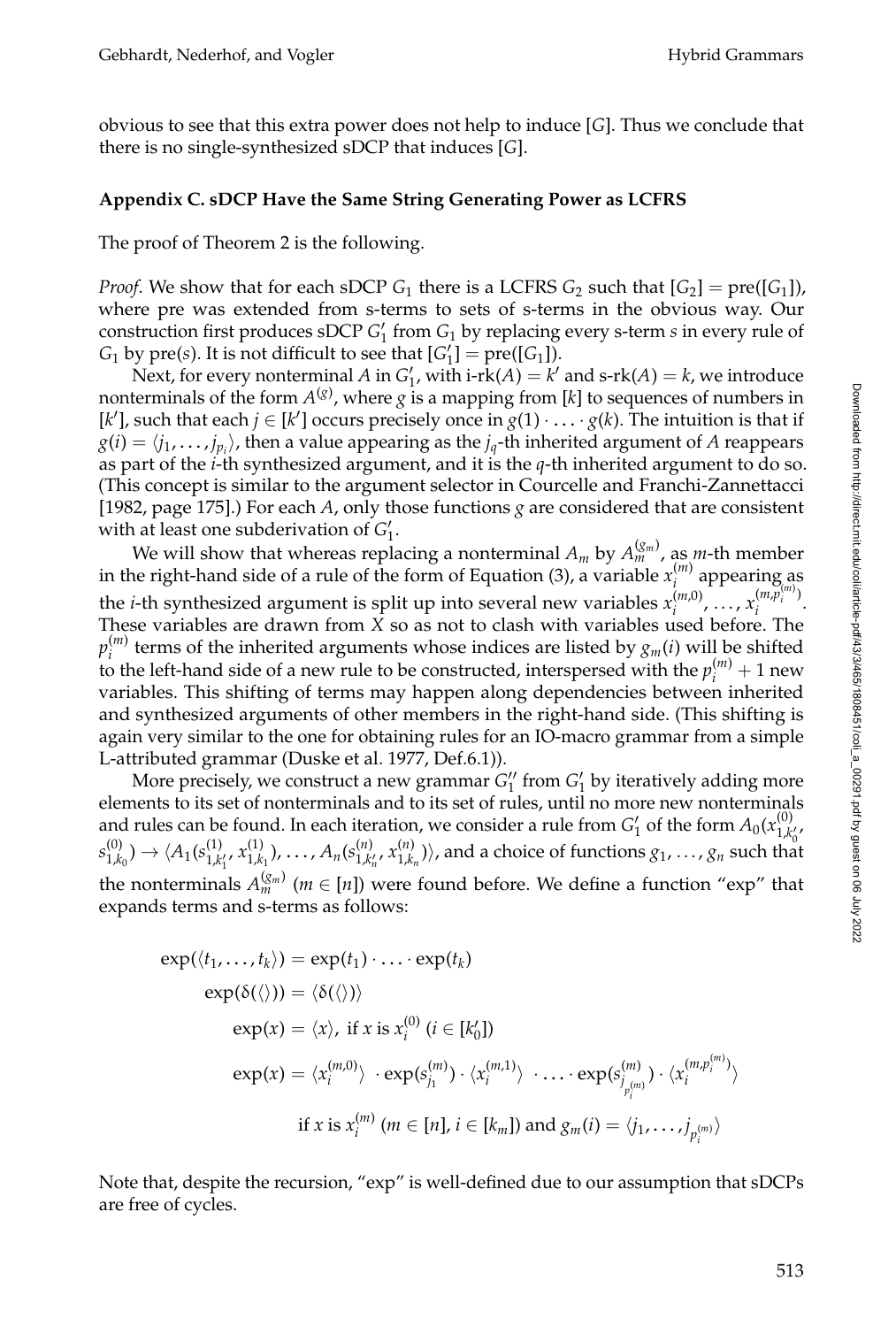For  $i \in [k_0]$ , define  $g_0(i) = \langle j_1, \cdots, j_{p_i} \rangle$ , where  $\exp(s_i^{(0)})$  $i^{(0)}$ ) is of the form:

$$
r_0^{(i)} \cdot \langle x_{j_1}^{(0)} \rangle \cdot r_1^{(i)} \cdot \ldots \cdot \langle x_{j_{p_i}}^{(0)} \rangle \cdot r_{p_i}^{(i)}
$$

and no variables from among  $x_{1:k}^{(0)}$  $_{1,k_0^\prime}^{(0)}$  occur in any  $r_j^{(i)}$  $j^{(i)}$   $(j \in [p_i]_0)$ .

The new grammar  $G_1''$  will now contain the rule:

$$
A_0^{(g_0)}(r_{0,p_1}^{(1)},\ldots,r_{0,p_{k_0}}^{(k_0)}) \rightarrow \langle A_1^{(g_1)}(y_{1,k_1}^{(1)}),\ldots,A_n^{(g_n)}(y_{1,k_n}^{(n)})\rangle
$$

where each  $y_i^{(m)}$  $\sum_{i=1}^{(m)}$  is  $x_i^{(m,0)}$  $\binom{m,0}{i}$ , ...,  $x_i^{(m,p_i^{(m)})}$  $i^{(m,p_i)}$ , for  $m \in [n]$  and  $i \in [k_m]$ . This also defines the nonterminal  $A_0^{(g_0)}$  to be added to  $G_1''$  if it does not already exist.

In order to clarify the semantic relationship between derivations of  $G_1'$  and  $G_1''$  we allow the sentential forms in derivations of a sDCP to contain variables; they can be viewed as extra nullary symbols. Moreover, each derivation of the form  $\langle A(x_{1,k'_0}, s_{1,k_0}) \rangle \Rightarrow_{G'_1}^* \langle \rangle$ induces in an obvious way an argument selector function *g*. Let *A* be a nonterminal with *k*<sup> $t$ </sup> inherited arguments and *k*<sub>0</sub> synthesized arguments. Let *s*<sub>1,*k*<sub>0</sub></sub> be s-terms in *T*<sub>Σ</sub>(*X<sub><i>k*<sup> $t$ </sup>)</sub> such that each  $x_i \in X_{k'_0}$  occurs exactly once in  $s_{1,k_0}$ . For each  $j \in [k_0]$  we let:

$$
s_j = r_0^{(j)} \cdot \langle x_{j_1} \rangle \cdot r_1^{(j)} \cdot \ldots \cdot \langle x_{j_{p_j}} \rangle \cdot r_{p_j}^{(j)}
$$

such that none of  $r_0^{(j)}$  $\langle v_0^{(j)}, \ldots, r_{p_j}^{(j)} \rangle$  contain any variables. We define the argument selector mapping *g* by  $g(j) = \langle j_1, \ldots, j_{p_j} \rangle$  for each  $j \in [k_0]$ .

Then the following two statements are equivalent:

- 1.  $\langle A(x_{1,k'_0}, s_{1,k_0}) \rangle \Rightarrow_{G'_1}^* \langle \rangle$  and *g* is the argument selector function of this derivation.
- 2.  $\langle A^{(g)}(r_{0,p_1}^{(1)}, \ldots, r_{0,p_k}^{(k_0)})$  $\langle {k_0 \choose 0,p_{k_0}} \rangle \geqslant \preceq_{G''_1}^* \langle \rangle.$

The grammar  $G_1''$  constructed here has no inherited arguments and is almost the required LCFRS *G*<sup>2</sup> . To precisely follow our definitions, what remains is to consistently rename the variables in each rule to obtain the set *Xm*, some *m*. Furthermore, the symbols from  $\Sigma$  now need to be explicitly assigned rank 0.

For the converse direction of the theorem consider LCFRS *G*. We construct sDCP *G* 0 by taking the same nonterminals as those of *G*, with the same ranks. Each argument is synthesized. To obtain the rules of  $G'$ , we replace each term  $a()$  by the term  $a(\langle \rangle)$ .

## **Example 23**

If *G*<sup>1</sup> contains the rules:

$$
C(x_1, x_2, \sigma(x_2\alpha(x_1))) \to \varepsilon
$$
  
 
$$
A(x_1, x_2, \alpha(x_1x_3)) \to B(\beta(x_2), x_4) C(\gamma, x_4, x_3)
$$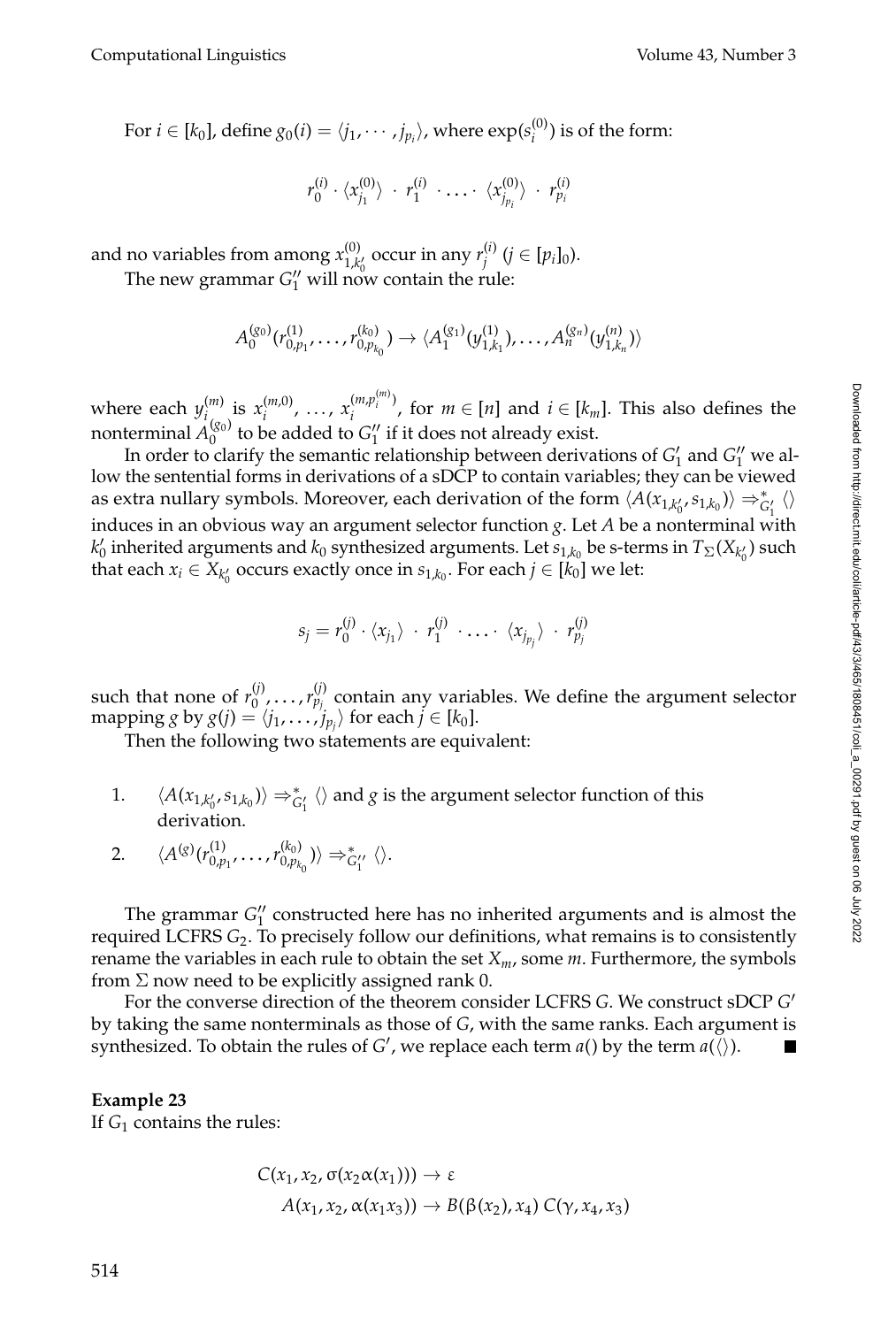then  $G_1'$  has the rules:

$$
C(x_1, x_2, \sigma x_2 \alpha x_1) \rightarrow \varepsilon
$$
  
 
$$
A(x_1, x_2, \alpha x_1 x_3) \rightarrow B(\beta x_2, x_4) C(\gamma, x_4, x_3)
$$

where i-rk( $A$ ) = 2, i-rk( $B$ ) = 1, and i-rk( $C$ ) = 2 for  $G_1$  and  $G'_1$ . For the first rule we have exp(σ  $x_2$  α  $x_1$ ) = σ  $x_2$  α  $x_1$  and we obtain the function  $g(1) = \langle 2, 1 \rangle$ , because  $x_2$  occurs before  $x_1$ . This leads to the new rule:

$$
C^{(g)}(\sigma,\alpha,\epsilon)\to\epsilon
$$

For the second rule in  $G'_1$ , assume  $g_2 = g$  with  $g$  the function we found for the first rule. Further assume we previously found nonterminal  $B^{(g_1)}$  with  $g_1(1)=\langle 1\rangle$ , which is in fact the only allowable function for *B*. Then:

$$
\exp(\alpha x_1 x_3)
$$
  
=  $\alpha x_1 \exp(x_3)$   
=  $\alpha x_1 x_3^{(0)} \exp(x_4) x_3^{(1)} \exp(\gamma) x_3^{(2)}$   
=  $\alpha x_1 x_3^{(0)} x_4^{(0)} \exp(\beta x_2) x_4^{(1)} x_3^{(1)} \gamma x_3^{(2)}$   
=  $\alpha x_1 x_3^{(0)} x_4^{(0)} \beta x_2 x_4^{(1)} x_3^{(1)} \gamma x_3^{(2)}$ 

Because  $x_1$  occurs before  $x_2$  we have  $g_0(1) = \langle 1, 2 \rangle$  and we derive the rule:

$$
A^{(g_0)}(\alpha,x_3^{(0)}x_4^{(0)}\beta,x_4^{(1)}x_3^{(1)}\gamma x_3^{(2)}) ~\to~ B^{(g_1)}(x_4^{(0)},x_4^{(1)})~C^{(g_2)}(x_3^{(0)},x_3^{(1)},x_3^{(2)})
$$

#### **Example 24**

By the same construction, the sDCP from Example 8 is transformed into the following LCFRS (after renaming of variables, and simplifying nonterminal names):

$$
S'(x_2x_1x_3) \rightarrow A'(x_1) B'(x_2, x_3) \qquad B'(\mathbf{c} \mathbf{B} x_1, x_2 \mathbf{d}) \rightarrow B'(x_1, x_2)
$$
  
\n
$$
A'(\mathbf{a} \mathbf{A} x_1 \mathbf{b}) \rightarrow A'(x_1) \qquad B'(\varepsilon, \varepsilon) \rightarrow \varepsilon
$$
  
\n
$$
A'(\varepsilon) \rightarrow \varepsilon
$$

#### **Acknowledgments**

We are grateful to the reviewers for their constructive criticism and encouragement. We also thank Markus Teichmann for helpful discussions. The third author was financially supported by the Deutsche Forschungsgemeinschaft by project DFG VO 1011/8-1.

#### **References**

Allauzen, Cyril, Michael Riley, Johan Schalkwyk, Wojciech Skut, and Mehryar Mohri. 2007. Openfst: A general and efficient weighted finite-state transducer library. In *Implementation and Application of Automata: 12th International Conference*, pages 11–23, Prague.

- Angelov, Krasimir and Peter Ljunglöf. 2014. Fast statistical parsing with parallel multiple context-free grammars. In *Proceedings of the 14th Conference of the European Chapter of the Association for Computational Linguistics*, pages 368–376, Gothenburg.
- Becker, T., A. K. Joshi, and O. Rambow. 1991. Long-distance scrambling and Tree Adjoining Grammars. In *Fifth Conference of the European Chapter of the Association for Computational Linguistics, Proceedings of the Conference*, pages 21–26, Berlin.

H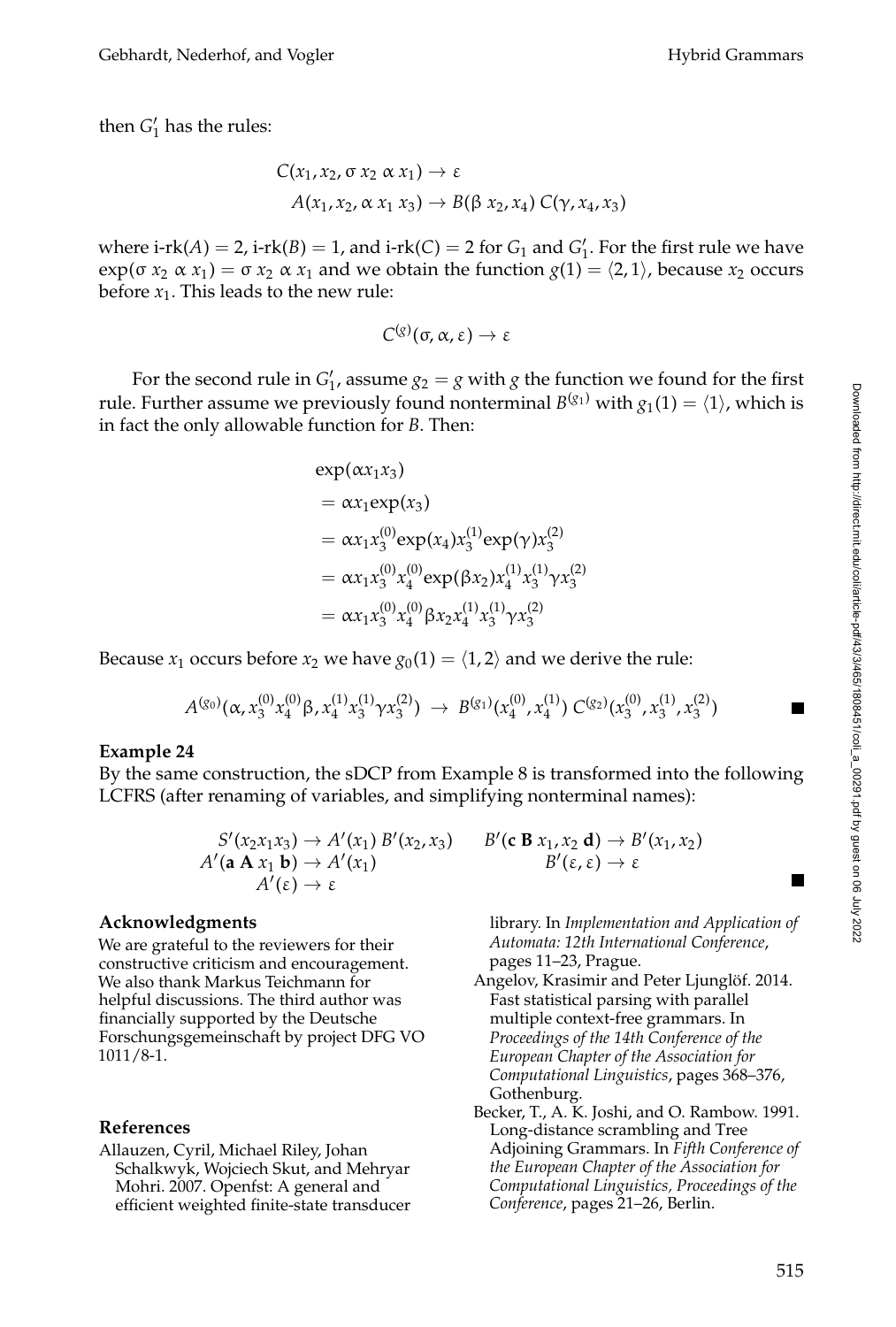- Blunsom, P. and T. Cohn. 2010. Unsupervised induction of tree substitution grammars for dependency parsing. In *Conference on Empirical Methods in Natural Language Processing, Proceedings of the Conference*, pages 1204–1213, Massachusetts.
- Bochmann, G. V. 1976. Semantic evaluation from left to right. *Communications of the ACM*, 19(2):55–62.
- Bodirsky, M., M. Kuhlmann, and M. Möhl. 2005. Well-nested drawings as models of syntactic structure. In *Proceedings of the 10th Conference on Formal Grammar and 9th Meeting on Mathematics of Language*, pages 195–203, Edinburgh.
- Böhmová, A., J. Hajič, E. Hajičová, and B. Hladká. 2000. The Prague dependency treebank: A tree-level annotation scenario. In A. Abeillé, editor, *Treebanks: Building and Using Syntactically Annotated Corpora*, Kluwer, Dordrecht, pages 103–127.
- Boyd, A. 2007. Discontinuity revisited: An improved conversion to context-free representations. In *Proceedings of the Linguistic Annotation Workshop, at ACL 2007*, pages 41–44, Prague.
- Brainerd, W. S. 1969. Tree generating regular systems. *Information and Control*, 14:217–231.
- Brants, S., S. Dipper, P. Eisenberg, S. Hansen-Schirra, E. König, W. Lezius, C. Rohrer, G. Smith, and H. Uszkoreit. 2004. TIGER: Linguistic interpretation of a German corpus. *Research on Language and Computation*, 2:597–620.
- Bresnan, J., R. M. Kaplan, S. Peters, and A. Zaenen. 1982. Cross-serial dependencies in Dutch. *Linguistic Inquiry*, 13(4):613–635.
- Buchholz, S. and E. Marsi. 2006. CoNLL-X shared task on multilingual dependency parsing. In *Proceedings of the Tenth Conference on Natural Language Learning*, pages 149–164, New York.
- Campbell, R. 2004. Using linguistic principles to recover empty categories. In *42nd Annual Meeting of the Association for Computational Linguistics, Proceedings of the Conference*, pages 645–652, Barcelona.
- Charniak, E. 1996. Tree-bank grammars. In *AAAI 96 Proceedings*, pages 1031–1036, Portland, OR.
- Charniak, E. 2000. A maximumentropy-inspired parser. In *6th Applied Natural Language Processing Conference and 1st Meeting of the North American Chapter of the Association for Computational Linguistics*, pages 132–139 (Section 2), Seattle, WA.
- Charniak, E., K. Knight, and K. Yamada. 2003. Syntax-based language models for statistical machine translation. In *Proceedings of the Ninth Machine Translation*

*Summit*, pages 40–46, New Orleans, LA.

- Chen, D. and C. D. Manning. 2014. A fast and accurate dependency parser using neural networks. In *Conference on Empirical Methods in Natural Language Processing, Proceedings of the Conference*, pages 740–750, Doha.
- Chomsky, N. 1981. *Lectures on Government and Binding,* volume 9 of *Studies in Generative Grammar*. Foris Publications.
- Collins, M. 1997. Three generative, lexicalised models for statistical parsing. In *35th Annual Meeting of the Association for Computational Linguistics, Proceedings of the Conference*, pages 16–23, Madrid.
- Collins, M. 2000. Discriminative reranking for natural language parsing. In *Proceedings of the Seventeenth International Conference on Machine Learning*, pages 175–182, Stanford, CA.
- Courcelle, B. and P. Franchi-Zannettacci. 1982. Attribute grammars and recursive program schemes. *Theoretical Computer Science*, 17:163–191.
- van Cranenburgh, A. 2012. Efficient parsing with linear context-free rewriting systems. In *Proceedings of the 13th Conference of the European Chapter of the Association for Computational Linguistics*, pages 460–470, Avignon.
- Daniels, M. and W. D. Meurers. 2002. Improving the efficiency of parsing with discontinuous constituents. In *Proceedings of NLULP'02: The 7th International Workshop on Natural Language Understanding and Logic Programming*, pages 49–68, Copenhagen.
- Daniels, M. W. and W. D. Meurers. 2004. A grammar formalism and parser for linearization-based HPSG. In *the 20th International Conference on Computational Linguistics*, volume 1, pages 169–175, Geneva.
- Deransart, P., M. Jourdan, and B. Lorho. 1988. *Attribute Grammars: Definitions, Systems and Bibliography,* volume 323 of *Lecture Notes in Computer Science*. Springer-Verlag.
- Deransart, P. and J. Małuszynski. 1985. Relating logic programs and attribute grammars. *Journal of Logic Programming*, 2:119–155.
- Duske, J., R. Parchmann, M. Sedello, and J. Specht. 1977. IO-macrolanguages and attributed translations. *Information and Control*, 35:87–105.
- Eisner, J. 1996. Three new probabilistic models for dependency parsing: An exploration. In *the 16th International Conference on*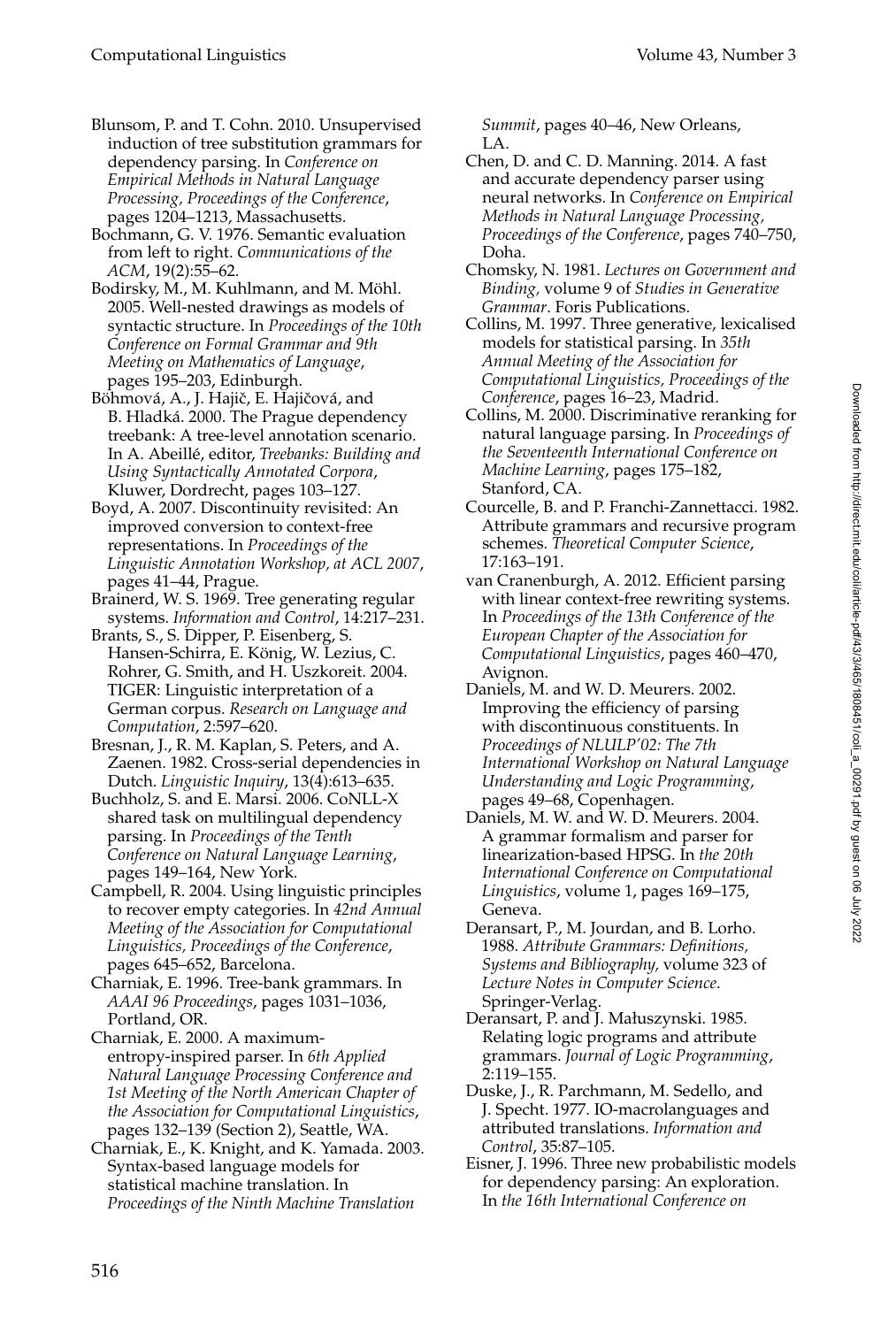*Computational Linguistics*, volume 1, pages 340–345, Copenhagen.

Engelfriet, J. and G. Filè. 1981. The formal power of one-visit attribute grammars. *Acta Informatica*, 16:275–302.

Engelfriet, J. and E. M. Schmidt. 1977. IO and OI. I. *Journal of Computer and System Sciences*, 15:328–353.

Engelfriet, J. and E. M. Schmidt. 1978. IO and OI. II. *Journal of Computer and System Sciences*, 16:67–99.

Engelfriet, J. and H. Vogler. 1998. The equivalence of bottom-up and top-down tree-to-graph transducers. *Journal of Computer and System Sciences*, 56:332–356.

Evang, K. and L. Kallmeyer. 2011. PLCFRS parsing of English discontinuous constituents. In *Proceedings of the 12th International Conference on Parsing Technologies*, pages 104–116, Dublin.

Fischer, M. J. 1968. Grammars with macro-like productions. In *IEEE Conference Record of 9th Annual Symposium on Switching and Automata Theory*, pages 131–142, Schenectady, NY.

Fouvry, F. and D. Meurers. 2000. Towards a platform for linearization grammars. In *Proceedings of the Workshop on Linguistic Theory and Grammar Implementation, at ESSLLI-2000*, pages 153–168, Birmingham.

Fülöp, Z. and H. Vogler. 1999. A characterization of attributed tree transformations by a subclass of macro tree transducers. *Theoretical Computer Science*, 32:649–676.

Gabbard, R., S. Kulick, and M. Marcus. 2006. Fully parsing the Penn Treebank. In *Proceedings of the Human Language Technology Conference of the NAACL, Main Conference*, pages 184–191, New York.

Gebhardt, K. and J. Osterholzer. 2015. A direct link between tree-adjoining and context-free tree grammars. In *Proceedings of the 12th International Conference on Finite-State Methods and Natural Language Processing (FSMNLP 2015)*, Düsseldorf.

Gécseg, F. and M. Steinby. 1997. Tree languages. In G. Rozenberg and A. Salomaa, editors, *Handbook of Formal Languages, Vol. 3*. Springer, Berlin, chapter 1, pages 1–68.

Giegerich, R. 1988. Composition and evaluation of attribute coupled grammars. *Acta Informatica*, 25:355–423.

Gómez-Rodríguez, C., M. Kuhlmann, and G. Satta. 2010. Efficient parsing of well-nested linear context-free rewriting systems. In *Human Language Technologies: The 2010 Annual Conference of the North*

*American Chapter of the Association for Computational Linguistics, Proceedings of the Main Conference*, pages 276–284, Los Angeles, CA.

- Gómez-Rodríguez, C., M. Kuhlmann, G. Satta, and D. Weir. 2009. Optimal reduction of rule length in linear context-free rewriting systems. In *Proceedings of Human Language Technologies: The 2009 Annual Conference of the North American Chapter of the Association for Computational Linguistics*, pages 539–547, Boulder, CO.
- Gómez-Rodríguez, C. and G. Satta. 2009. An optimal-time binarization algorithm for linear context-free rewriting systems with fan-out two. In *Proceedings of the Joint Conference of the 47th Annual Meeting of the ACL and the 4th International Joint Conference on Natural Language Processing of the AFNLP*, pages 985–993, Suntec.
- Gorman, Kyle. 2016. Pynini: A Python library for weighted finite-state grammar compilation. In *Proceedings of the ACL Workshop on Statistical NLP and Weighted Automata*, pages 75–80, Berlin.
- Henderson, J. 2004. Discriminative training of a neural network statistical parser. In *42nd Annual Meeting of the Association for Computational Linguistics, Proceedings of the Conference*, pages 95–102, Barcelona.
- Hockenmaier, J. and M. Steedman. 2007. CCGbank: A corpus of CCG derivations and dependency structures extracted from the Penn Treebank. *Computational Linguistics*, 33(3):355–396.
- Johnson, M. 2002. A simple pattern-matching algorithm for recovering empty nodes and their antecedents. In *40th Annual Meeting of the Association for Computational Linguistics, Proceedings of the Conference*, pages 136–143, Philadelphia, PA.

Kahane, S., A. Nasr, and O. Rambow. 1998. Pseudo-projectivity, a polynomially parsable non-projective dependency grammar. In *36th Annual Meeting of the Association for Computational Linguistics and 17th International Conference on Computational Linguistics*, volume 1, pages 646–652, Montreal.

Kallmeyer, K. and M. Kuhlmann. 2012. A formal model for plausible dependencies in lexicalized tree adjoining grammar. In *Eleventh International Workshop on Tree Adjoining Grammar and Related Formalisms*, pages 108–116, Paris.

Kallmeyer, L. and W. Maier. 2010. Data-driven parsing with probabilistic linear context-free rewriting systems. In *the 23rd International Conference on Computational Linguistics*, pages 537–545, Beijing.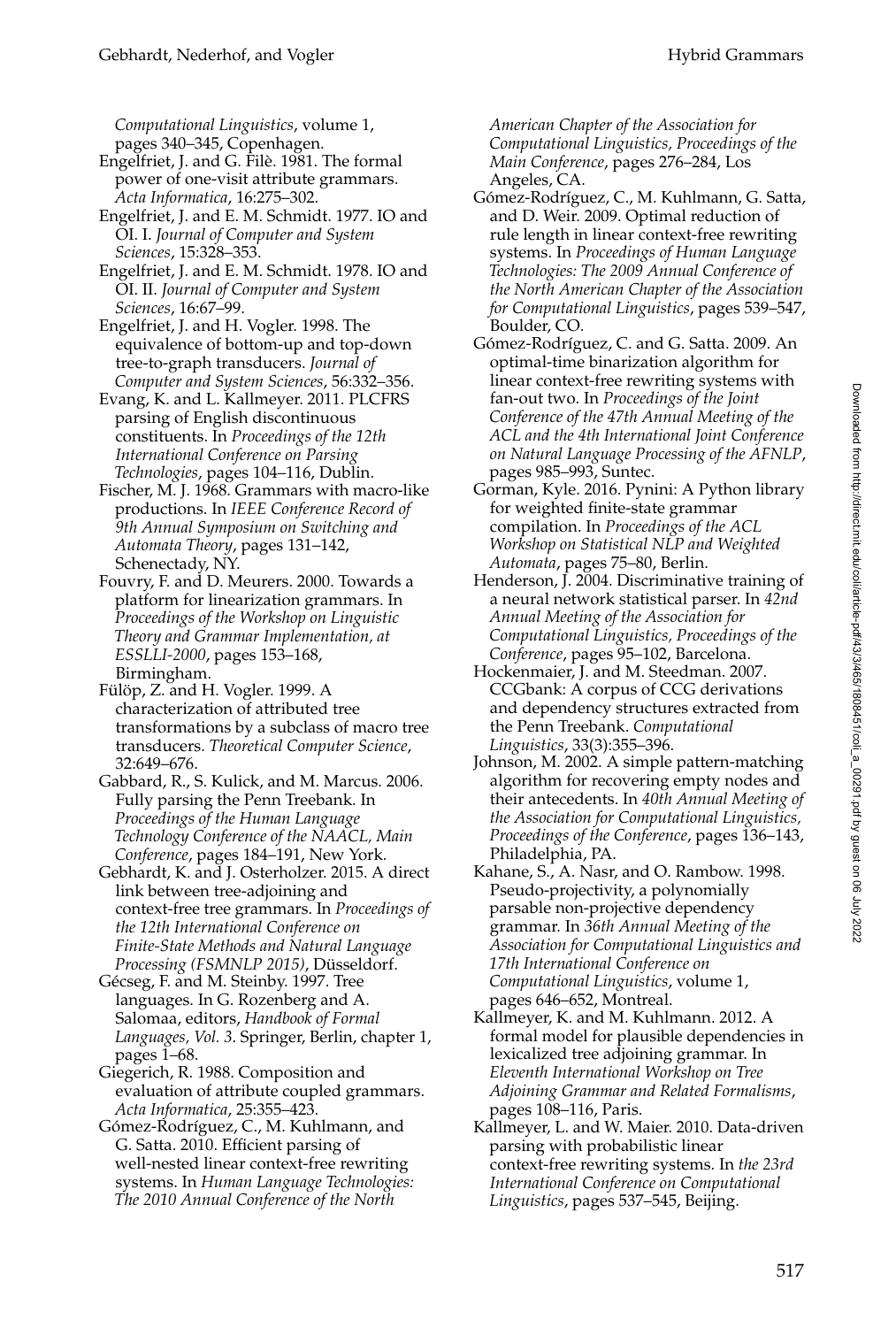- Kallmeyer, L. and W. Maier. 2013. Data-driven parsing using probabilistic linear context-free rewriting systems. *Computational Linguistics*, 39(1):87–119.
- Kallmeyer, Laura. 2010. *Parsing Beyond Context-Free Grammars*. Springer-Verlag.
- Kanazawa, M. 2009. The pumping lemma for well-nested multiple context-free languages. In *Developments in Language Theory,* volume 5583 of *Lecture Notes in Computer Science*, pages 312–325, Springer-Verlag, Stuttgart.
- Kanazawa, M. and S. Salvati. 2010. The copying power of well-nested multiple context-free grammars. In *Language and Automata Theory and Applications,* volume 6031 of *Lecture Notes in Computer Science*, pages 344–355, Trier.
- Kathol, A. and C. Pollard. 1995. Extraposition via complex domain formation. In *33rd Annual Meeting of the Association for Computational Linguistics, Proceedings of the Conference*, pages 174–180, Cambridge, MA.
- Kepser, S. and J. Rogers. 2011. The equivalence of tree adjoining grammars and monadic linear context-free tree grammars. *Journal of Logic, Language and Information*, 20:361–384.
- Klein, D. and C. Manning. 2004. Corpus-based induction of syntactic structure: Models of dependency and constituency. In *42nd Annual Meeting of the Association for Computational Linguistics, Proceedings of the Conference*, pages 478–485, Barcelona.
- Klein, D. and C. D. Manning. 2003. A<sup>∗</sup> parsing: Fast exact Viterbi parse selection. In *Proceedings of the 2003 Human Language Technology Conference of the North American Chapter of the Association for Computational Linguistics*, pages 40–47, Edmonton.
- Knuth, D. E. 1968. Semantics of context-free languages. *Mathematical Systems Theory*, 2:127–145. *Corrections in Mathematical Systems Theory*, 5 (1971):95–96.
- Kübler, S., R. McDonald, and J. Nivre. 2009. *Dependency Parsing,* volume 2(1) of *Synthesis Lectures on Human Language Technologies*. Morgan & Claypool Publishers LLC.
- Kuhlmann, M. 2013. Mildly non-projective dependency grammar. *Computational Linguistics*, 39(2):355–387.
- Kuhlmann, M. and G. Satta. 2009. Treebank grammar techniques for non-projective dependency parsing. In *Proceedings of the 12th Conference of the European Chapter of the Association for Computational Linguistics*, pages 478–486, Athens.
- Kuhlmann, Marco and Joachim Niehren. 2008. Logics and automata for totally ordered trees. In *Rewriting Techniques and Applications: 19th International Conference*, pages 217–231, Hagenberg.
- Lu, W., H. T. Ng, W. S. Lee, and L. S. Zettlemoyer. 2008. A generative model for parsing natural language to meaning representations. In *Proceedings of the 2008 Conference on Empirical Methods in Natural Language Processing*, pages 783–792, Honolulu, HI.
- Maier, W. and L. Kallmeyer. 2010. Discontinuity and non-projectivity: Using mildly context-sensitive formalisms for data-driven parsing. In *Tenth International Workshop on Tree Adjoining Grammar and Related Formalisms*, pages 119–126, New Haven, CT.
- Maier, W. and A. Søgaard. 2008. Treebanks and mild context-sensitivity. In *Proceedings of the 13th Conference on Formal Grammar*, pages 61–76, Hamburg.
- Maier, Wolfgang and Timm Lichte. 2009. Characterizing discontinuity in constituent treebanks. In *Proceedings of the 14th Conference on Formal Grammar,* volume 5591 of *Lecture Notes in Artificial Intelligence*, pages 167–182, Bordeaux.
- Maletti, A. and J. Engelfriet. 2012. Strong lexicalization of tree adjoining grammars. In *50th Annual Meeting of the Association for Computational Linguistics, Proceedings of the Conference*, pages 506–515, Jeju Island.
- Marcus, M. P., B. Santorini, and M. A. Marcinkiewicz. 1993. Building a large annotated corpus of English: The Penn Treebank. *Computational Linguistics*, 19(2):313–330.
- McCawley, J. D. 1982. Parentheticals and discontinuous constituent structure. *Linguistic Inquiry*, 13(1):91–106.
- McDonald, R. and F. Pereira. 2006. Online learning of approximate dependency parsing algorithms. In *Proceedings of the 11th Conference of the European Chapter of the Association for Computational Linguistics*, pages 81–88, Trento.
- McDonald, R., F. Pereira, K. Ribarov, and J. Hajič. 2005. Non-projective dependency parsing using spanning tree algorithms. In *Human Language Technology Conference and Conference on Empirical Methods in Natural Language Processing*, pages 523–530, Vancouver.
- Mel'ˇcuk, I. A. 1988. *Dependency Syntax: Theory and Practice*. State University of New York Press, Albany.
- Mönnich, U. 2010. Well-nested tree languages and attributed tree transducers. In *Tenth*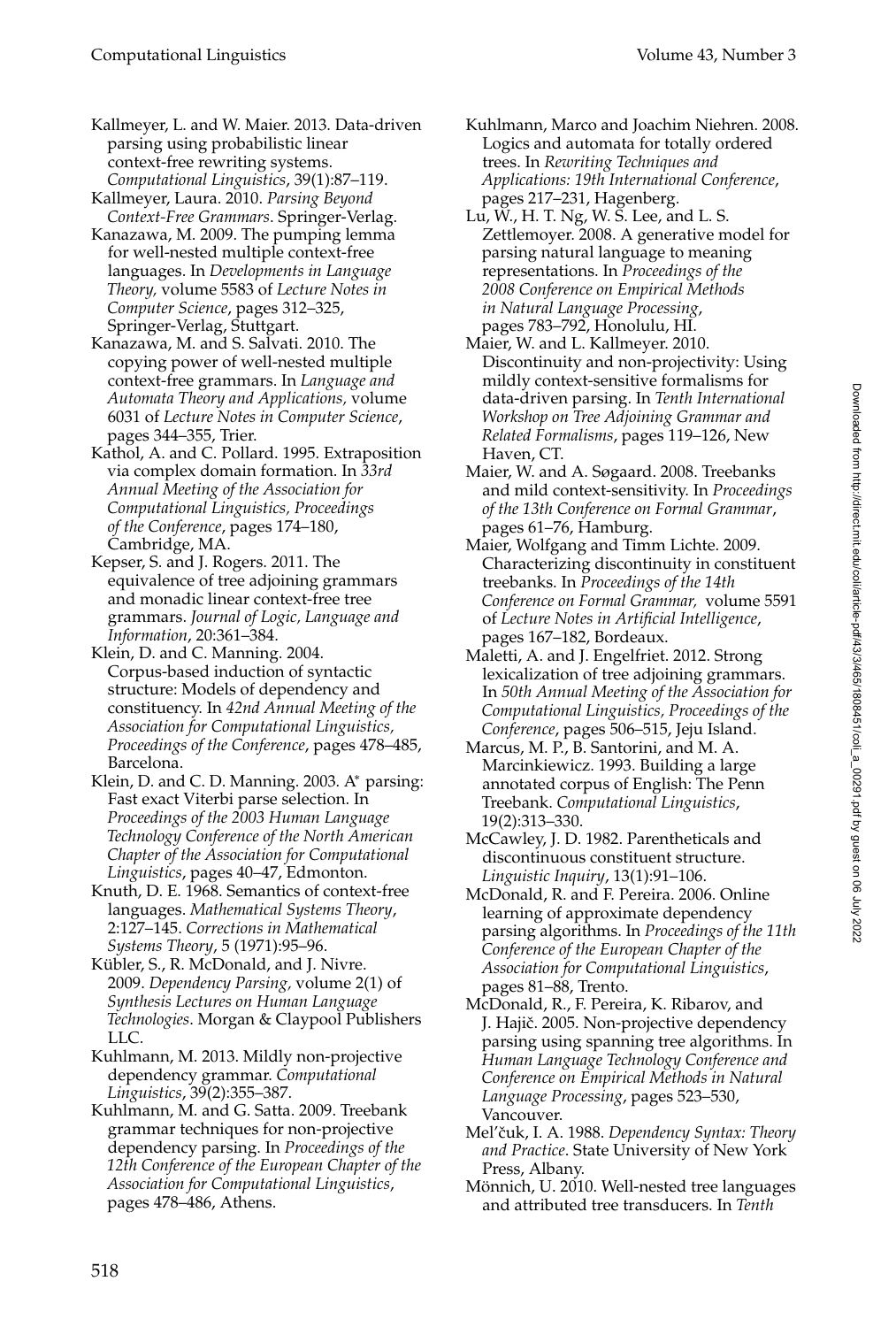*International Workshop on Tree Adjoining Grammar and Related Formalisms*, pages 35–44, New Haven, CT.

- Müller, S. 2004. Continuous or discontinuous constituents? A comparison between syntactic analyses for constituent order and their processing systems. *Research on Language and Computation*, 2:209–257.
- Nederhof, M.-J. and H. Vogler. 2014. Hybrid grammars for discontinuous parsing. In *the 25th International Conference on Computational Linguistics: Technical Papers*, pages 1370–1381, Dublin.
- Nivre, J. 2010. Statistical parsing. In N. Indurkhya and F. J. Damerau, editors, *Handbook of Natural Language Processing. Second Edition*. CRC Press, Taylor and Francis Group, pages 237–266.
- Nivre, J. and J. Nilsson. 2005. Pseudo-projective dependency parsing. In *43rd Annual Meeting of the Association for Computational Linguistics, Proceedings of the Conference*, pages 99–106, Ann Arbor, MI.
- Nivre, Joakim. 2009. Non-projective dependency parsing in expected linear time. In *Proceedings of the Joint Conference of the 47th Annual Meeting of the ACL and the 4th International Joint Conference on Natural Language Processing of the AFNLP*, pages 351–359, Suntec.
- Nivre, Joakim, Johan Hall, and Jens Nilsson. 2006. Maltparser: A data-driven parser-generator for dependency parsing. In *LREC 2006: Fifth International Conference on Language Resources and Evaluation, Proceedings*, pages 2216–2219, Genoa.
- Nivre, Joakim, Marco Kuhlmann, and Johan Hall. 2009. An improved oracle for dependency parsing with online reordering. In *Proceedings of the 11th International Conference on Parsing Technologies*, pages 73–76, Paris.
- Paakki, J. 1995. Attribute grammar paradigms — a high level methodology in language implementation. *ACM Computing Surveys*, 27(2):196–255.
- Petrov, S., L. Barrett, R. Thibaux, and D. Klein. 2006. Learning accurate, compact, and interpretable tree annotation. In *Proceedings of the 21st International Conference on Computational Linguistics and 44th Annual Meeting of the Association for Computational Linguistics*, pages 433–440, Sydney.
- Pollard C. and I. A. Sag. 1994. *Head-Driven Phrase Structure Grammar*. University of Chicago Press.

Rambow, O. 2010. The simple truth about dependency and phrase structure representations: An opinion piece. In *Human Language Technologies: The 2010*

*Annual Conference of the North American Chapter of the Association for Computational Linguistics, Proceedings of the Main Conference*, pages 337–340, Los Angeles, CA.

- Rambow, O. and A. K. Joshi. 1997. A formal look at dependency grammars and phrase structure grammars with special consideration of word-order phenomena. In L. Wenner, editor, *Recent Trends in Meaning-Text Theory*. John Benjamin, pages 167–190.
- Ranta, Aarne. 2011. *Grammatical Framework: Programming with Multilingual Grammars*, CSLI Publications, Stanford, CA.
- Reape, M. 1989. A logical treatment of semi-free word order and bounded discontinuous constituency. In *Fourth Conference of the European Chapter of the Association for Computational Linguistics, Proceedings of the Conference*, pages 103–110, Manchester.
- Reape, M. 1994. Domain union and word order variation in German. In J. Nerbonne, K. Netter, and C. Pollard, editors, *German in Head-Driven Phrase Structure Grammar*. CSLI Publications, Stamford, CA, pages 151–197.
- Rounds, W. C. 1970. Mappings and grammars on trees. *Mathematical Systems Theory*, 4:257–287.
- Satta, G. and M. Kuhlmann. 2013. Efficient parsing for head-split dependency trees. *Transactions of the Association for Computational Linguistics*, 1:267–278.
- Satta, G. and E. Peserico. 2005. Some computational complexity results for synchronous context-free grammars. In *Human Language Technology Conference and Conference on Empirical Methods in Natural Language Processing*, pages 803–810, Vancouver.
- Seifert, S. and I. Fischer. 2004. Parsing string generating hypergraph grammars. In *Proceedings of the 2nd International Conference on Graph Transformations,* volume 3256 of *Lecture Notes in Computer Science*, pages 352–267, Springer-Verlag, Rome.
- Seki, H. and Y. Kato. 2008. On the generative power of multiple context-free grammars and macro grammars. *IEICE Transactions on Information and Systems*, E91-D:209–221.
- Seki, H., T. Matsumura, M. Fujii, and T. Kasami. 1991. On multiple context-free grammars. *Theoretical Computer Science*, 88:191–229.
- Shieber, S. M. 1985. Evidence against the context-freeness of natural language. *Linguistics and Philosophy*, 8(3):333–343.
- Shieber, S. M. and Y. Schabes. 1990. Synchronous tree-adjoining grammars. In *Papers Presented to the 13th International*